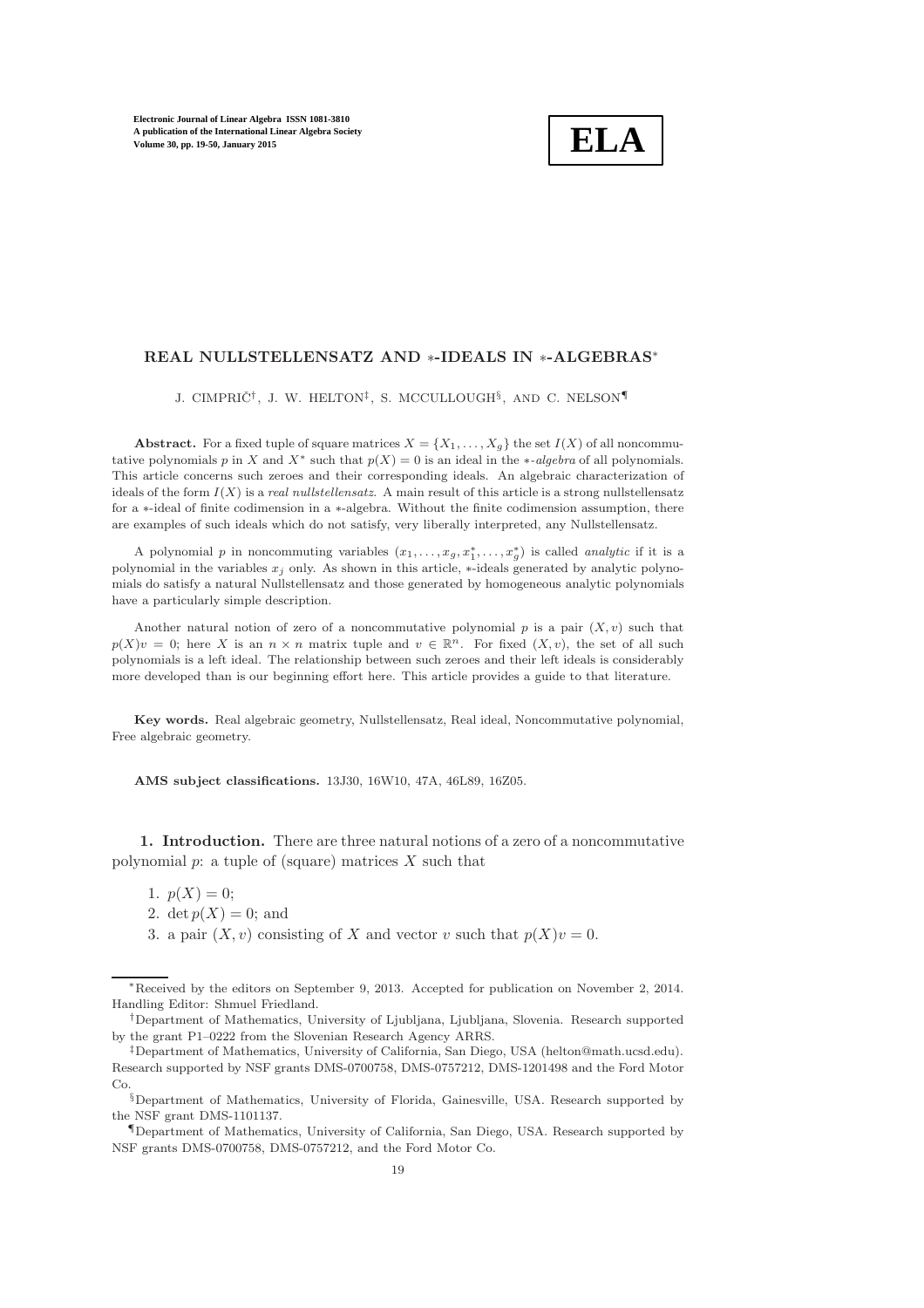**ELA**

#### 20 J. Cimprič, J.W. Helton, S. McCullough, and C. Nelson

This article begins a systematic study of the first two notions of zero. The more detailed type of zero [3.](#page-0-0) was first studied about 10 years ago and has developed considerably since then. The set  $\{p : p(X)v = 0\}$  is a left ideal and articles [\[3\]](#page-30-0), [\[4\]](#page-30-1) and [\[8\]](#page-30-2) gave real Nullstellensatz for left ideals in polynomial algebras as well as in more general contexts. The relationship between the Nullstellensatz in those papers for left ideals and those in this article for  $\ast$ -ideals are outlined in Section [5.](#page-22-0)

Now we turn to the theme of this paper, two sided ideals. A left ideal in the algebra of polynomials in  $x, x^*$  is a  $\ast$ -**ideal** if  $I^* = I$  and it is not hard to see that such an ideal must also be a two-sided ideal. For such ∗-ideals there is a major distinction between those that have finite codimension and those that have not. In the first case we give a very strong real Nullstellensatz whereas in the second case even a very weak version of real Nullstellensatz fails in general. The paper also develops the concomitant general theory of ∗-ideals in general ∗-algebras. In the positive direction, we show, independent of any finiteness hypotheses, that if the ∗-ideal is generated by analytic polynomials, then it automatically satisfies a natural Nullstellensatz; and if it is generated by analytic homogeneous polynomials, then it has an especially simple representation.

We call  $\{X: \det p(X) = 0\}$  the soft zero set of a polynomial p. The set of polynomials with a prescribed soft zero set is not an ideal, however (under hypotheses) we give a description of these polynomials.

The body of the paper is organized as follows. Section [2](#page-5-0) presents basic properties of real ideals, including the Nullstellensatz in the case the real ∗-ideal I has finite codimension. Negative examples which illustrate that, absent additional hypotheses on I, a general Nullstellensatz is problematic are in Section [3.](#page-9-0) There too is some needed additional theory applicable to general ∗-algebras. The results for ∗-ideals generated by analytic polynomials are in Section [4.](#page-13-0) The relationship between the Nullstellensatz for left ideals in articles [\[3\]](#page-30-0) and [\[4\]](#page-30-1) and those in this article for ∗-ideals are outlined in Section [5.](#page-22-0) Section [6](#page-25-0) contains results for soft zero sets,  $\{X: \det p(X) =$ 0}.

In the remainder of this introduction, we state our main results precisely, introducing notations and terminology as needed. Let  $\mathbb F$  be either  $\mathbb R$  or  $\mathbb C$  with complex conjugation as involution. Let  $\langle x, x^* \rangle$  be the monoid freely generated by  $x = (x_1, \ldots, x_g)$ and  $x^* = (x_1^*, \ldots, x_g^*)$ , i.e.,  $\langle x, x^* \rangle$  consists of **words** in the 2g noncommuting letters  $x_1, \ldots, x_g, x_1^*, \ldots, x_g^*$  (including the empty word  $\emptyset$  which plays the role of the identity 1). Let  $\mathbb{F}\langle x, x^*\rangle$  denote the F-algebra freely generated by  $x, x^*$ , i.e., the elements of  $\mathbb{F}\langle x, x^*\rangle$  are **polynomials** in the noncommuting variables  $x, x^*$  with coefficients in  $\mathbb{F}$ . Equivalently,  $\mathbb{F}\langle x, x^*\rangle$  is the **free ∗-algebra** on x. Elements of the free algebra  $\mathbb{F}\langle x \rangle$ generated by  $x = (x_1, \ldots, x_g)$  are known as **analytic polynomials**. A polynomial is **homogeneous** if it is an  $\mathbb{F}$  linear combination of words of the same length. While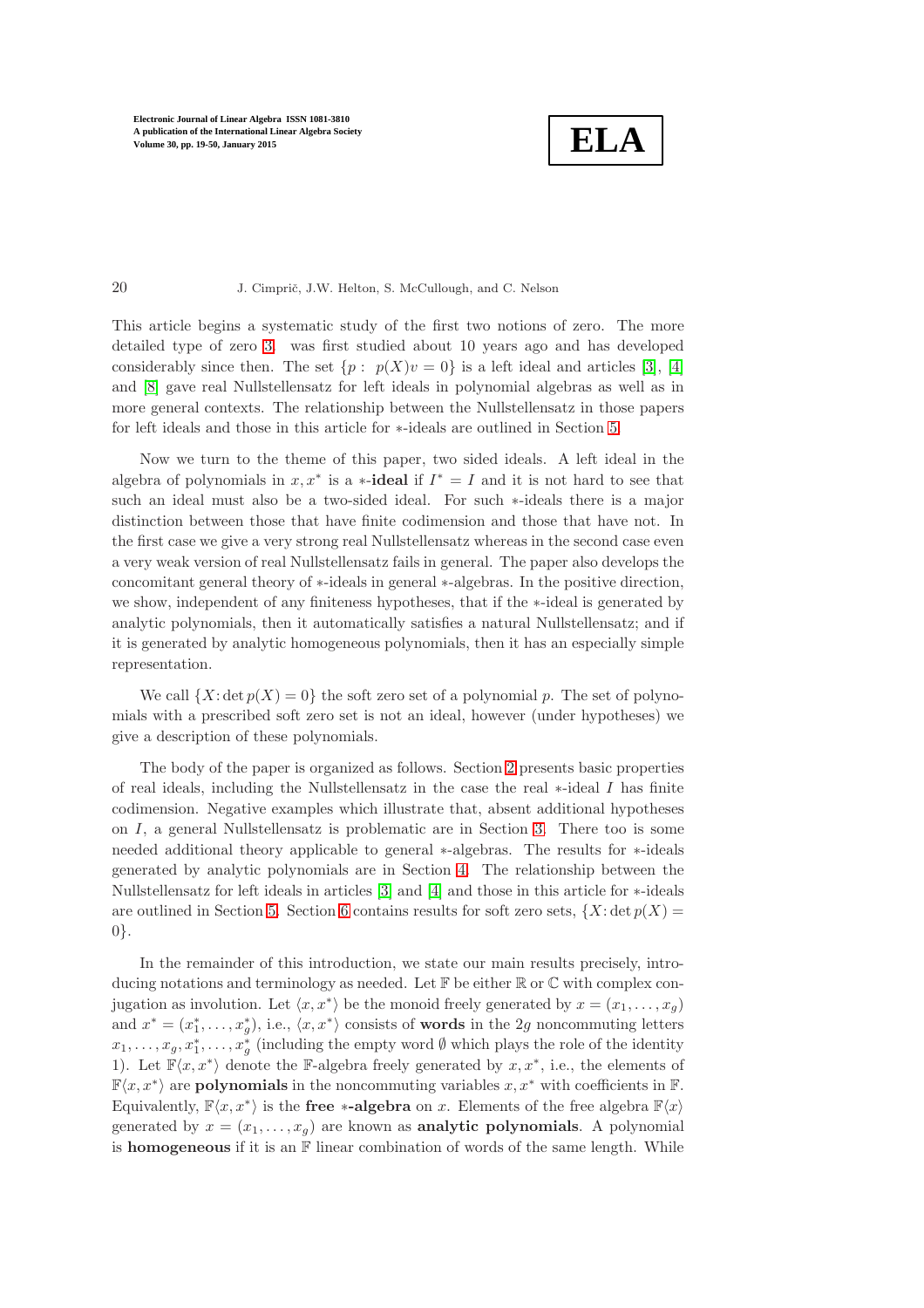

Real Nullstellensatz and ∗-Ideals in ∗-Algebras 21

<span id="page-2-0"></span>the focus of the article is on  $\mathbb{F}\langle x, x^*\rangle$  we ultimately give natural extensions to more general algebras.

**1.1.** Ideals in  $\mathbb{F}\langle x, x^* \rangle$ . Let A be a unital associative F-algebra with involution ∗, or ∗-algebra for short. A left ideal in the ∗-algebra  $A$  is real if  $a_1, \ldots, a_n \in A$  and

$$
\sum a_j^*a_j\in I+I^*
$$

implies  $a_j \in I$  for each j. A two-sided ideal is real if it is real as a left ideal. Moreover, as seen in Lemma [2.2\(](#page-6-0)[i\)](#page-6-1), a two-sided real ideal is in fact a ∗-ideal.

The **real radical**, denoted  $\sqrt{\text{rad}}$  of a left ideal *I* is the intersection of all real left ideals containing  $I$  or equivalently, the smallest real left ideal containing  $I$ . The real radical of a ∗-ideal is also a ∗-ideal (see Lemma [2.2](#page-6-0)[\(ii\)](#page-6-2)).

When  $\mathcal{A} = \mathbb{F}\langle x, x^* \rangle$  there is a natural way to generate real \*-ideals. Given a positive integer n, let  $M_n(\mathbb{F})^g$  denote the set of g-tuples  $X = (X_1, \ldots, X_g)$  of  $n \times n$ matrices. Let  $M(\mathbb{F})^g$  denote the graded set  $(M_n(\mathbb{F})^g)_n$ . An element  $p \in \mathbb{F}\langle x, x^*\rangle$  is naturally evaluated at X by substituting  $X_j$  for  $x_j$  and the adjoint  $X_j^*$  for  $x_j^*$  with the result  $p(X)$  being an  $n \times n$  matrix. We say that X is a (hard) zero of p if  $p(X) = 0$ .

Given a sequence  $S = (S_n)_n$  of subsets  $S_n$  of  $M_n(\mathbb{F})^g$ , define its **hard vanishing** set

$$
\mathcal{I}_{\text{hard}}(S) = \{ p \in \mathbb{F}\langle x, x^* \rangle : p(X) = 0 \text{ for every } n \text{ and every } X \in S_n \}.
$$

It is easily checked that  $\mathcal{I}_{\text{hard}}(S)$  is indeed a real ∗-ideal. Moreover, if S is a finite set, then the dimension of  $\mathbb{F}\langle x, x^*\rangle/\mathcal{I}_{\text{hard}}(S)$  is finite.

The connection with Nullstellensätze is the following. The **hard variety**  $V_{\text{hard}}(I)$  =  $(V_{\text{hard}}(I)_n)$  of an ideal I in  $\mathbb{F}\langle x, x^*\rangle$  is the sequence

$$
V_{\text{hard}}(I)_n = \{ X \in M_n(\mathbb{F})^g : p(X) = 0 \text{ for every } p \in I \}.
$$

The **hard radical** of *I* is

$$
\sqrt[\text{hard}]{I} = \mathcal{I}_{\text{hard}}(V_{\text{hard}}(I)),
$$

which is necessarily a ∗-ideal. Finally, the ∗-ideal has the Nullstellensatz property if

$$
\sqrt[\mathrm{hard}]{I}=I
$$

and I satisfies the real Nullstellensatz if

$$
\sqrt[\mathrm{hard}]{I} = \sqrt[\mathrm{real}]{I}.
$$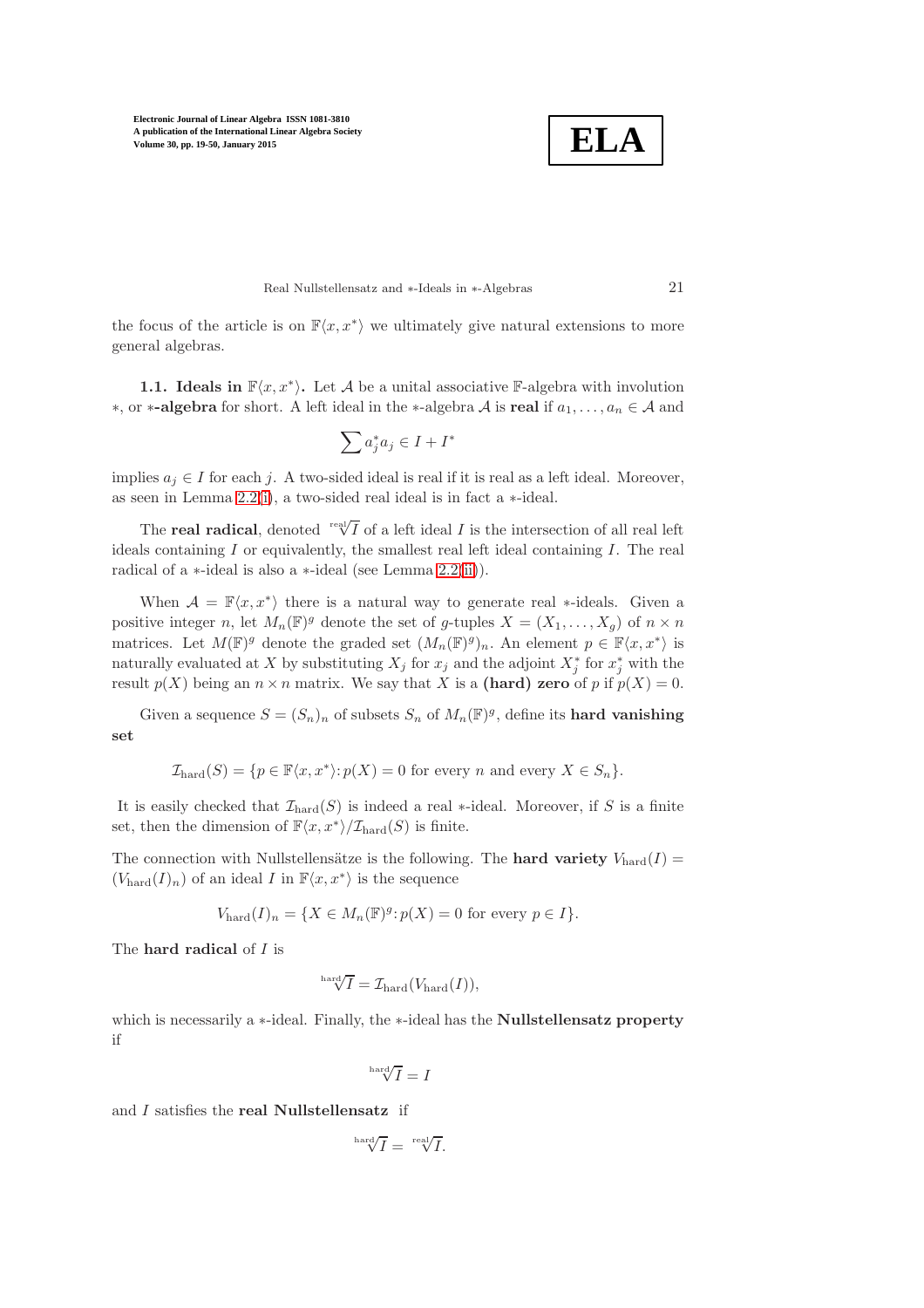**ELA**

**1.2.** The case of finite codimension. When the codimension of I in  $\mathbb{F}\langle x, x^* \rangle$ is finite, the relation between real Nullstellensatz and real ideals is clean, readily described and essentially a consequence of the existing theory of formally real ∗ algebras.

<span id="page-3-0"></span>PROPOSITION 1.1. *Let*  $I \subseteq \mathbb{F}\langle x, x^* \rangle$  *be a two-sided ideal.* 

- <span id="page-3-3"></span>*(i)* I is finitely generated as a left ideal if and only if either  $I = \{0\}$  or I has finite  $codimension \ in \ \mathbb{F}\langle x, x^*\rangle.$
- <span id="page-3-1"></span>*(ii)* If I is a \*-ideal, then I is real and  $0 < \dim(\mathbb{F}\langle x, x^* \rangle / I) < \infty$  if and only if there *exists an*  $n \in \mathbb{N}$  *and a*  $X \in M_n(\mathbb{F})^g$  *such that*  $I = \mathcal{I}_{\text{hard}}(\{X\})$ *. In particular, if I* is an ideal in  $\mathbb{F}\langle x, x^* \rangle$  and  $0 < \dim(\mathbb{F}\langle x, x^* \rangle / \sqrt{\sqrt[m]{I}}) < \infty$ , then  $\sqrt{\ln x} \sqrt{\sqrt{I}} = \sqrt[\text{real}]{I}$ .

REMARK 1.2. Thus, if a  $*$ -ideal I has finite codimension, then I has the Nullstellensatz property if and only if it is real.

The article contains two proofs of Proposition [1.1.](#page-3-0) The first is based on a standard applications of the well developed theory of formally real ∗-algebras. Another proof is an easy consequence of the theory developed here in Section [5](#page-22-0) to connect Nullstellensatz for left ideals for those for two-sided and ∗-ideals.

<span id="page-3-4"></span>1.3. The case of infinite codimension. The (free) Toeplitz algebra  $\mathcal T$  is the quotient of  $\mathbb{F}\langle x, x^*\rangle$  by the ∗-ideal I generated by  $1-x^*x$ . It turns out I is real but  $1-x^* \in \sqrt[\text{hard}]{I} \setminus I$  and hence I does not satisfy the Nullstellensatz property. Thus, I provides an example which shows that the finite codimension hypothesis is needed in Proposition [1.1](#page-3-0) [\(ii\)](#page-3-1). The details can be found in Section [3.](#page-9-0) A more elaborate example provided by Proposition [1.8](#page-5-1) below shows that there are real ideals  $I$  in  $\mathbb{F}\langle x, x^*\rangle$  which, even with a most liberal interpretation, do not satisfy a Nullstellensatz.

In spite of these negative examples, the main results of this article show that natural Nullstellensatze hold for ideals generated by analytic polynomials, thus providing optimism that a satisfying general theory may emerge.

COROLLARY 1.3. *If*  $I \subseteq \mathbb{F}\langle x, x^* \rangle$  *is a* \*-*ideal generated by analytic polynomials, then*

$$
\sqrt[\text{real}]{I} = I.
$$

*In particular,* I *is real.*

<span id="page-3-2"></span>*Proof.* This corollary is an immediate consequence of Corollary [4.4.](#page-17-0)  $\square$ 

THEOREM 1.4. If  $I \subsetneq \mathbb{F}\langle x, x^*\rangle$  is a  $\ast$ -ideal generated by homogeneous analytic *polynomials, then* I has the Nullstellensatz property, that is,  $\sqrt[3]{I} = I$ . Moreover, *there exists a Hilbert space* H *and a tuple of bounded operators* X *on* H *such that*  $p(X) = 0$  *if and only if*  $p \in I$ *. Thus, in an operator theoretic sense,*  $I = \mathcal{I}_{\text{hard}}(X)$ *.*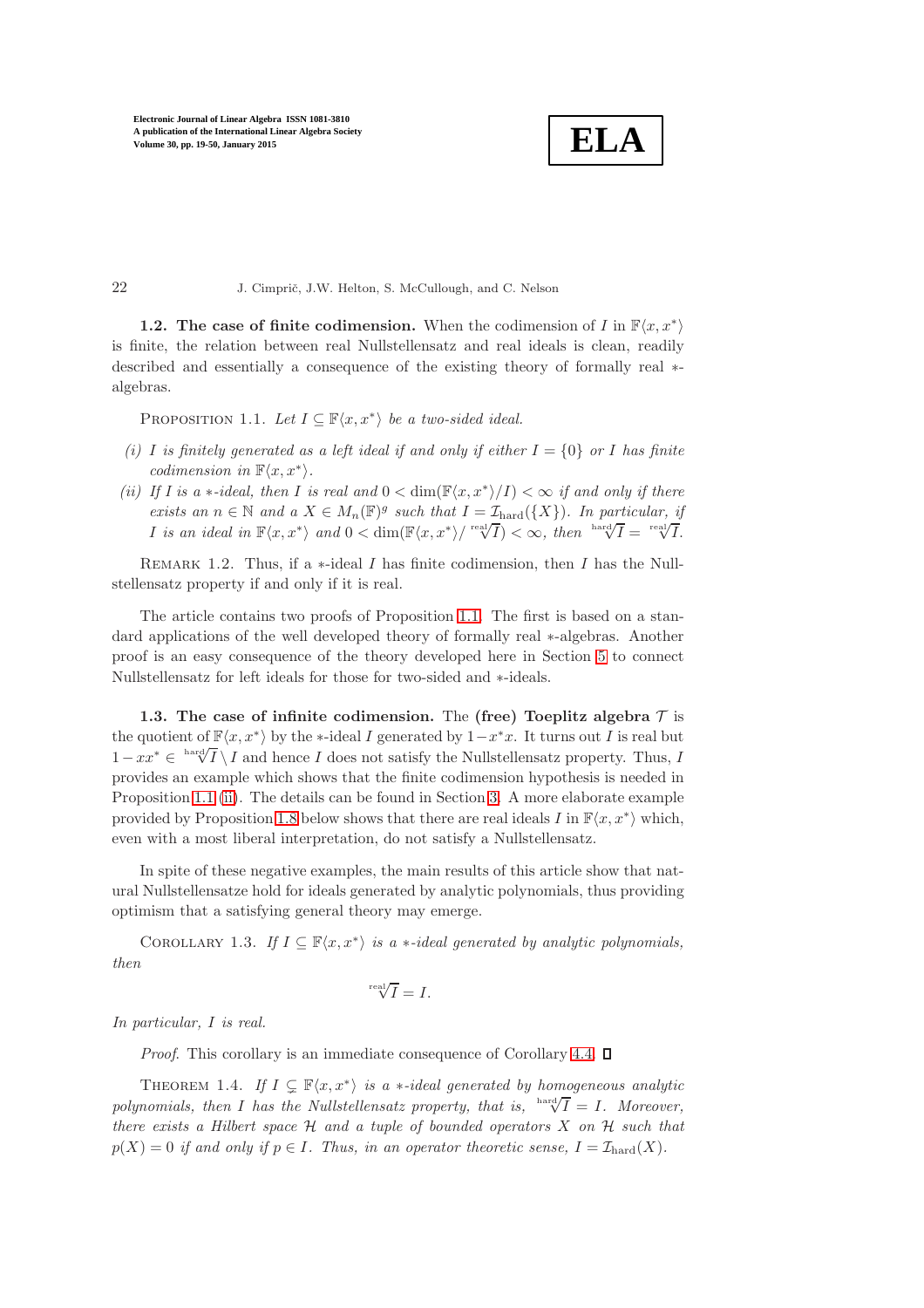**ELA**

Real Nullstellensatz and ∗-Ideals in ∗-Algebras 23

*Proof.* See the end of §[4.3.](#page-20-0)  $\Box$ 

For example, in the case of  $g = 1$  and a single matrix M, let q denote an analytic annihilating polynomial,  $q(M) = 0$ , for M. (Note  $q^*(M) = 0$ .) Let I denote the  $*$ −ideal generated by the q. Then  $V_{\text{hard}}(I)$  is  $(\{\underline{A} \in \mathbb{R}^{n \times n} : q(A) = 0\})_n$ . Since  $M \in V_{\text{hard}}(I)$  we have that  $\mathcal{I}_{\text{hard}}(M)$  contains hard $\sqrt{I}$ . We will show now that  $\mathcal{I}_{\text{hard}}(M)$ can be strictly larger than  $\int_{0}^{\ln 2} \sqrt{\sqrt{f}}$ .

Consider  $M =$  $\begin{bmatrix} 0 & 1 \\ 0 & 0 \end{bmatrix}$ . Then q is homogeneous, so Theorem [1.4](#page-3-2) applies and says

$$
I = \sqrt[\mathrm{hard}]{I} = \mathcal{I}_{\mathrm{hard}}(V_{\mathrm{hard}}(I)) = \{p:\ p(Y) = 0\ \mathrm{for\ any}\ Y^2 = 0,\ Y \in \mathbb{R}^{n \times n}\ \mathrm{all}\ n\ \}.
$$

Note that  $\mathcal{I}_{\text{hard}}(M)$  contains  $p = 1 - (xx^* + x^*x)$  while I does not. The X in the theorem applied to this case is an infinite direct sum of (order 2) nilpotent matrices.

1.4. General ∗-algebras. Even allowing for a liberal notion of zero, and hence of variety of an ideal, there are real ∗-ideals without the Nullstellensatz property as we soon explain. While the example given here is an ideal in a free ∗-algebra, the natural context for much of the discussion is that of a general (associative) ∗-algebra A over  $\mathbb{F} \in \{\mathbb{R}, \mathbb{C}\}.$  Its elements will be considered as noncommutative polynomials.

A \*-representation  $\pi$  of  $\mathcal A$  is a unital \*-homomorphism from  $\mathcal A$  to the \*-algebra of all adjointable operators on some pre-Hilbert space  $V_{\pi}$  over F. Let  $\mathcal{R}$  be the class of all \*-representations of the \*-algebra A and let C be a fixed subclass of R whose elements will be considered as (evaluations at) real points. We say that a real point  $\pi \in \mathcal{C}$  is a **hard zero** of a *polynomial*  $a \in \mathcal{A}$  if  $\pi(a) = 0$ . For a subset T of C, let

$$
\mathcal{I}_{\text{hard}}^{\mathcal{C}}(T) := \{ a \in \mathcal{A} : \pi(a) = 0 \text{ for every } \pi \in T \}
$$

be its **hard vanishing set**. For a subset  $S$  of  $A$ , let

$$
V_{\text{hard}}^{\mathcal{C}}(\mathcal{S}) := \{ \pi \in \mathcal{C} : \pi(s) = 0 \text{ for every } s \in \mathcal{S} \}
$$

be its hard variety and

$$
{}^{\mathcal{C}\mathrm{-hard}}\hspace{-0.1cm}\sqrt{\mathcal{S}}:=\mathcal{I}^{\mathcal{C}}_{\mathrm{hard}}(V^{\mathcal{C}}_{\mathrm{hard}}(\mathcal{S}))
$$

its hard radical. If  $I(S)$  is the ∗-ideal of A generated by S, then clearly

$$
V_{\text{hard}}^{\mathcal{C}}(\mathcal{S}) = V_{\text{hard}}^{\mathcal{C}}(I(\mathcal{S})) \quad \text{and} \quad {}^{\mathcal{C}-\text{hard}}\sqrt{\mathcal{S}} = {}^{\mathcal{C}-\text{hard}}\sqrt{I(\mathcal{S})}.
$$

The relation between a ∗-ideal I and its various radicals is summarized by (see Proposition [2.3\)](#page-6-3)

$$
I \subseteq \sqrt[\mathrm{real}]{I} \subseteq \sqrt[\mathcal{R}-\mathrm{hard}}{I} \subseteq \sqrt[\mathcal{C}-\mathrm{hard}}{I}.
$$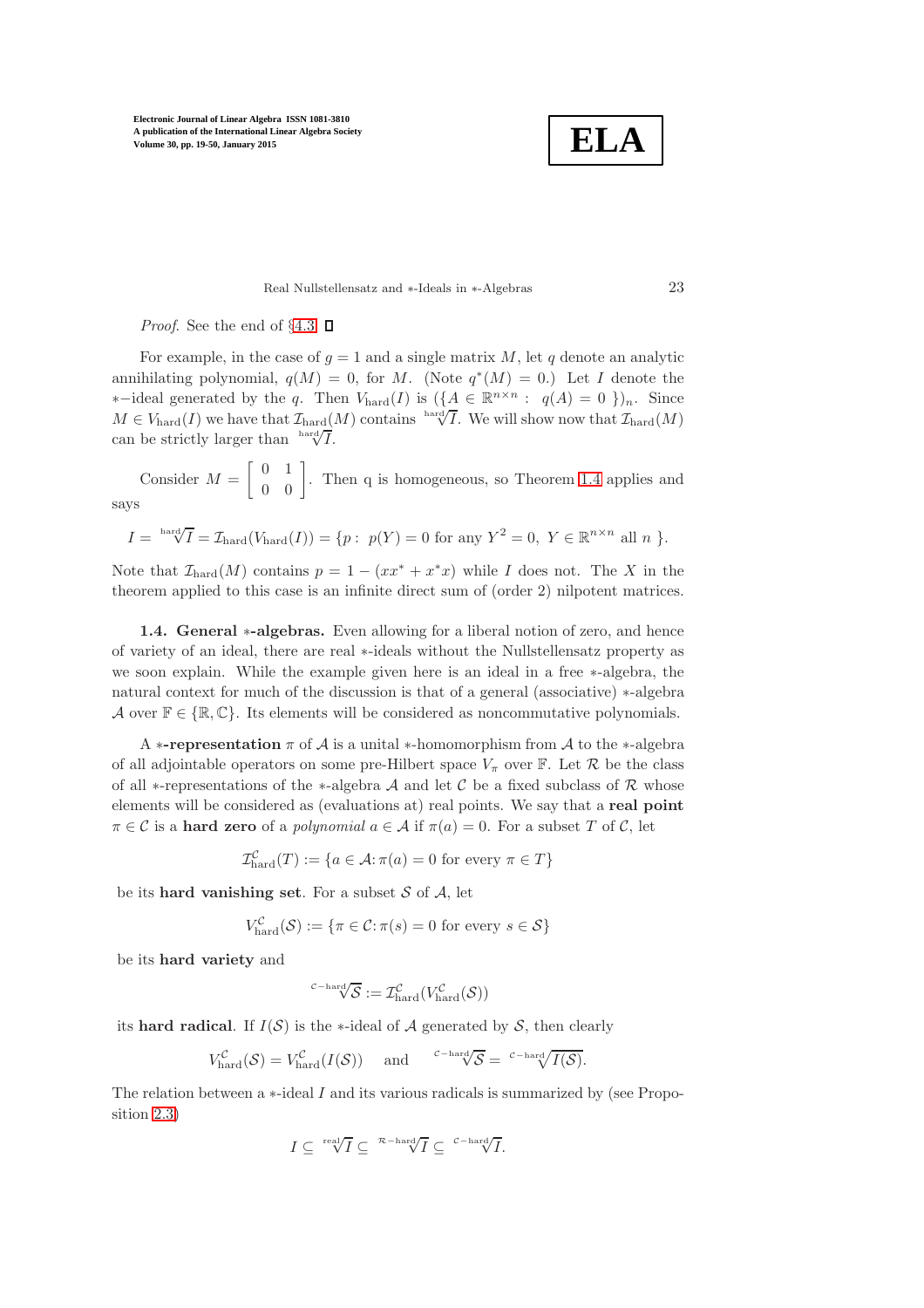**ELA**

24 J. Cimprič, J.W. Helton, S. McCullough, and C. Nelson

We say that a ∗-ideal I satisfies the real Nullstellensatz over  $\mathcal{C}$  if  $\sqrt{I} = \sqrt{\sqrt{I}}$  =  $\sqrt{\sqrt{I}}$ . We say that I has the **Nullstellensatz property over** C if <sup>c-hard</sup> $\sqrt{T} = I$  (which implies that  $I$  is real).

<span id="page-5-2"></span>EXAMPLE 1.5. If  $\mathcal{A} = \mathbb{F}\langle x, x^* \rangle$  and  $\Pi$  is the class of all finite-dimensional  $*$ representations, then  $\prod_{n=1}^{\infty}$   $\prod_{r=1}^{\infty}$  for every \*-ideal I of A. Here we identify every  $\pi \in \Pi$  with the g-tuple  $(\pi(x_1), \ldots, \pi(x_g)) \in M(\mathbb{F})^g$ . Therefore, I satisfies the real Nullstellensatz over Π if and only if it satisfies the (hard) real Nullstellensatz.

Motivated by Example [1.5,](#page-5-2) we introduce the following abbreviations when  $T \subseteq \Pi$ and  $S \subseteq A$ :

$$
\mathcal{I}_{\textup{hard}}(T)=\mathcal{I}_{\textup{hard}}^\Pi(T),\quad V_{\textup{hard}}(\mathcal{S})=V_{\textup{hard}}^\Pi(\mathcal{S})\quad\text{and}\quad \sqrt[\textup{hard}]{\mathcal{S}}=\sqrt[\textup{I}-\textup{hard}]{\mathcal{S}}.
$$

EXAMPLE 1.6. If  $\mathcal{A} = \mathbb{F}\langle x, x^*\rangle$  and  $\Pi_n$  is the representation class of all ndimensional \*-representations, then the  $\Pi_n$ -hard radical of a two-sided ideal is characterized in [\[19\]](#page-31-0). Clearly, this radical must contain all polynomial identities of size  $n$ .

EXAMPLE 1.7. Let  $\mathcal{A} = M_n(\mathbb{F}[x])$  be the algebra of all polynomials in commuting variables  $x = (x_1, \ldots, x_q)$  with coefficients in  $n \times n$  matrices over F. The involution is trivial on variables and it is hermitian transpose on coefficients. Let  $\mathcal E$  be the class of all *n*-dimensional ∗-representations (i.e., all evaluations at real points from  $\mathbb{F}^g$ ). By [\[2,](#page-30-3) Corollary 18], every  $\ast$ -ideal of A satisfies the real Nullstellensatz over  $\mathcal{E}$ . The case  $n = 1$  corresponds to the classical Real Nullstellensatz [\[5,](#page-30-4) [6,](#page-30-5) [20\]](#page-31-1).

<span id="page-5-1"></span>The following proposition, based on an example introduced in [\[18\]](#page-31-2), shows that a general Nullstellensatz is highly problematic.

Proposition 1.8. *Fix* 0 < q < 1*. The* ∗*-ideal* I *in the free* ∗*-algebra*  $\mathbb{F}\langle a, x, a^*, x^* \rangle$  *in the two variables* a *and* x generated by

$$
a^*a - qaa^* \quad and \quad xx^* + aa^* - 1
$$

*satisfies*  $I = \sqrt[\text{real}]{I}$  *but it does not satisfy*  $I = \sqrt[\text{real}]{I}$ . In other words, I is real but it *does not satisfy the Real Nullstellensatz over any representation class.*

<span id="page-5-0"></span>The proof is based upon results of [\[18\]](#page-31-2) and some general theory of ∗-algebras developed here. The details are in Section [3](#page-9-0)

<span id="page-5-3"></span>2. Properties of real ideals. In this section, the basic properties of real ideals, including the proof of Proposition [1.1,](#page-3-0) are collected.

Lemma 2.1. *If* I *is a left ideal in the* ∗*-algebra* A, *then there is a largest two-sided ideal* Z(I) *contained in* I*. Indeed,* Z(I) *is the kernel of the left regular representation of*  $A$  *on*  $A/I$ *. Moreover, if*  $I$  *is real, then*  $Z(I)$  *is real.*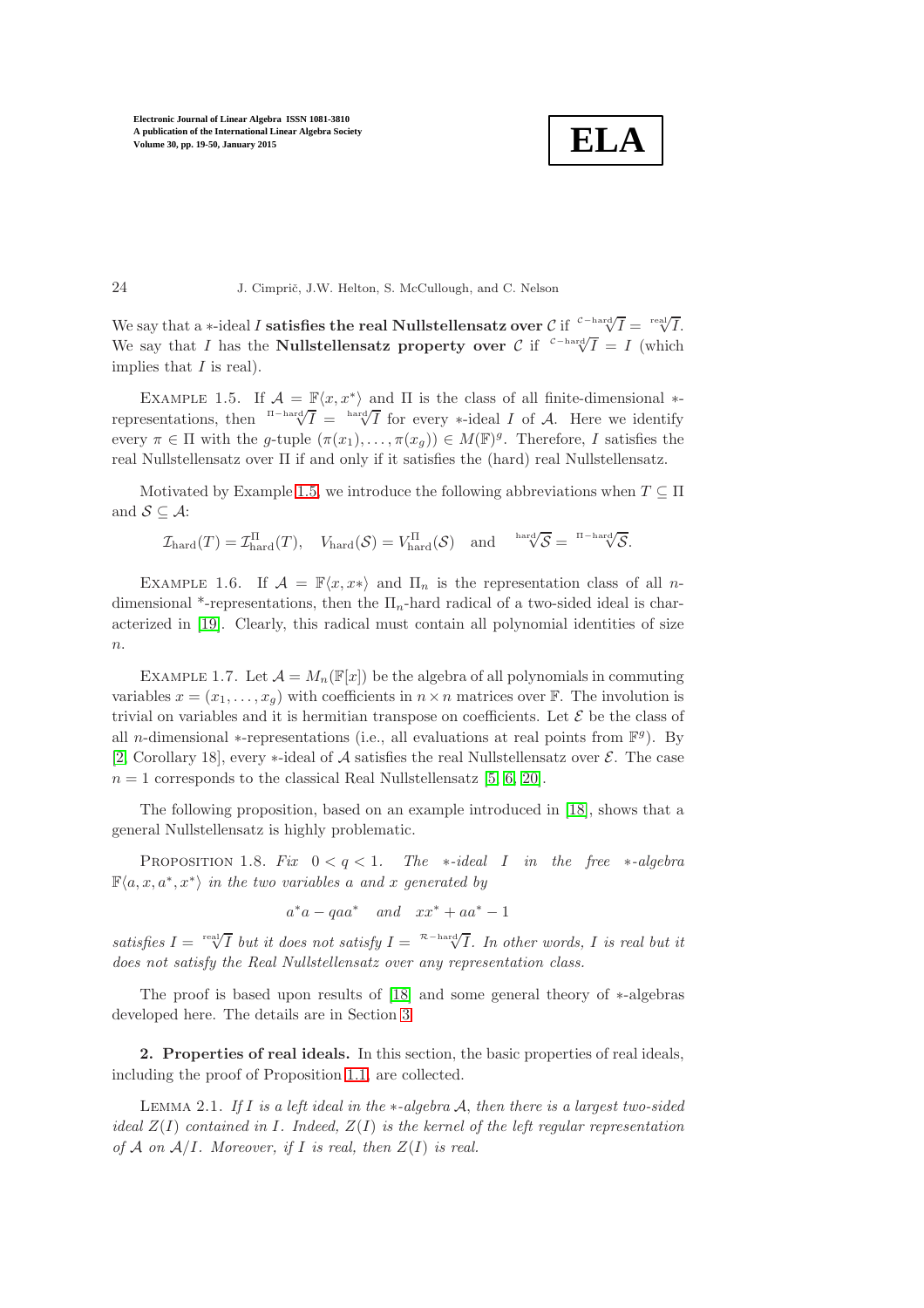

Real Nullstellensatz and ∗-Ideals in ∗-Algebras 25

*Proof.* The kernel Z of the left regular representation is a two-sided ideal contained in I. On the other hand, if  $J \subseteq I$  is a two-sided ideal,  $\theta \in J$  and  $v \in A$ , then  $\theta v \in J \subseteq I$  and hence  $\pi(\theta) = 0$  and  $\theta \in Z$ . As an aside, note that

$$
Z = \{ \vartheta \in I : \vartheta p \in I \text{ for every } p \in \mathcal{A} \}.
$$

Now suppose  $I$  is a real ideal. To see that  $Z$  is a real ideal, suppose

$$
\sum_i^{\text{finite}} p_i^* p_i \in Z + Z^*.
$$

Since I is real, each  $p_i \in I$ . Further, if  $a, b \in Z$ , then  $q(a+b^*)r = (qar) + (r^*bq^*)^* \in$  $Z + Z^*$ , for each  $q, r \in \mathcal{A}$ . Therefore for each  $q \in \mathcal{A}$ ,

$$
\sum_{i}^{\text{finite}} q^* p_i^* p_i q \in Z + Z^*,
$$

<span id="page-6-0"></span>which implies that each  $p_i q \in I$ . Therefore each  $p_i \in Z$ . Hence Z is a real ideal.  $\Box$ 

LEMMA 2.2. Let  $I ⊆ A$  *be a two-sided ideal in the*  $*− algebra A$ .

- <span id="page-6-2"></span><span id="page-6-1"></span>*(i)* If I is real, then  $I = I^*$ .
- *(ii)* The radical  $\sqrt{\text{rel}}$  *is the smallest two-sided real ideal containing* I.

*Proof.* First, if I is real, then for each  $\iota \in I$ , we have  $\iota \iota^* \in I$  since I is two-sided. Thus,  $\iota^* \in I$  since I is real. Therefore,  $I = I^*$ .

As in Lemma [2.1,](#page-5-3) let  $Z(\sqrt{\text{real}/I})$  be the largest two-sided ideal of A contained in  $\overline{X}^{\text{real}}$ , Since  $I \subseteq \overline{X}^{\text{real}}$ , and I is a two-sided ideal,  $I \subseteq Z(\overline{X}^{\text{real}})$ . Thus,  $Z(\overline{X}) \subseteq$  $\overline{X^{\text{real}}/\overline{I}}$  is a real left ideal containing *I*. Hence,  $Z(\sqrt{\text{real}}/\overline{I}) = \sqrt{\text{real}}/\overline{I}$ . Since all two-sided ideals are also left ideals, and  $\sqrt[\text{real}]{\overline{I}}$  is the smallest real left ideal containing I, it must also be the smallest real two-sided ideal containing  $I$ .  $\Box$ 

<span id="page-6-3"></span>Proposition 2.3. *If* I *is a* ∗*-ideal of* A, *then*

$$
I \subseteq \sqrt[\text{real}]{I} \subseteq \sqrt[\mathcal{R}-\text{hard}]{I} \subseteq \sqrt[\mathcal{C}-\text{hard}]{I}.
$$

*Proof.* It is clear that the kernel of a ∗-representation is always a real ∗-ideal. In particular,  $\mathcal{I}_{\text{hard}}^{\mathcal{C}}(T)$  is a real ∗-ideal for every subset T of C. For  $T = V_{\text{hard}}^{\mathcal{C}}(I)$  we get that  $C-\text{hard}/\overline{I}$  is a real ∗-ideal. Since  $C-\text{hard}/\overline{I}$  contains I, it follows that  $\text{val}/\overline{I} \subseteq$  $\mathbb{R}$ <sup>-hard</sup> $\sqrt{I}$ . The third inclusion is clear from  $\mathcal{C} \subseteq \mathcal{R}$ .

2.1. Formally real \*-algebras. A \*-algebra  $A$  is formally real (or very **proper**) if  $a_1, \ldots, a_k \in \mathcal{A}$  and  $\sum_{i=1}^k a_i^* a_i = 0$  implies  $a_1 = \cdots = a_k = 0$ . Let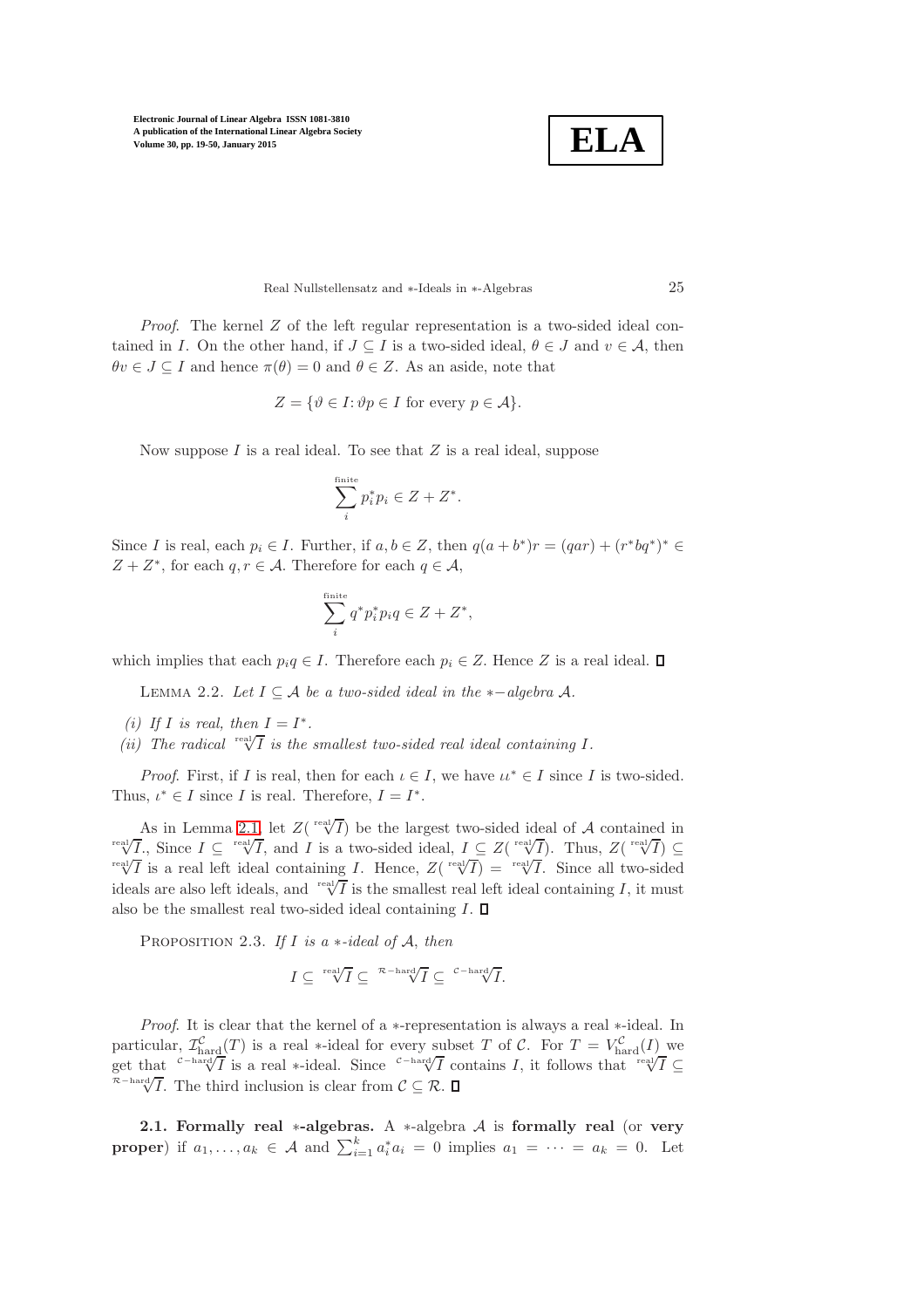$$
\fbox{ELA}
$$

 $\Sigma_{\mathcal{A}}$  denote the set of all finite sums of elements  $a^*a, a \in \mathcal{A}$ . Alternately,  $\mathcal{A}$  is formally real if and only if it is proper (i.e.,  $a^*a = 0$  implies  $a = 0$  for every  $a \in A$ ) and  $-\Sigma_{\mathcal{A}} \cap \Sigma_{\mathcal{A}} = 0$  (i.e., for every  $a_1, \ldots, a_k \in \mathcal{A}$  such that  $\sum_{i=1}^k a_i^* a_i = 0$  we have that  $a_i^* a_i = 0$  for all *i*).

<span id="page-7-0"></span>Let  $I_h = \{a \in I : a^* = a\} = I \cap \mathcal{A}_h$  denote the **hermitian** elements of  $I$ .

Lemma 2.4. *For a* ∗*-ideal* I *of a* ∗*-algebra* A*, the following are equivalent.*

- *1. I is real; i.e.,*  $I = \sqrt{\frac{rel}{I}}$ .
- 2. Both  $(\Sigma_A + I_h) \cap -(\Sigma_A + I_h) = I_h$  and  $a^*a \in I$  *implies*  $a \in I$  *for every*  $a \in A$ *.*
- *3. The quotient* A/I *is formally real.*

REMARK 2.5. There is an iterative description of  $\sqrt{\frac{real}{I}}$  along the lines of that for the real radical of a left ideal as described in [\[4,](#page-30-1) Section 5].

2.2. Proof of Proposition [1.1.](#page-3-0) The length of the longest word in a noncommutative polynomial  $f \in \mathbb{F}\langle x, x^*\rangle$  is the **degree** of f and is denoted by  $\deg(f)$ . The set of all words of degree at most k is  $\langle x, x^* \rangle_k$ , and  $\mathbb{F}\langle x, x^* \rangle_k$  is the vector space of all noncommutative polynomials of degree at most k.

Given a subspace W of  $\mathbb{F}\langle x, x^*\rangle$ , let

$$
W_d = \{ w \in W : \deg(w) \le d \} = W \cap \mathbb{F}\langle x, x^* \rangle_d,
$$

denote the elements of W of degree at most d. Likewise, let

 $W_d^{\text{hom}} := \{w \in W : w = 0 \text{ or } w \text{ is homogeneous of degree } d\},\$ 

denote the homogeneous of degree d elements of W.

*Proof of Proposition [1.1](#page-3-0) [\(i\)](#page-3-3)*. If A is a finitely-generated algebra, and  $I \subseteq A$  is an ideal such that the dimension of  $A/I$  is finite, then I is finitely generated as a left ideal by [\[11,](#page-30-6) Lemma 3]. The special case  $\mathcal{A} = \mathbb{F}\langle x, x^*\rangle$  is all that is required for this proof.

Next, suppose that I is finitely generated as a left ideal, but  $I \neq 0$ . There exists some degree  $d$  such that  $I$  is generated by some nonzero polynomials of degree bounded by d. By [\[4\]](#page-30-1)[Proposition 2.20] there exists a subspace V of  $\mathbb{F}\langle x, x^*\rangle$  such that

$$
\mathbb{F}\langle x, x^*\rangle = I \oplus V_d^{\text{hom}} \oplus V_{d-1}.
$$

Let  $\iota \in I \setminus \{0\}$ . If  $V_d^{\text{hom}} \neq \{0\}$ , then let  $\nu \in V_d^{\text{hom}} \setminus \{0\}$ . Then  $\iota \nu \in \mathbb{F}\langle x, x^* \rangle V_d^{\text{hom}}$  and  $\iota \nu \in I$ , so  $\iota \nu = 0$ , which is a contradiction. Therefore  $V_d^{\text{hom}} = \{0\}$ . It follows that

$$
\dim(\mathbb{F}\langle x, x^*\rangle/I) = \dim(V_{d-1}) < \infty,
$$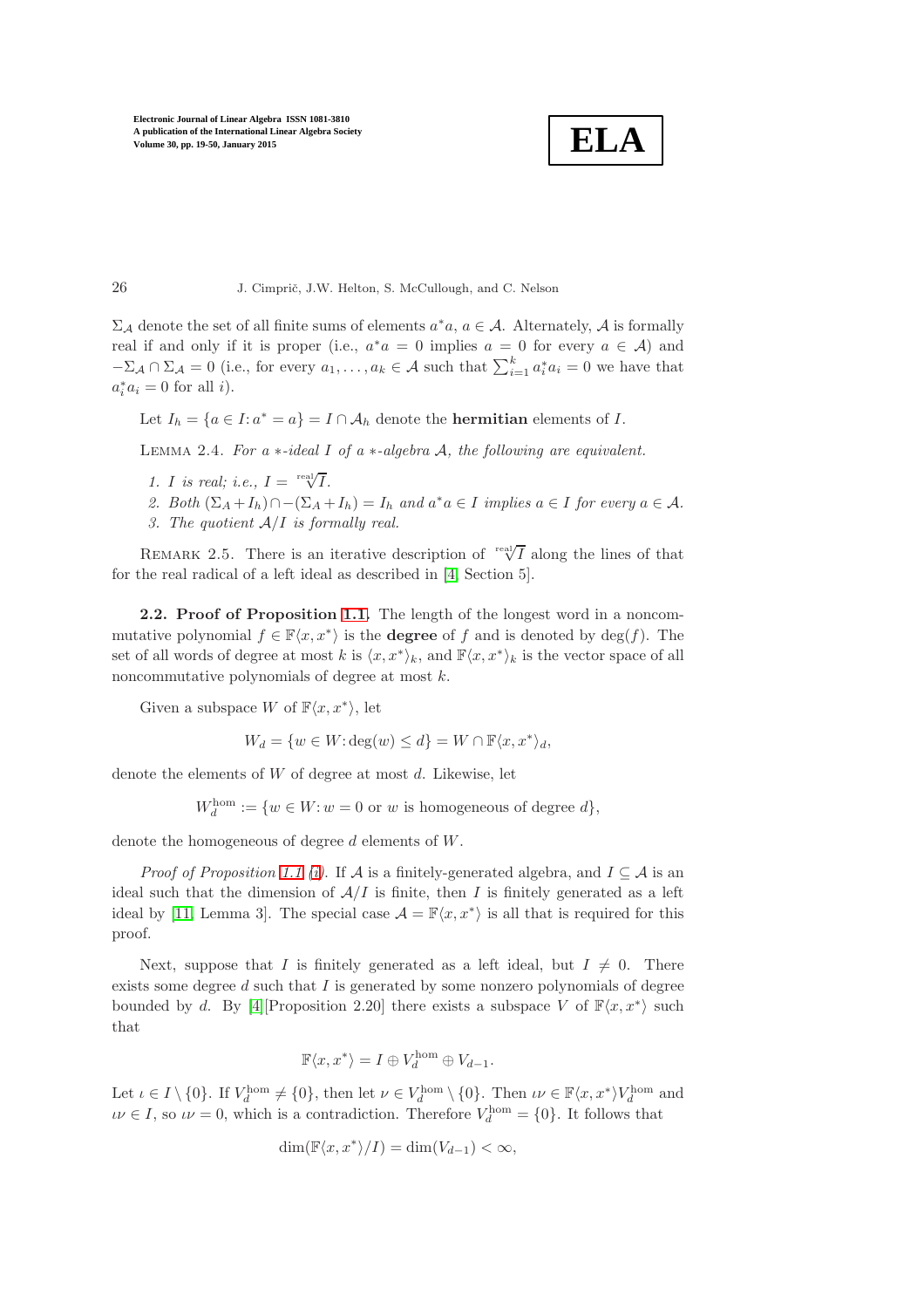**ELA**

Real Nullstellensatz and ∗-Ideals in ∗-Algebras 27

since  $V_{d-1}$  is a subspace of the finite dimensional space  $\mathbb{F}\langle x, x^*\rangle_{d-1}$ .

REMARK 2.6. It is not true in general that if  $\mathcal A$  is a finitely-generated  $*-\text{algebra}$ and I is a two-sided ideal which is also a finitely-generated left ideal, then  $\dim(\mathcal{A}/I)$  <  $\infty$ . As an example, consider the (commutative) polynomial ring  $\mathbb{F}[t_1, \ldots, t_q]$  in two or more variables  $g$  with the trivial involution. Since this algebra is commutative, there is no distinction between left and two-sided ideals. In particular, the ideal I generated by  $t_1$  is finitely generated, but  $\mathbb{F}[t_1,\ldots,t_g]/I = \mathbb{F}[t_2,\ldots,t_g]$  is not finite dimensional.

We now turn our attention to proving Proposition [1.1\(](#page-3-0)[ii\)](#page-3-1). Proposition [2.7](#page-8-0) summarizes the structure theory of finite-dimensional formally-real ∗-algebras. Remark [2.8](#page-8-1) explains the history of this result.

<span id="page-8-0"></span>Proposition 2.7. *If* A *is a finite-dimensional formally real* ∗*-algebra, then* A *is a* ∗*-algebra direct sum of formally real simple* ∗*-algebras. Moreover:*

- *1. If* F = C, *then every finite-dimensional formally real simple* ∗*-algebra is of the form*  $M_n(\mathbb{C})$  *where*  $n \in \mathbb{N}$  *and the involution is conjugate transpose.*
- *2. If* F = R, *then every finite-dimensional formally real simple* ∗*-algebra is of the form*  $M_n(\mathbb{R})$  *or*  $M_n(\mathbb{C})$  *or*  $M_n(\mathbb{H})$  *where*  $n \in \mathbb{N}$  *and the involution is conjugate transpose. Here* H *denotes the quaternions.*

*In particular,* A *has a faithful finite-dimensional* ∗*-representation.*

*Proof.* Let  $\mathcal A$  be finite dimensional and formally real. By [\[14,](#page-30-7) Theorem 2.2],  $\mathcal A$  is semisimple. By [\[9,](#page-30-8) Chapter 0], every semisimple algebra with involution is a ∗-algebra direct sum of simple ∗-algebras and every simple ∗-algebra is one of the following types (where D is a division algebra with involution): (i)  $M_n(D) \otimes M_n(D)$ <sup>op</sup> with exchange involution, (ii)  $M_n(D)$  with conjugate transpose involution or (iii)  $M_{2n}(D)$ with symplectic involution. The exchange and the symplectic involution are clearly not formally real. (They are not even proper.) Therefore every formally real simple ∗-algebra is of type (ii). Finally we use the Frobenious theorem which says that R, C and  $\mathbb H$  are the only finite-dimensional division algebras over  $\mathbb R$ . It remains to show that the only formally real involution on H is the standard involution. By the Noether-Skolem theorem, every involution  $\#$  on  $\mathbb{H}$  is of the form  $x^{\#} = hx^*h^{-1}$  where  $*$  is the standard involution and  $h \in D$ . Now  $x^{\# \#} = x$  implies that  $h^* h^{-1}$  is in  $Z(\mathbb{H}) = \mathbb{R}$ . Since  $h^{**} = h$ , we get  $h^* = \pm h$ . If  $h^* = h$ , then  $h \in \mathbb{R}$  and so  $x^{\#} = hx^*h^{-1} = x^*$  for every  $x \in \mathbb{H}$ . If  $h^* = -h$ , then  $h = \alpha i + \beta j + \gamma k$  for some  $\alpha, \beta, \gamma \in \mathbb{R}$ . It follows that  $ihi+jhj+khk = (-\alpha i+\beta j+\gamma k)+(\alpha i-\beta j+\gamma k)+(\alpha i+\beta j-\gamma k) = \alpha i+\beta j+\gamma k = h.$ Multiplying through by  $h^{-1}$  we get  $1 + i i^{\#} + j j^{\#} + k k^{\#} = 0$ . Therefore,  $\#$  is equal to ∗ in the first case while it is is not formally real in the second case.

<span id="page-8-1"></span>REMARK 2.8. Recall that a  $\ast$ -algebra  $\mathcal A$  is **proper** if  $a^*a \neq 0$  for every nonzero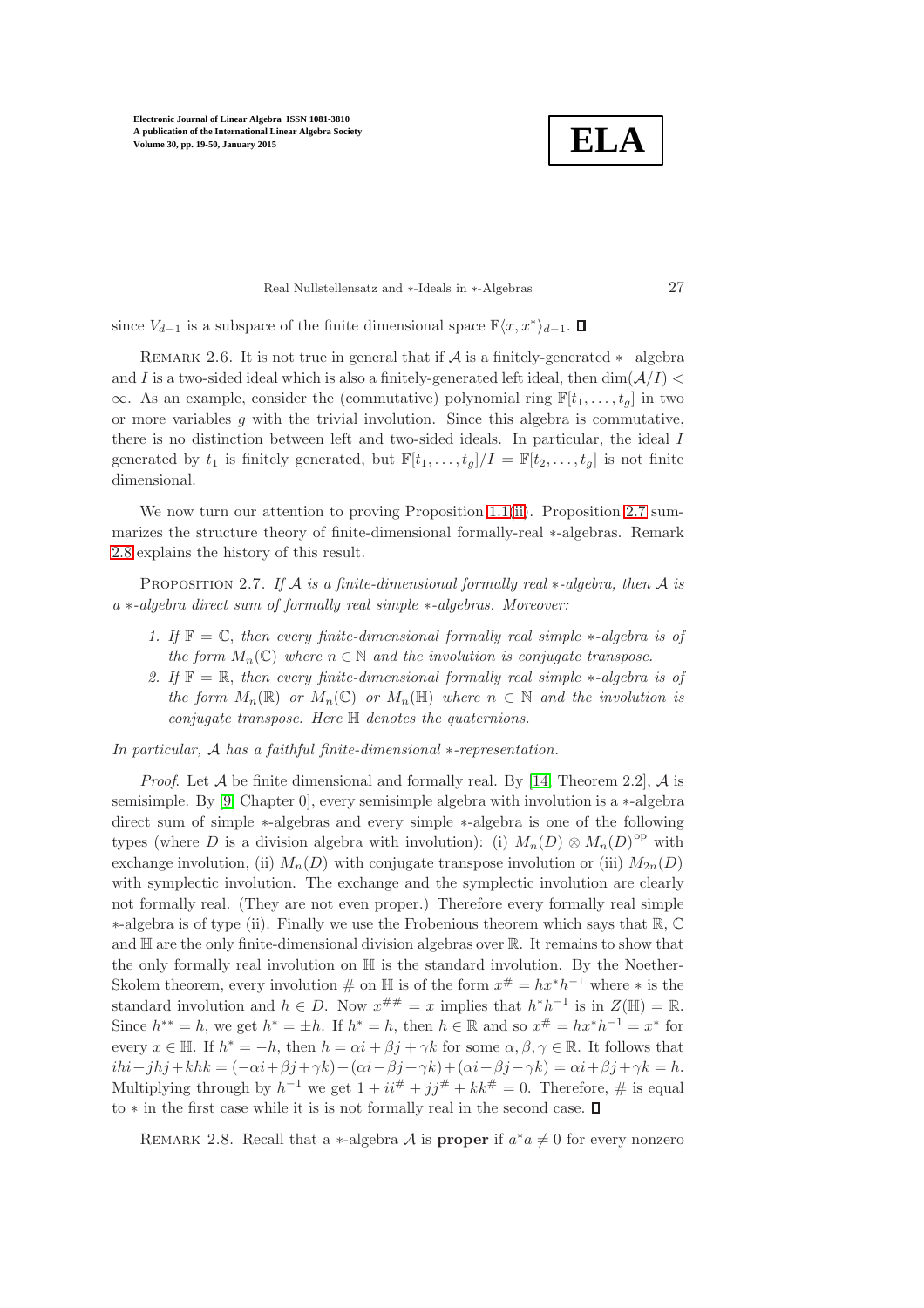

28 J. Cimprič, J.W. Helton, S. McCullough, and C. Nelson

 $a \in \mathcal{A}$ . The following generalization of part (1) of Proposition [2.7](#page-8-0) is well-known; see e.g. [\[16,](#page-31-3) Theorem 9.7.22]: If  $\mathbb{F} = \mathbb{C}$ , then every finite-dimensional proper simple  $*$ algebra is of the form  $M_n(\mathbb{C})$  where  $n \in \mathbb{N}$  and the involution is conjugate transpose. This is also clear from our proof of part (1) above.

Part (2) is a slight generalization of the structure theorem for positive involutions on finite-dimensional real ∗-algebras. The history of this result is explained in [\[12,](#page-30-9) Section 2] and [\[15\]](#page-31-4). Recall that an involution  $*$  on a finite-dimensional real algebra  $A$ is **positive** if  $tr(a^*a) > 0$  for every nonzero  $a \in \mathcal{A}$ . Clearly, every positive involution is formally real but the converse is false; see [\[1\]](#page-30-10).

Part (2) does not generalize to proper involutions because there are proper involutions on H which are not standard. For example, a short computation shows that the involution defined by  $i^* = i, j^* = j$  (and so  $k^* = -k$ ) is proper but it is not formally real.  $\square$ 

<span id="page-9-1"></span>We are now able to prove the following generalization of Proposition [1.1](#page-3-0) [\(ii\)](#page-3-1).

COROLLARY 2.9. If I is a  $\ast$ -ideal of a  $\ast$ -algebra A, then I is real with  $\dim(A/I)$ ∞ *if and only if* I *is the kernel of some finite-dimensional* ∗*-representation. In*  $particular, if I is a *-ideal of a *-algebra A such that dim(A/ \sqrt{rel}) < \infty$ , then  $\sqrt{\frac{\hbox{hard}}{I}} = \sqrt{\frac{\hbox{real}}{I}}$ .

*Proof.* First, if I is a real \*-ideal with  $\dim(\mathcal{A}/I) < \infty$ , then  $\mathcal{A}/I$  is a finitedimensional formally real  $*$ -algebra. Therefore, Proposition [2.7](#page-8-0) implies that  $A/I$  has a finite-dimensional faithful ∗-representation, which implies that  $I = \frac{\text{hard}}{\sqrt{I}}$ .

Conversely, if  $I = \ker \pi$  for some finite-dimensional  $\ast$ -representation  $\pi$ , then  $A/I \cong \text{im}\pi$  implies  $\dim(A/I) < \infty$ . Further, if

$$
\sum_{i}^{\text{finite}} p_i^* p_i \in \ker \pi,
$$

then  $\sum_i \pi(p_i)^* \pi(p_i) = 0$ , which implies that each  $\pi(p_i) = 0$ , or equivalently, each  $p_i \in \ker \pi$ . Therefore *I* is real.  $\Box$ 

<span id="page-9-0"></span>An alternative proof of Proposition [1.1](#page-3-0) [\(ii\)](#page-3-1) (which does not generalize to arbitrary ∗-algebras) will be given in Section [5.](#page-22-0)

3. No general real Nullstellensatz for free ∗-algebras. This cautionary section gives the details of the Toeplitz algebra mentioned at the outset of Subsection [1.3.](#page-3-4) It also contains a discussion of the Weyl algebra which has no bounded representations and the proof of Proposition [1.8.](#page-5-1) The additional theory of ∗-algebras used in the proof of Proposition [1.8](#page-5-1) is developed in Subsection [3.1.](#page-10-0) These examples, taken together, support the general theme that Nullstellensatz for various representation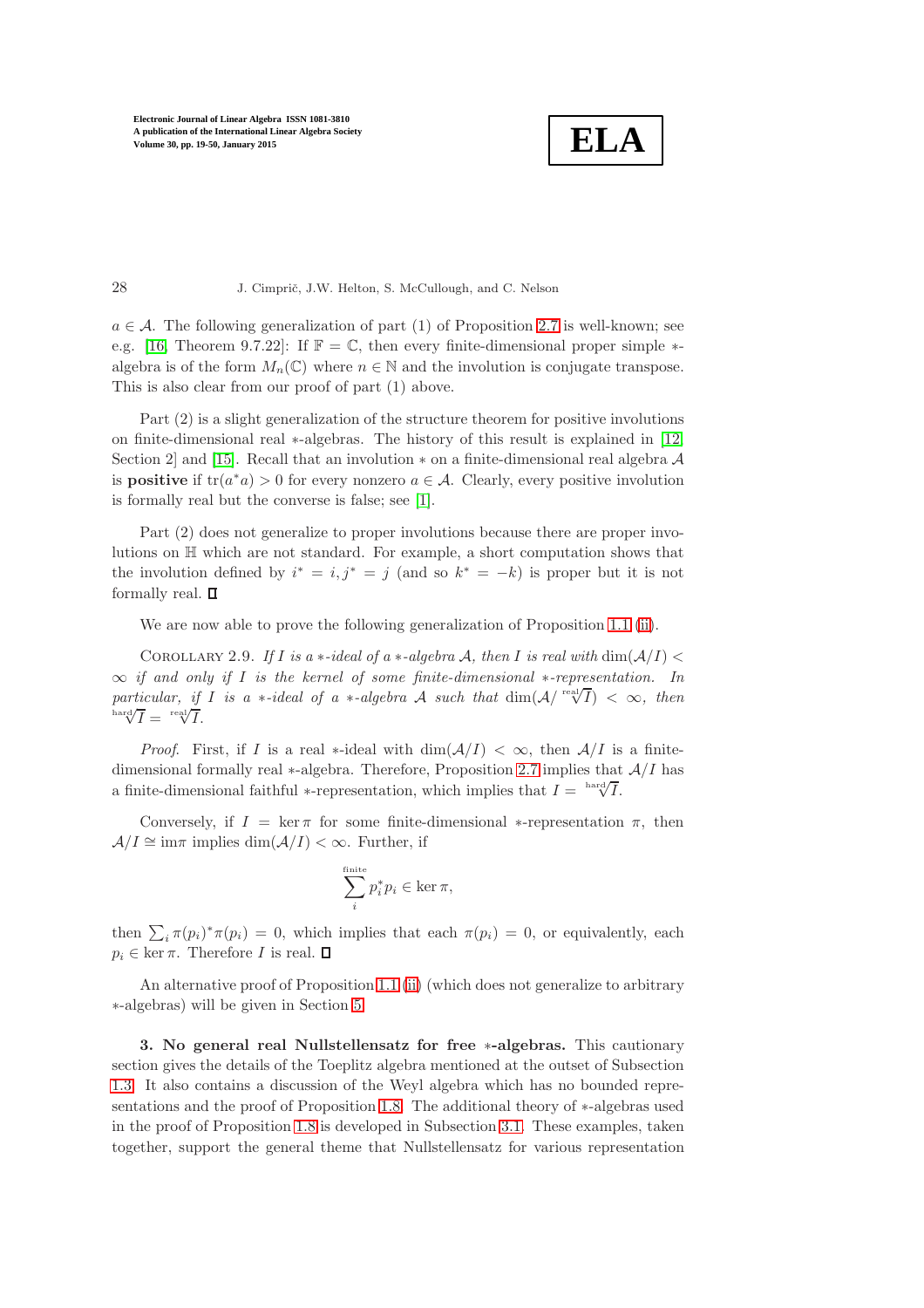**ELA**

#### Real Nullstellensatz and ∗-Ideals in ∗-Algebras 29

<span id="page-10-1"></span>classes impose serious restrictions on a ∗-algebra.

EXAMPLE 3.1. Let  $\mathcal{A} = \mathbb{F}\langle x, x^* \rangle$  denote the free \*-algebra in one variable x and let I be the ∗-ideal of A generated by  $1 - x^*x$ . The algebra  $A/I$  is called the **Toeplitz algebra.** Let **X** denote the shift operator on  $\ell^2(\mathbb{N})$  and let  $\pi: \mathcal{A} \to L(\ell^2(\mathbb{N}))$ denote the (bounded) \*-representation of evaluation at **X**. As is shown below,  $I =$ ker  $\pi$ . It follows that I is a real ideal and it satisfies the Real Nullstellensatz over  $C = \{\pi\}$ . (Hence it also satisfies the Real Nullstellensatz over the class of all bounded ∗-representations.)

Clearly  $X^*X = I$ , so  $I \subseteq \ker \pi$ . Conversely, let p be an element of A and let  $\sum_{i=0}^{m} \sum_{j=0}^{n} c_{ij} x^{i}(x^{*})^{j}$  be its canonical form modulo *I*. Suppose that  $\pi(p) = 0$ . It follows that for every integer  $k$ ,

$$
0 = \left(\sum_{i=0}^{m} \sum_{j=0}^{n} c_{ij} X^{i} (X^{*})^{j}\right) e_{k} = \sum_{j=0}^{k} \sum_{i=0}^{m} c_{ij} e_{k-j+i}
$$

where  $e_0, e_1, e_2, \ldots$  is the standard basis of  $\ell^2(\mathbb{N})$ . For  $k = 0$  we get that  $c_{i0} = 0$  for every *i*. For  $k = 1$  we deduce that  $c_{i1} = 0$  for every *i* and so on. Hence  $I = \ker \pi$ .

On the other hand,  $I$  does not satisfy the real Nullstellensatz over the class  $\Pi$  of all finite-dimensional ∗-representations (i.e., evaluations on same size square matrices over F.) Namely, we will show that the element  $1 - xx^*$  belongs to  $\frac{\text{hard}}{\sqrt{I}}$  but it does not belong to I. We already know that  $I = \sqrt{\int_0^{\infty} I$ . For a square matrix Y, the relation  $\mathbf{Y}^T \mathbf{Y} = \mathbf{I}$  is equivalent to  $\mathbf{Y} \mathbf{Y}^T = \mathbf{I}$ , hence  $1 - xx^* \in \sqrt{\text{Var}(\mathbf{X})}$ . Since  $(1 - \mathbf{XX}^*)e_0 = e_0 \neq 0$ , it follows that  $1 - xx^* \notin I$ .

<span id="page-10-2"></span>The following is also standard.

EXAMPLE 3.2. Let *I* be the \*-ideal in  $\mathcal{A} = \mathbb{F}\langle a, a^* \rangle$  generated by  $aa^* - a^*a - 1$ . The algebra  $A/I$  is called the Weyl algebra. It has a faithful  $*$ -representation  $\pi_0$ , see [\[25,](#page-31-5) Example2]), but it does not have any bounded ∗-representations, see [\[21,](#page-31-6) Theorem 13.6]. Hence I satisfies the Real Nullstellensatz over  $\mathcal{C} = {\lbrace \pi_0 \rbrace}$  but it does not satisfy the Real Nullstellensatz over the class of all bounded ∗-representations of A.

For nice generalizations of Examples [3.1](#page-10-1) and [3.2,](#page-10-2) see [\[22\]](#page-31-7) and [\[24\]](#page-31-8).

The more elaborate negative example of Proposition [1.8](#page-5-1) requires some additional theory of ∗-algebras which is developed in Subsection [3.1.](#page-10-0) The proof of the proposition follows in Subsection [3.1.](#page-11-0)

<span id="page-10-0"></span>3.1. ∗-Semisimple ∗-algebras. A ∗-algebra which has a faithful ∗ representation is called ∗-semisimple, see [\[23,](#page-31-9) Definition 6.4.1]. Every ∗-semisimple ∗-algebra is formally real. Namely, for every pre-Hilbert space V , the ∗-algebra of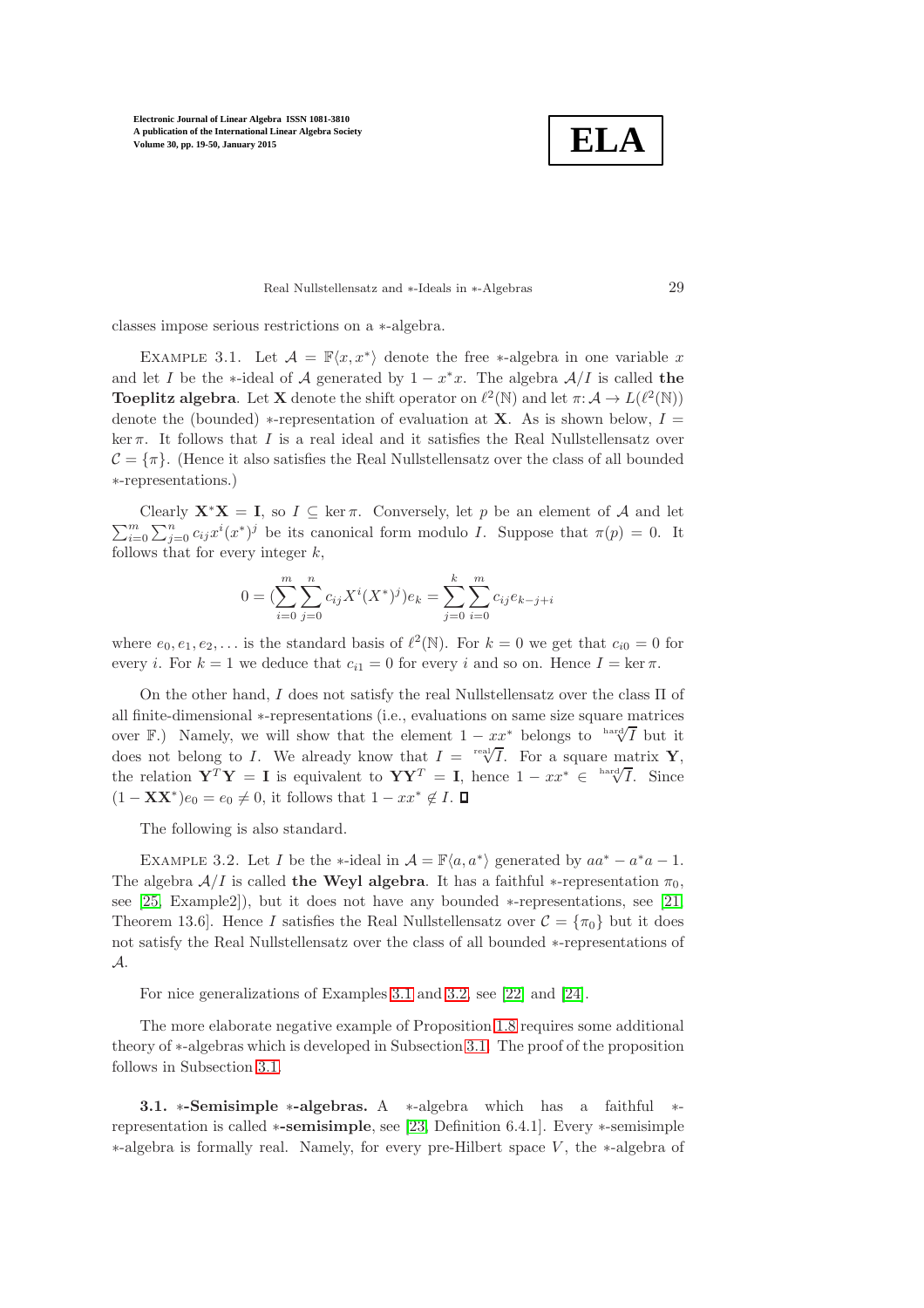

<span id="page-11-1"></span>all adjointable linear operators on  $V$  is formally real. Hence, the kernel of every ∗-representation is a real ∗-ideal.

Lemma 3.3. *For a* ∗*-ideal* I *of a* ∗*-algebra* A*, the following are equivalent.*

*1.*  $I = \sqrt{\frac{\mathcal{R} - \text{hard}}{\mathcal{V}}I},$ 2.  $I = \mathcal{I}_{\text{hard}}^{\mathcal{R}}(T)$  *for a subset*  $T$  *of*  $\mathcal{R}$ *, 3.* I *is the kernel of some* ∗*-representation, 4.* A/I *is* ∗*-semisimple.*

*Proof.* Clearly, (1) implies (2). Conversely, (2) implies (1) because

$$
V_{\text{hard}}^{\mathcal{R}}(\mathcal{I}_{\text{hard}}^{\mathcal{R}}(T)) \supseteq T
$$

and  $\mathcal I$  is inclusion-reversing. The implication (3) implies (2) results from

$$
\ker \pi = \mathcal{I}^{\mathcal{R}}_{\text{hard}}(\{\pi\}).
$$

To show that (2) implies (3) take for  $\pi$  the direct sum of all ∗-representations from T. The equivalence of (3) and (4) is clear.  $\Box$ 

Lemma [3.3](#page-11-1) will sometimes be used in combination with the following:

Lemma 3.4. *Let* I *be a* ∗*-ideal of a* ∗*-algebra* A. *If there exists a positive hermitian linear functional* L *on* A *such that*

$$
I=\{a\in \mathcal{A}\hbox{\rm :}\ L(a^*a)=0\},
$$

*then the* ∗*-algebra* A/I *is* ∗*-semisimple.*

*Proof.* Note that for a left ideal  $I$  of  $A$ , the following are equivalent:

- 1. There exists a positive hermitian linear functional L on A such that  $I = \{a \in$  $\mathcal{A}$ :  $L(a^*a) = 0$ .
- 2. There exists an inner product  $\langle \cdot, \cdot \rangle$  on the vector space  $A/I$  such that

$$
\langle [xy],[z] \rangle = \langle [y],[x^*z] \rangle
$$

for every  $x, y, z \in A$ .

<span id="page-11-0"></span>3. There exists an inner product on the  $\ast$ -algebra  $A/I$  such that the left regular representation of A on the pre-Hilbert space  $A/I$  is a  $*$ -representation.

Namely, to show that (1) implies (2), take  $\langle [y], [z] \rangle := L(z^*y)$  and to show that (2) implies (1), take  $L(x) := \langle [x], [1] \rangle$ . Clearly, (3) just rephrases (2). Finally (3) implies the claim because, by Lemma [2.1,](#page-5-3) the kernel of the left regular representation of  $A$ on  $A/I$  is equal to the largest two-sided ideal contained in  $I. \square$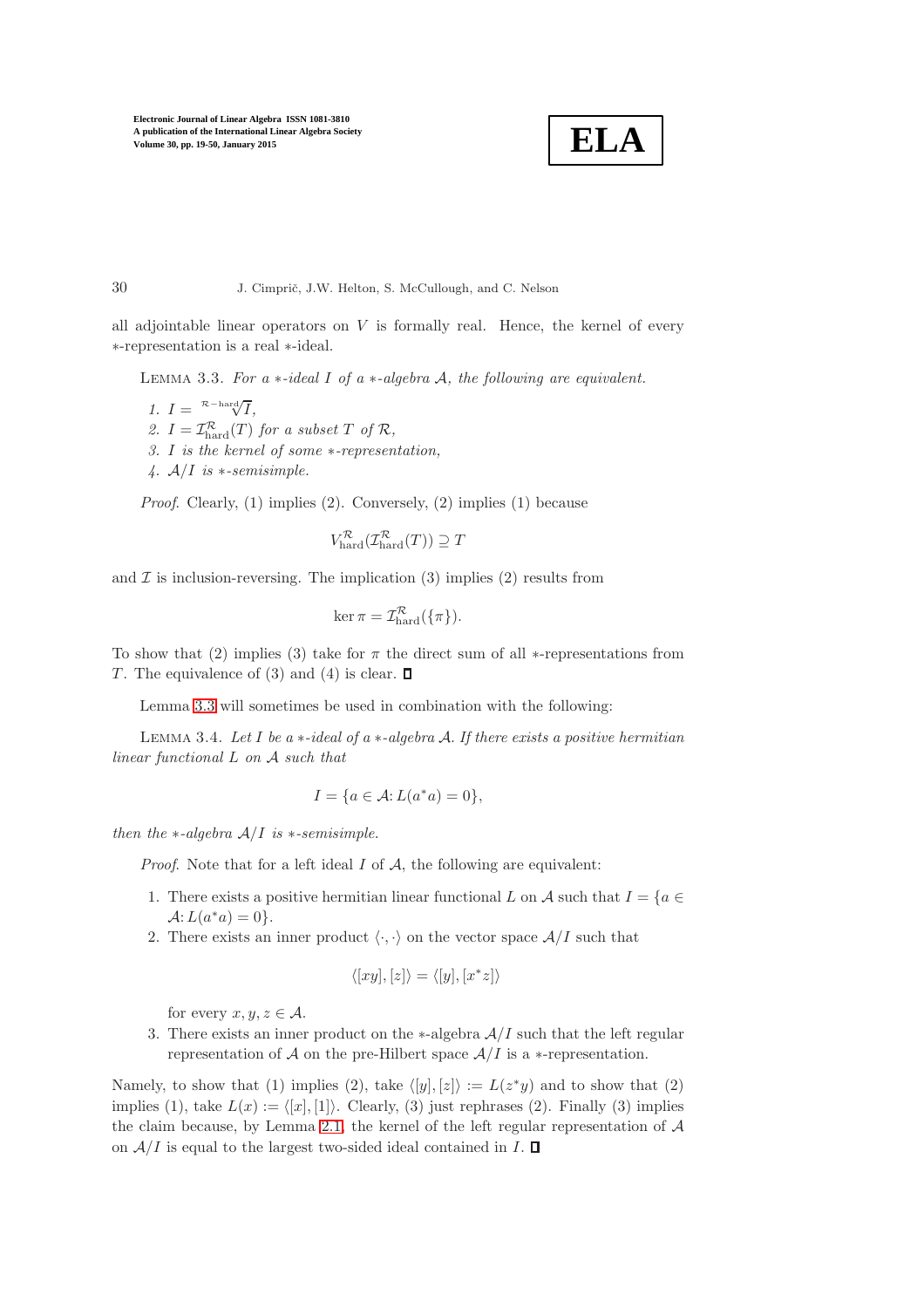**ELA**

Real Nullstellensatz and ∗-Ideals in ∗-Algebras 31

Lemma [3.3](#page-11-1) can be generalized as follows. Let  $\mathcal C$  be a representation class of a  $∗-algebra A. We say that A is C-semisimple if ∩<sub>π∈C</sub> ker π = {0}. Clearly, A is R$ semisimple iff it is ∗-semisimple. For every ∗-ideal I of A we have that  $I = \frac{c - \text{hard}}{\sqrt{I}}$  iff  $I = \mathcal{I}_{\text{hard}}^{\mathcal{C}}(T)$  for some  $T \subseteq \mathcal{C}$  iff  $\mathcal{A}/I$  is  $\mathcal{C}'$ -semisimple where  $\mathcal{C}'$  is obtained canonically from  $\mathcal{C}$ .

*Proof of Proposition [1.8](#page-5-1).* In [\[18\]](#page-31-2), it was shown that  $A/I$  is formally real but not ∗-semisimple. An alternative simpler proof of this fact is given below. Lemmas [2.4](#page-7-0) and [3.3](#page-11-1) now imply that

$$
\sqrt[\text{real}]{I} = I \neq \sqrt[\mathcal{R}-\text{hard}]{I}.
$$

In particular, I is real. Since  $\sqrt[R-\text{hard}]{I} \subseteq \sqrt[\text{Card}]{I}$  for every representation class C, we have

$$
\sqrt[\text{real}]{I} \neq \sqrt[\text{C-hard}]{I}.
$$

So I does not satisfy the real Nullstellensatz over any representation class  $\mathcal{C}$ .  $\Box$ 

Proposition 3.5 ([\[18\]](#page-31-2)). *The* ∗*-algebra* A/I *from Proposition [1.8](#page-5-1) is formally real but is not* ∗*-semisimple.*

*Proof.* To prove that  $A/I$  is not \*-semisimple we define a relation  $\leq$  on  $A/I$  by  $u \le v$  if and only if  $v - u \in \Sigma_{\mathcal{A}/I}$ . By the second relation  $aa^* \le 1$ , hence  $a^*a \le q$ by the first relation. Suppose that  $a^*a \leq k$  for some  $k \in \mathbb{R}$ . Since  $k(k - aa^*)$  $(k - aa^*)^2 + a(k - a^*a)a^*$ , it follows that  $aa^* \leq k$ . Hence  $a^*a \leq qk$  by the first relation. By induction  $a^*a \leq q^m$  for every m. It follows that a is in the kernel of every  $*$ -representation of  $A/I$ .

To prove that  $A/I$  is formally real we use the relations  $aa^* = 1 - xx^*$  and  $a^*a =$  $q(1 - xx^*)$  to reduce each element of  $A/I$  to its **canonical form** whose monomials do not contain  $a^*a$  or  $aa^*$  as subwords. Such monomials are linearly independent, so the canonical form is unique. Suppose that

$$
\sum_{i=1}^{n} p_i p_i^* = 0
$$

for some nonzero  $p_1, \ldots, p_n \in \mathcal{A}/I$ . Write each  $p_i$  in its canonical form as

$$
p_i = \sum_{j=1}^{m_i} z_{ij}(a^*)^j + \sum_{k=1}^{m_i} w_{ik}a^k + t_i
$$

where neither of the monomials in  $z_{ij}$ ,  $w_{kj}$ ,  $t_i$  has either a or  $a^*$  as its last letter. Let d be the minimum of degrees of all monomials that appear in  $z_{ij}$ ,  $w_{kj}$ ,  $t_i$ . (Note that degree is well-defined for canonical forms.) Write  $z_{ij} = z'_{ij} + z''_{ij}$ ,  $w_{ik} = w'_{ik} + w''_{ik}$ ,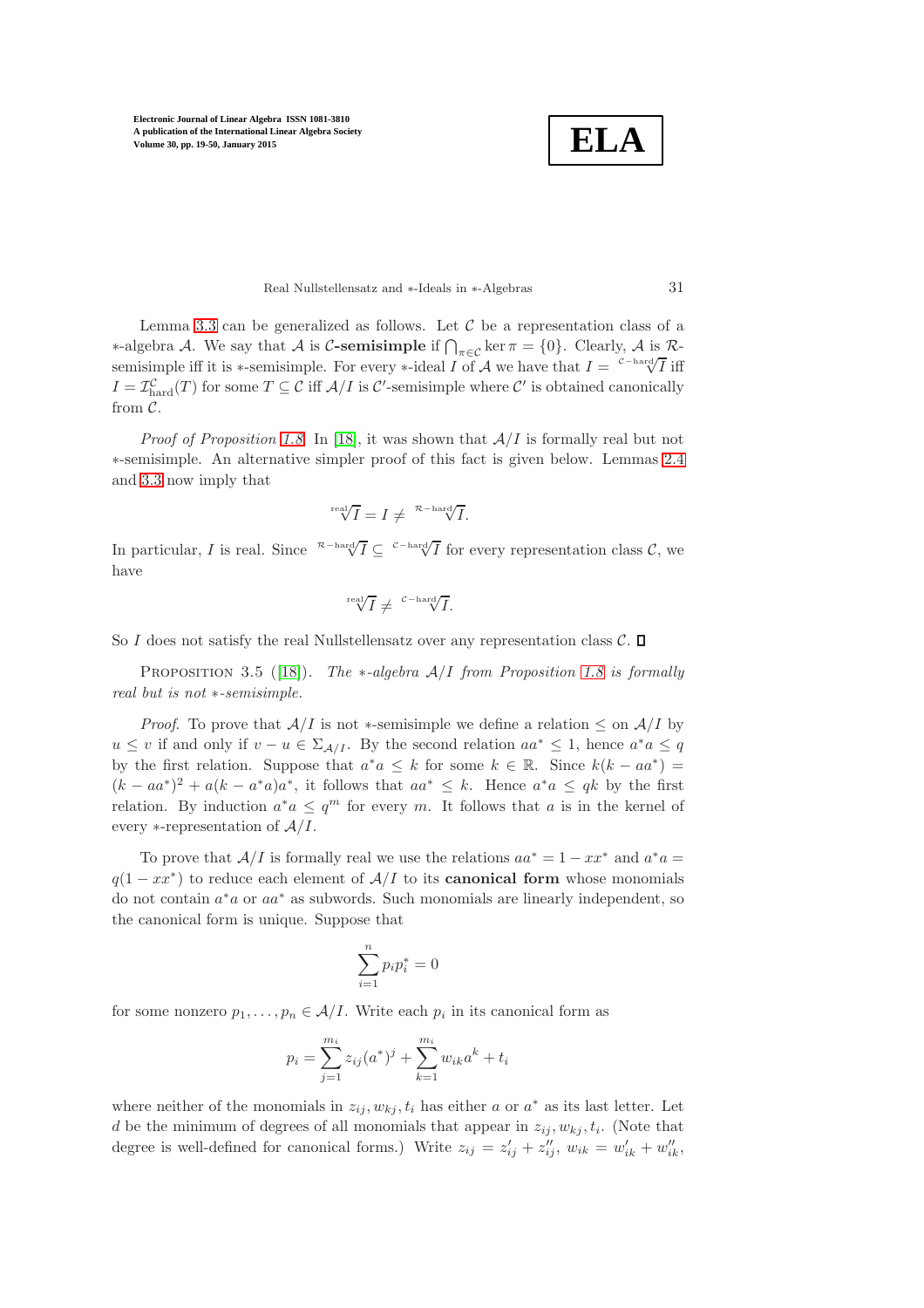$$
\boxed{\textbf{ELA}}
$$

#### 32 J. Cimprič, J.W. Helton, S. McCullough, and C. Nelson

and  $t_i = t'_i + t''_i$ , where all monomials in  $z'_{ij}$ ,  $w'_{ik}$ , and  $t'_i$  have degree d while those in  $z''_{ij}$ ,  $w''_{ik}$ , and  $t''_i$  have degrees  $> d$ . Since

$$
(a^*)^m a^m = q^m - \sum_{l=0}^{m-1} q^{m-l} (a^*)^l x x^* a^l \quad \text{and} \quad a^m (a^*)^m = 1 - \sum_{l=0}^{m-1} a^l x x^* (a^*)^l
$$

for each m, the canonical form of  $\sum_{i=1}^{n} p_i p_i^*$  is equal to  $s + o$  where

<span id="page-13-1"></span>(3.1) 
$$
s := \sum_{i,j} q^j z'_{ij} (z'_{ij})^* + \sum_{i,k} w'_{ik} (w'_{ik})^* + \sum_i t'_i (t'_i)^*
$$

consists of monomials of degree 2d and o consists of monomials of degree  $> 2d$ . By the uniqueness of the canonical form, we have that

<span id="page-13-2"></span>
$$
(3.2) \t\t s = 0.
$$

Let us order the monomials that appear in  $z'_{ij}$ ,  $w'_{ik}$ ,  $t'_{i}$  lexicographically and let m be the first of them. Therefore, we can rewrite  $(3.1)$  and  $(3.2)$  as

<span id="page-13-3"></span>(3.3) 
$$
0 = \sum_{l} (\alpha_l m + r_l)(\alpha_l m + r_l)^*
$$

with m before each monomial of every  $r_l$ . Since  $y_1 := \sum_l (\alpha_l m)(\alpha_l m + r_l)^*$  and  $y_2 := \sum_l r_l (\alpha_l m + r_l)^*$  have disjoint monomials and  $y_1 + y_2 = 0$  by [\(3.3\)](#page-13-3), it follows that  $y_1 = y_2 = 0$ . Canceling m in  $y_1^* = 0$  gives  $\sum_i \bar{\alpha}_l(\alpha_l m + r_l) = 0$ . Consequently,  $\sum_l \bar{\alpha}_l \alpha_l = 0$ , a contradiction with  $p_i \neq 0$ .

On the positive side, every ∗-ideal generated by unshrinkable words (i.e., words not decomposable as  $d^*du$  or  $ud^*d$  where  $d, u$  are words and  $d$  is nonempty) is real and satisfies the Real Nullstellensatz over  $\mathcal{R}$ , see [\[3,](#page-30-0) [17,](#page-31-10) [18\]](#page-31-2). It is not known yet if such ideals satisfy the Real Nullstellensatz over the class  $\mathcal{B}$ . Many more positive examples are given in Section 4 of [\[18\]](#page-31-2).

<span id="page-13-0"></span>4. Ideals generated by analytic polynomials. A classical commutative polynomial of several complex variables is analytic if it depends only on  $z = (z_1, \ldots, z_g)$ (and not on  $\overline{z}$ ). By analogy, a polynomial in  $\mathbb{F}\langle x, x^*\rangle$  is **analytic** if it does not contain any  $x_j^*$  variables. For example,  $p = x_1x_2 + x_1$  is analytic and  $p = x_1^*x_2$  is not. Let  $\mathbb{F}\langle x \rangle$  denote the analytic polynomials in  $\mathbb{F}\langle x, x^* \rangle$ .

Let  $I(P)$  denote the  $\ast$ -ideal generated by a collection P (not necessarily finite) of analytic polynomials. Recall that  $I(P)$  has the (hard) Nullstellensatz property if

$$
^{\mathrm{hard}}\sqrt{I(P)}=I(P).
$$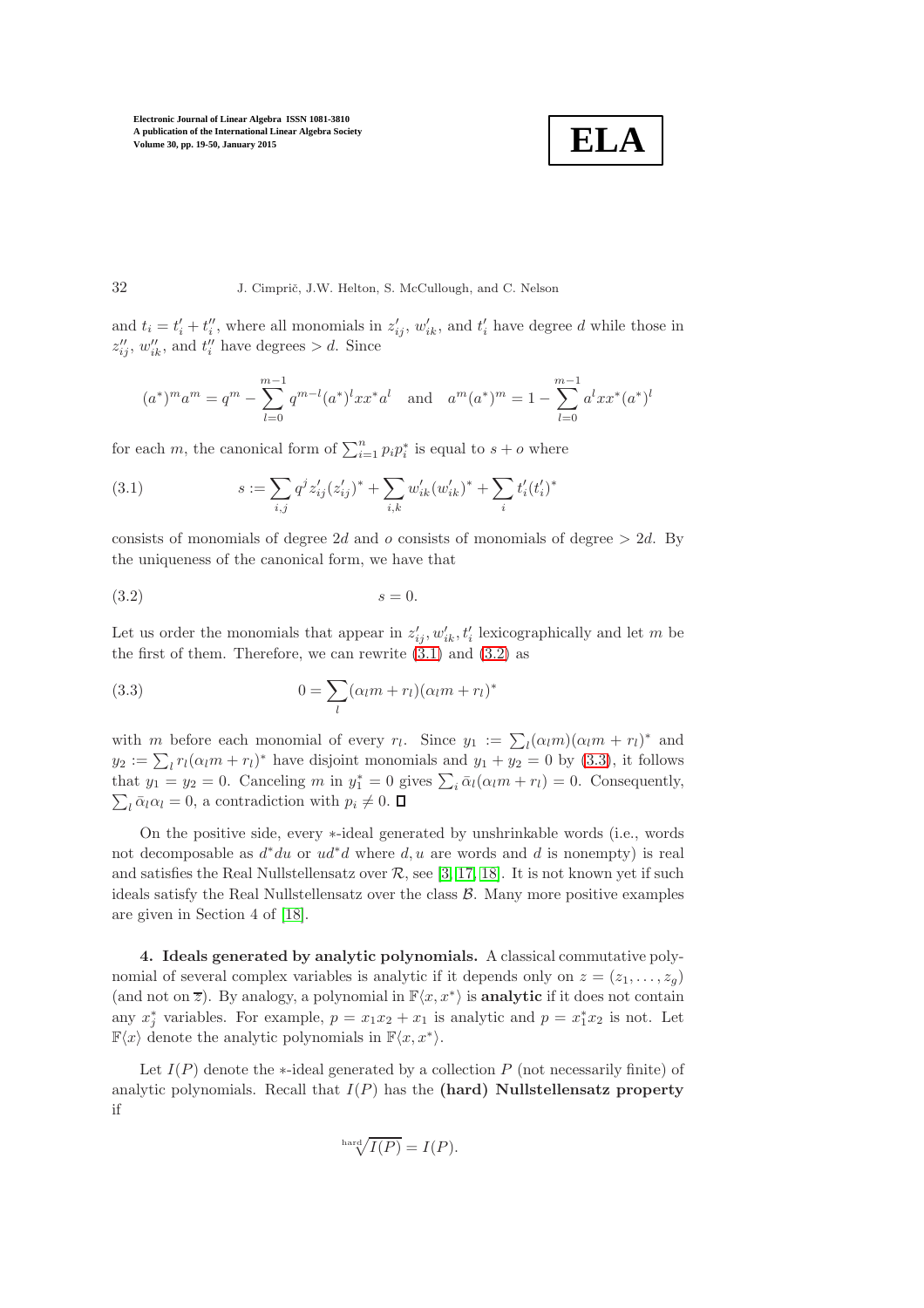**ELA**

Real Nullstellensatz and ∗-Ideals in ∗-Algebras 33

The ideal  $I_p = I(\{p\})$  generated by the single polynomial  $p = x_1x_2 - x_2x_1 + 1$ does not have the hard Nullstellensatz property. Indeed,  $p(X)$  is never equal to 0 since  $tr(p(X)) = tr(1) > 0$ . Thus,  $\lim_{X \to \infty} \sqrt{I_p} = \mathbb{F}\langle x, x^* \rangle$ . However,  $I_p \neq \mathbb{F}\langle x, x^* \rangle$  (the Gröbner basis for I is  $\{p\}$ , and so  $1 \notin I_p$ ). On the other hand, we do not know of a polynomial p for which  $p(X) = 0$  has a solution but  $\sqrt{\ln X} \neq I_p$ .

In this section, we give conditions on P which imply that  $I(P)$  has the hard Nullstellensatz property. For instance, Theorem [4.8](#page-21-0) says if  $I(P)$  is homogeneous, then it has the Nullstellensatz property. We note that left ideals with analytic generators have a good Nullstellensatz (see [\[8\]](#page-30-2)) using zeros of the type as described in Section [5.](#page-22-0)

We start by introducing Gröbner basis machinery which is required to prove Theorem [4.8.](#page-21-0)

4.1. Non-commutative Gröbner bases. A monomial order  $\prec$  on  $\langle x, x^* \rangle$  is a total order on the elements of  $\langle x, x^* \rangle$  with the following properties.

- 1.  $\prec$  is a well ordering, that is, each nonempty subset of  $\langle x, x^* \rangle$  has a minimal element.
- 2. If  $a, b \in \langle x, x^* \rangle$  with  $a \prec b$ , and  $c \in \langle x, x^* \rangle$ , then  $ca \prec cb$  and  $ac \prec bc$ .

Given a monomial order  $\prec$ , every nonzero polynomial  $p \in \mathbb{F}\langle x, x^*\rangle$  can be written as  $p = \sum_{i=1}^{s} c_i t_i$  where  $c_1, \ldots, c_s$  are nonzero elements of  $\mathbb{F}$  and  $t_1 \succ \cdots \succ t_s$  belong to  $\langle x, x^* \rangle$ . In this case,  $T(p) := t_1$  is the **leading monomial** of p, according to  $\prec$ , and lc(p) := c<sub>1</sub> is the leading coefficient of p, according to  $\prec$ . We say that p is monic if  $lc(p) = 1$ . Given two words  $a, b \in \langle x, x^* \rangle$ , we say a **divides** b if  $b = cad$  for some  $c, d \in \langle x, x^* \rangle.$ 

Given a two-sided ideal  $I \subseteq \mathbb{F}\langle x, x^*\rangle$ , a **reduced Gröbner basis** for I is a set  $G \subseteq I$  with the following properties:

- 1. for each  $f \in I$  there exists  $g \in G$  such that  $T(g)$  divides  $T(f)$ .
- 2. each element of G is monic, and
- 3. if  $g_1$  and  $g_2$  are distinct elements of G, then  $T(g_1)$  does not divide any term of  $g_2$ .

By [\[13,](#page-30-11) Proposition 1.1], every two-sided ideal of  $\mathbb{F}\langle x, x^*\rangle$  has a unique reduced Gröbner basis.

<span id="page-14-0"></span>Let  $\langle x \rangle \subseteq \langle x, x^* \rangle$  be the set of **analytic monomials** in  $\langle x, x^* \rangle$ , and let  $\mathbb{F}\langle x \rangle \subseteq$  $\mathbb{F}\langle x, x^*\rangle$  be the set of **analytic polynomials** in  $\mathbb{F}\langle x, x^*\rangle$ .

PROPOSITION 4.1. *Let*  $\prec$  *is a monomial order on*  $\mathbb{F}\langle x, x^* \rangle$ *. Let*  $I \subseteq \mathbb{F}\langle x, x^* \rangle$  *be a* ∗*-ideal generated by some nonzero analytic polynomials. Then the reduced Gröbner basis for* <sup>I</sup> *is of the form* <sup>G</sup> <sup>∪</sup> <sup>H</sup><sup>∗</sup> *, where* G *and* H *consist entirely of analytic polyno-*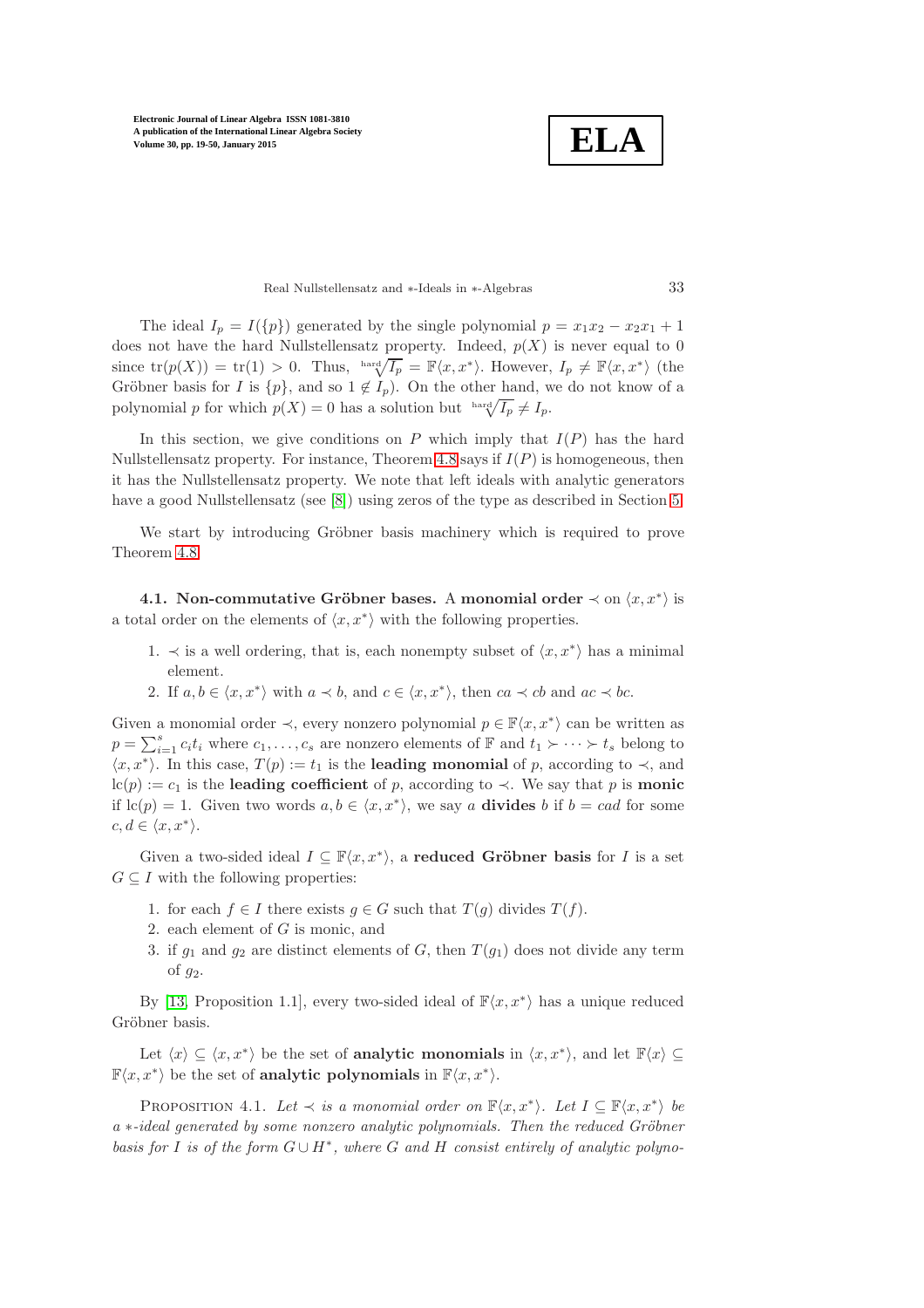

34 J. Cimprič, J.W. Helton, S. McCullough, and C. Nelson

*mials.*

*Proof.* Let G be the reduced Gröbner basis for  $I \cap \mathbb{F}\langle x \rangle$  and let  $H^*$  be the reduced Gröbner basis for  $I^* \cap \mathbb{F}\langle x \rangle^*$ . Since I is generated by some analytic polynomials as a ∗-ideal, it is generated by some analytic and some antianalytic polynomials as a two-sided ideal. Therefore  $G \cup H^*$  generates I as a two-sided ideal in  $\mathbb{F}\langle x, x^*\rangle$ . It is clear that  $G \cup H^*$  satisfies conditions (2) and (3) of being a reduced Gröbner basis for I. To prove that  $G \cup H^*$  satisfies condition (1) we need the following:

*Claim 1. Every element of* I *is a linear combination of polynomials of the form*

$$
(4.1) \t\t\t\t p_1p_2\cdots p_k,
$$

*where*  $p_i$  *alternate between analytic and antianalytic polynomials and each*  $p_i$  *is either* 

- *(a) a nonconstant monomial which is not the leading monomial of an element of* I; *or*
- *(b)* a polynomial asb, where  $a, b \in \langle x, x^* \rangle$  and  $s \in G \cup H^*$ .

*Moreover, we can assume that at least one*  $p_i$  *in each product is of the second form.* 

Since  $G \cup H^*$  generates I as a two-sided ideal, each  $f \in I$  is of the form

<span id="page-15-0"></span>
$$
f = \sum_{j,\text{finite}} a_j g_j b_j + \sum_{j',\text{finite}} c_{j'} h_{j'}^* d_{j'}
$$

where  $g_j \in G$ ,  $h_{j'} \in H$  and  $a_j, b_j, c_{j'}, d_{j'} \in \mathbb{F}\langle x, x^* \rangle$ . Now, every element of  $\mathbb{F}\langle x, x^* \rangle$  is clearly a linear combination of products  $r_1 \cdots r_m$  where  $r_i$  alternate between analytic and antianalytic monomials. If  $r_i$  is analytic then, by [\[13,](#page-30-11) Theorem 1.1, assertion 1], we have that  $r_i = \iota_i + \omega_i$  for some  $\iota_i \in I \cap \mathbb{F}\langle x \rangle$  and some  $\omega_i$  which is a linear combination of analytic monomials that are not the leading monomial of some element of  $I \cap \mathbb{F}\langle x \rangle$ . Further,  $\iota_i = \sum_{i'}$  finite  $a_{i'}g_{i'}b_{i'}$  for some  $g_{i'} \in G$  and  $a_{i'}, b_{i'} \in \mathbb{F}\langle x \rangle$ . A similar argument prevails if  $r_i$  is antianalytic thus completing the proof of Claim 1.

*Claim 2. If*  $p_1 \cdots p_k$  *and*  $q_1 \cdots q_\ell$  *are of the form [\(4.1\)](#page-15-0) and* 

$$
T(p_1\cdots p_k)=T(q_1\cdots q_\ell),
$$

*then*  $q_1 \cdots q_k - p_1 \cdots p_k$  *is a linear combination of polynomials of the form [\(4.1\)](#page-15-0).* 

The assumption implies that  $T(p_1)\cdots T(p_k) = T(q_1)\cdots T(q_\ell)$ . It follows that  $k = \ell$  and  $T(p_i) = T(q_i)$  for each i. Moreover, for each i:

- (a) either  $T(p_i) = p_i = q_i$ ; or
- (b)  $p_i$  and  $q_i$  are both analytic and in the ideal generated by  $G$ ; or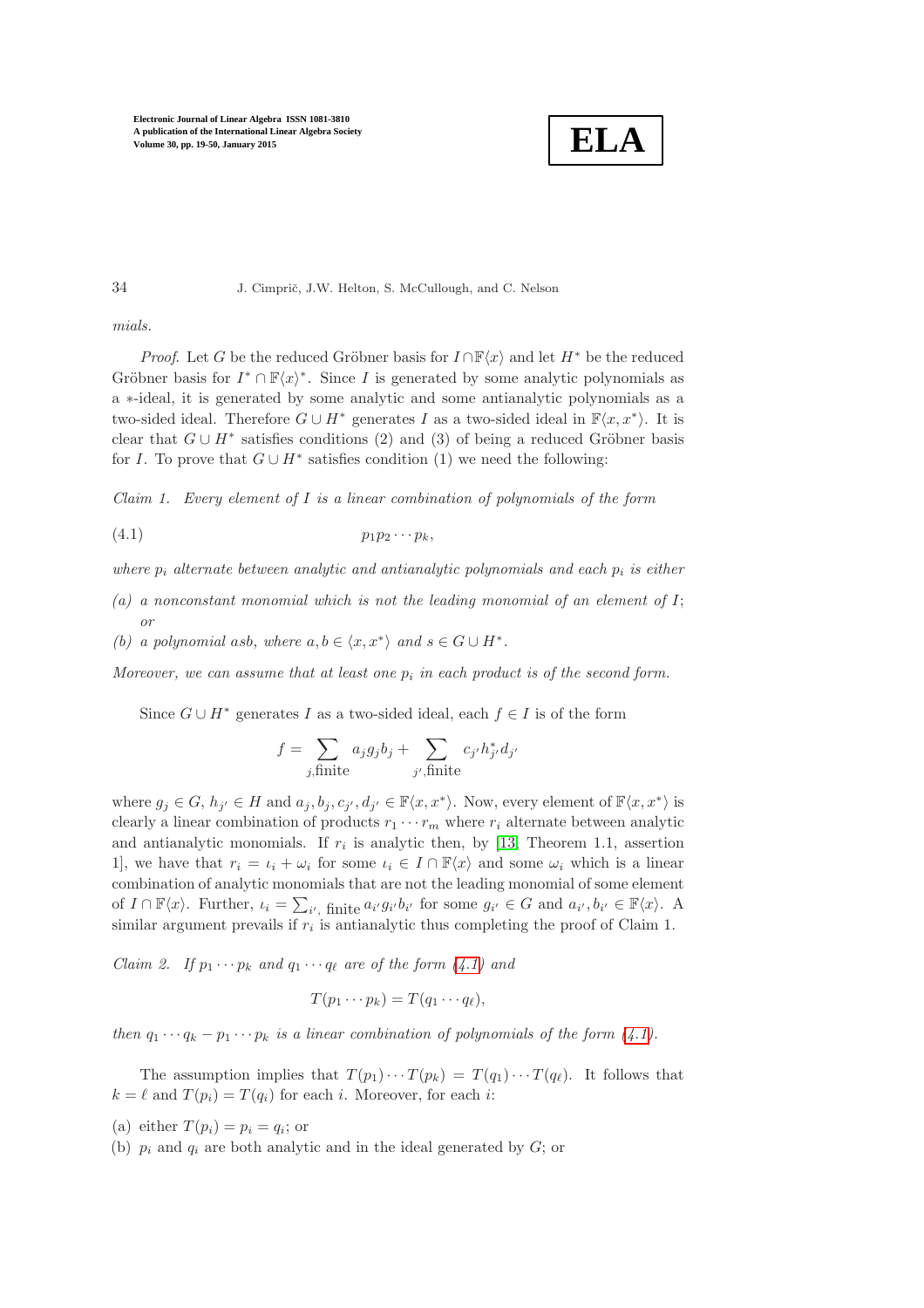

#### Real Nullstellensatz and ∗-Ideals in ∗-Algebras 35

(c)  $p_i$  and  $q_i$  are both antianalytic and in the ideal generated by  $H^*$ .

Consequently,  $q_1 \cdots q_k - p_1 \cdots p_k = q_1 \cdots q_k - (p_1 - q_1 + q_1) \cdots (p_k - q_k + q_k) = \bar{q}$ where  $T(\bar{q}) \prec T(q_1 \cdots q_k)$  and  $\bar{q}$  is a linear combination of polynomials of the form [\(4.1\)](#page-15-0), proving Claim 2.

To complete the proof of the proposition, let  $f \in I$  be given. By Claim 1,

$$
f = \sum_{k=1}^{n} c_k z_k
$$

where  $c_k \in \mathbb{F}$  and  $z_k$  are of the form [\(4.1\)](#page-15-0). It can be assumed that there is an m such that  $T(z_1) = \cdots = T(z_m) \succ T(z_{m+1}), \ldots, T(z_n)$ . For each  $k = 2, \ldots, m$ , Claim 2 implies  $z_k - z_1$  is a linear combination of polynomials of the form [\(4.1\)](#page-15-0) and  $T(z_k - z_1) \prec T(z_1)$ . It follows that

$$
f = (\sum_{k=1}^{m} c_k) z_1 + \bar{z}
$$

where  $T(\bar{z}) \prec T(z_1)$ . Now, if  $\sum_{k=1}^m c_k \neq 0$ , then  $T(f) = T(z_1)$  is divisible by the leading coefficient of an element of  $G \cup H^*$ . If  $\sum_{k=1}^m c_k = 0$ , we continue by induction. Therefore the leading monomial of every element of  $I$  is in the ideal generated by the leading monomials of elements of  $G \cup H^*$ .

**4.2.** \* Ideals with analytic generators. A graded order  $\prec$  on  $\langle x, x^* \rangle$  is a monomial order such that  $a \lt b$  if deg  $a \lt \deg b$ . (Recall that deg a is the number of letters in the word a).

<span id="page-16-1"></span>LEMMA 4.2. Let  $I \subseteq \mathbb{F}\langle x, x^*\rangle$  be a two-sided ideal. If  $\prec$  be a graded order on  $\langle x, x^* \rangle$  and if W is the space spanned by all monomials which are not the leading *monomial of an element of* I, then  $\mathbb{F}\langle x, x^* \rangle = I \oplus W$ *. Further, if*  $p = \iota + \omega \in \mathbb{F}\langle x, x^* \rangle$ , *with*  $\iota \in I$  *and*  $\omega \in W$ *, then* deg(*p*) = max{deg(*ι*), deg( $\omega$ )}.

*Proof*. The first part is true for every monomial order; see assertion (1) in [\[13,](#page-30-11) Theorem 1.1].

Next, suppose  $p = \iota + \omega$ , where  $\iota \in I$  and  $\omega \in W$ . The only way that  $deg(p) \neq$  $\max\{\deg(i), \deg(\omega)\}\$ is if the highest degree terms of  $\iota$  and  $\omega$  cancel each other out. In this case  $T(\omega) = T(-\iota)$  since  $\prec$  is a graded monomial order. On the other hand,  $T(\omega)$  is not the leading monomial of an element from I; a contradiction.  $\Box$ 

<span id="page-16-0"></span>Proposition [4.3](#page-16-0) and Corollary [4.4](#page-17-0) are the main results of this subsection.

PROPOSITION 4.3. Let  $I \subseteq \mathbb{F}\langle x, x^*\rangle$  be a  $\ast$ *-ideal generated by analytic polynomi-*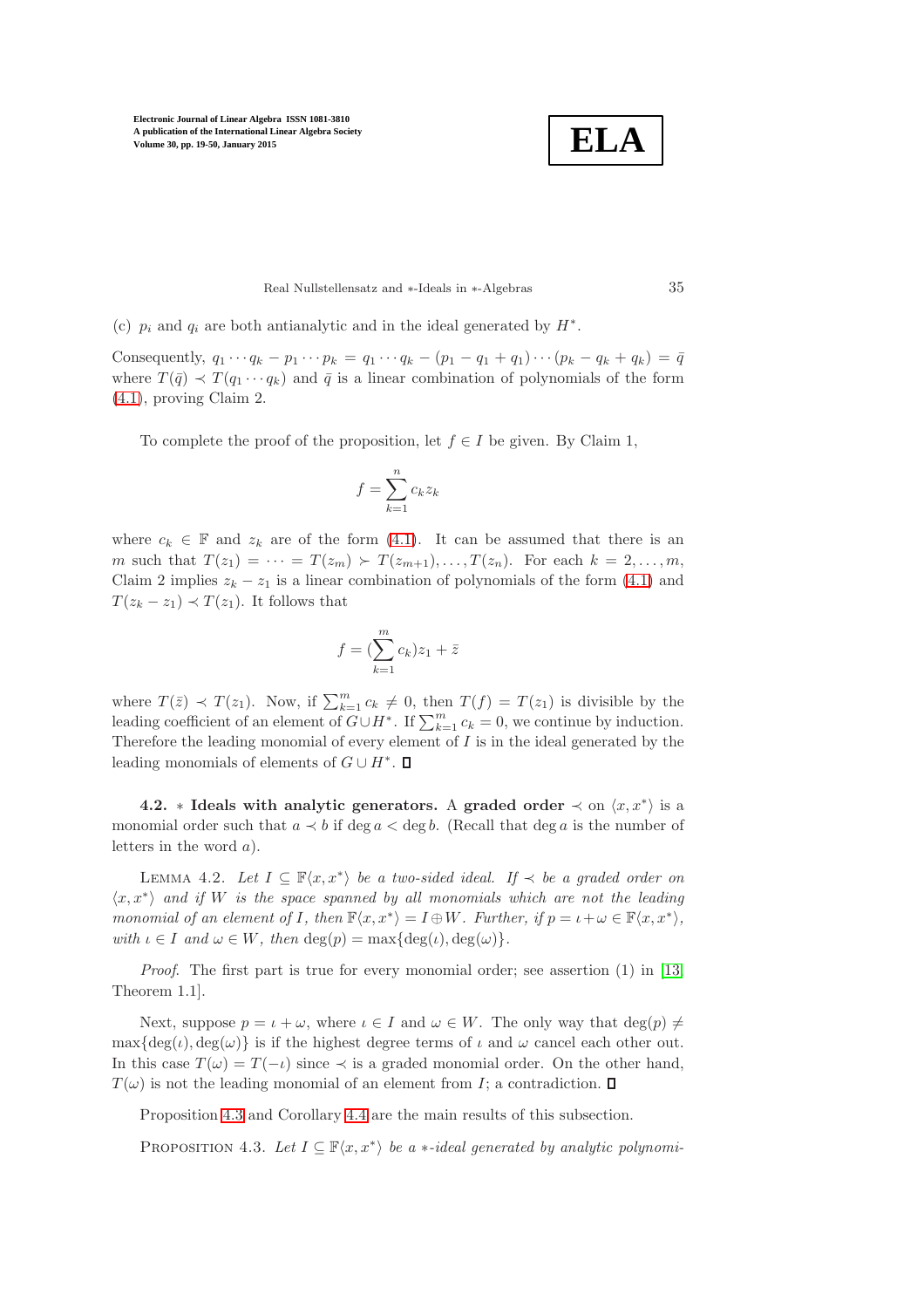

*als. There exists a positive hermitian linear functional* L *such that*

(4.2) 
$$
I = \{a \in \mathbb{F}\langle x, x^*\rangle : L(a^*a) = 0\}.
$$

<span id="page-17-0"></span>*Hence, the*  $*$ *-algebra*  $\mathbb{F}\langle x, x^* \rangle / I$  *is*  $*$ *-semisimple.* 

COROLLARY 4.4. *If*  $I \subseteq \mathbb{F}\langle x, x^* \rangle$  *is a* \*-*ideal generated by analytic polynomials, then*

$$
\sqrt[\text{real}]{I} = \sqrt[\mathcal{R} - \text{hard}]{I} = I.
$$

*Proof of Corollary* [4.4](#page-17-0). Lemma [3.3](#page-11-1) and Proposition [4.3](#page-16-0) imply <sup> $R-\text{hard}}/I = I$ . By</sup> Proposition [2.3](#page-6-3) we have  $\sqrt[n]{I} \subseteq \sqrt[n]{T}$  and of course  $I \subseteq \sqrt[n]{I}$ , so we get the conclusion.  $\square$ 

*Proof of Proposition [4.3](#page-16-0).* Let  $\prec$  be a graded monomial order on  $\langle x, x^* \rangle$  so that  $a \prec b$  if deg  $a < \text{deg } b$ . Let W be the space spanned by all monomials which are not the leading monomial of an element of I so that, by Lemma [4.2,](#page-16-1)  $\mathbb{F}\langle x, x^*\rangle = I \oplus W$ . We will construct a positive hermitian linear functional L on  $\mathbb{F}\langle x, x^*\rangle$  such that

(4.3) 
$$
I = \{a \in \mathbb{F}\langle x, x^* \rangle : L(a^*a) = 0\}
$$

as follows. Set  $\tilde{L}(I) = \{0\}$ . For each monomial  $m \in W$ , set

$$
\tilde{L}(m) = \begin{cases}\n0 & \text{if } m \text{ is not a square} \\
c_d & \text{if } m \text{ is a square of degree } 2d\n\end{cases}
$$

where each  $c_d > 0$  is a constant to be chosen inductively. Finally, we define  $L(a)$  to be

$$
L(a) := \frac{1}{2}\tilde{L}(a) + \frac{1}{2}\tilde{L}(a^*)^*
$$

so that L is hermitian. Note that if  $\iota \in I$ , then  $\iota^* \in I$ , so  $L(\iota) = 0$ .

We will need the following:

*Claim.* Let  $m_1, m_2 \in W$  be monomials of degree  $\leq d$ . If  $m_1 \neq m_2$ , then  $L(m_1^* m_2)$ *depends only on*  $c_1, \ldots, c_{d-1}$ .

It suffices to show that  $\tilde{L}(m_1^*m_2)$  depends only on  $c_1, \ldots, c_{d-1}$ .

If  $m_1^* m_2 \in W$ , either  $\tilde{L}(m_1^* m_2) = 0$  or  $\tilde{L}(m_1^* m_2) = c_e$  for some  $e < d$  because  $m_1 \neq m_2$  implies that  $m_1^* m_2$  is not a square of degree 2d.

If  $m_1^* m_2 \notin W$ , we can decompose  $m_1^* m_2$  as  $\iota + \omega$ , where  $\iota \in I$ ,  $T(\iota) = m_1^* m_2$ , and  $\omega \in W$ , and  $\deg(\iota)$ ,  $\deg(\omega) \leq \deg(m_1^* m_2)$ .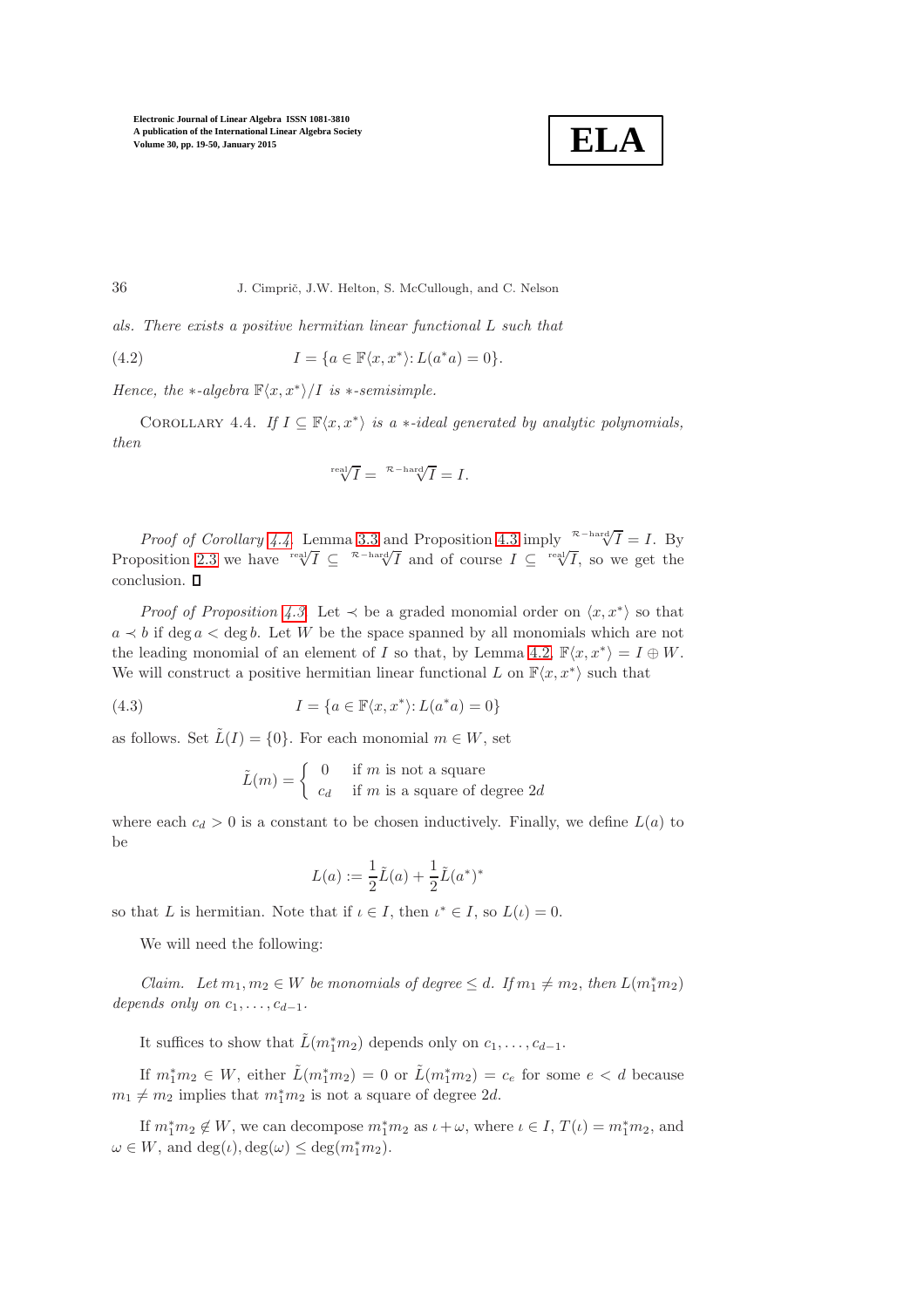**ELA**

Real Nullstellensatz and ∗-Ideals in ∗-Algebras 37

If  $\deg(m_1^*m_2) < 2d$ , then  $\omega$  is spanned by monomials u which either are not squares, in which case  $\tilde{L}(u) = 0$ , or which are squares, in which case  $\tilde{L}(u)$  depends only on  $c_0, \ldots, c_{d-1}$  because deg  $u < 2d$ .

If  $\deg(m_1^*m_2) = 2d$ , then  $\deg m_1 = \deg m_2 = d$ . Let  $m_1$  and  $m_2$  be of the form

$$
m_1 = u_1 \cdots u_k \quad \text{and} \quad m_2 = v_1 \cdots v_\ell,
$$

where the  $u_i$  and  $v_i$  alternate between being nonempty analytic and antianalytic words. Since  $m_1, m_2 \in W$ , each  $u_i$  and each  $v_j$  is not the leading monomial of an element of *I*. On the other hand, since  $m_1^* m_2 \notin W$ ,

$$
m_1^*m_2=u_k^*\cdots u_1^*v_1\cdots v_\ell
$$

is the leading monomial of some  $p \in I$ . Let  $G \cup H^*$  be the reduced Gröbner basis of  $I$  given by Proposition [4.1.](#page-14-0) By property  $(1)$  of reduced Gröbner bases,  $u_k^* \cdots u_1^* v_1 \cdots v_\ell = T(p)$  is divisible by the leading monomial of some  $q \in G \cup H^*$ . Note that  $T(q)$  is either analytic or antianalytic but it divides neither of the words  $u_i$ and  $v_j$ . The only way this can happen is that  $T(q)$  divides  $u_1^*v_1$  and so  $u_1^*v_1$  is either analytic or antianalytic. Let us decompose  $u_1^*v_1 = \iota_1 + \omega_1$ , where  $\iota_1 \in I$ ,  $\omega_1 \in W$ , and both  $\iota_1$  and  $\omega_1$  are (anti)analytic if  $u_1^*v_1$  is (anti)analytic. Also, by Lemma [4.2,](#page-16-1)  $deg(i_1), deg(\omega_1) \leq deg(u_1^*v_1)$ . Therefore

$$
\tilde{L}(m_1^*m_2)=\tilde{L}(u_k^*\cdots u_2^*u_1v_2\cdots v_\ell)+\tilde{L}(u_k^*\cdots u_2^*\omega_1v_2\cdots v_\ell).
$$

We have  $\tilde{L}(u_k^* \cdots u_2^* \iota_1 v_2 \cdots v_\ell) = 0$  since  $\tilde{L}(I) = \{0\}$ . Next, the degree 2d terms of  $u_k^* \cdots u_2^* \omega_1 v_2 \cdots v_\ell$  cannot be squares since the middle two letters of each degree  $2d$ word of come from pieces of terms of  $\omega_1$ , which is either analytic or antianalytic—the middle piece of a square word is always of the form  $yy^*$ , where y is a letter. Therefore  $\tilde{L}(u_k^*\cdots u_2^*\omega_1v_2\cdots v_\ell)$  does not depend on  $c_d$  since  $u_k^*\cdots u_2^*\omega_1v_2\cdots v_\ell$  has no squares of degree 2d in it. This completes the proof of the claim.

Let  $M_d$  be a vector whose entries are all monomials of degree  $d$  in  $W$ . Consider  $A = L(M_d^* M_d)$ , which is defined by evaluating the entries of  $M_d^* M_d$  with the functional L. First, since L is hermitian, clearly A is as well. Each monomial  $m_1^*m_2$ , with  $\deg m_1 = \deg m_2 = d$ , is distinct. If  $m_1 \neq m_2$ , then, by the Claim,  $L(m_1^* m_2)$  does not depend on  $c_d$ . Finally, if  $m_1 = m_2$ , then  $L(m_1^*m_1) = c_d$ . Therefore the matrix A is of the form

$$
A = c_d \mathrm{Id} + F_d
$$

Id is an identity matrix of appropriate size, and where  $F_d$  is hermitian and depends only on  $c_0, \ldots, c_{d-1}$ . Further, by the Claim, the value of L on  $\mathbb{F}\langle x, x^*\rangle_{2d-1}$  depends only on  $c_0, \ldots, c_{d-1}$ . Therefore Lemma [4.5,](#page-19-0) below, gives the result.  $\square$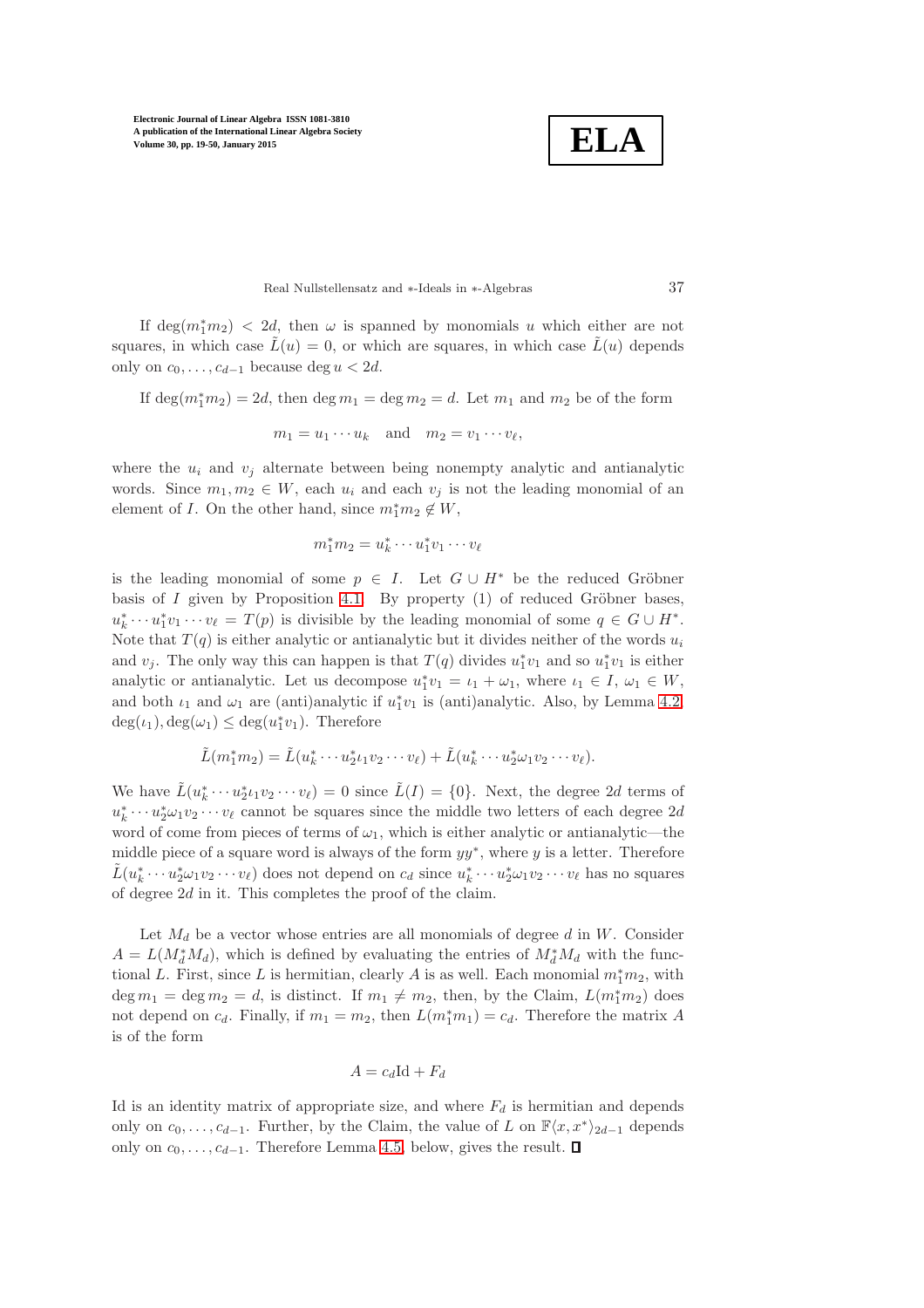**ELA**

The following technical lemma was used at the end of the proof of Proposition [4.3.](#page-16-0) It will be also used in the proof of Proposition [4.6.](#page-20-1) If  $A = (a_{ij})_{1 \le i,j \le n}$  is a matrix of polynomials, and L is a linear functional on  $\mathbb{F}\langle x, x^*\rangle$ , let  $L(A)$  denote the matrix  $(L(a_{ij}))_{1\leq i,j\leq n}.$ 

<span id="page-19-0"></span>LEMMA 4.5. Let  $I \subseteq \mathbb{F}\langle x, x^*\rangle$  be a left ideal. Fix a graded order  $\prec$ , and let W be *the space spanned by all monomials which are not the leading monomial of an element of* I so that  $\mathbb{F}\langle x, x^* \rangle = I \oplus W$ . For each degree d, let  $M_d$  be the row vector whose *entries are all monomials of degree* d *in* W*.*

*Suppose there exist positive definite matrices*  $A_0, \ldots, A_d, \ldots$  *such that for any*  $positive \; constants \; c_0, \ldots, c_d, \ldots, \; a \; well-defined \; linear \; functional \; L \; \; on \; \mathbb{F}\langle x, x^*\rangle \; can \; be$ *defined inductively with the following properties:*

- *1.*  $L(I + I^*) = \{0\}.$
- 2. If  $deg(p) < 2d$  for some d, then the definition of  $L(p)$  depends only on the *choice of*  $c_0, \ldots, c_{d-1}$ *.*
- 3.  $L(M_d^*M_d) = c_dA_d + F_d$ , where the hermitian matrix  $F_d$  depends only on the *choice of*  $c_0, \ldots, c_{d-1}$ *.*

*Then there exist values of*  $c_0, \ldots, c_d, \ldots$  *such that the linear functional so defined satisfies*  $L(a^*a) \geq 0$  *for each*  $a \in \mathbb{F}\langle x, x^* \rangle$  *and equals* 0 *if and only if*  $a \in I$ *.* 

*Proof.* If  $1 \in I$ , then the problem is trivial. Otherwise, for  $d = 0$ , we must have  $L(1) = c_0A_0 + F_0$ , where  $A_0$  is a positive scalar. Therefore, for a sufficiently large value of  $c_0$  we get  $L(1) > 0$ .

Next assume inductively assume inductively that  $c_0, \ldots, c_{d-1}$  are defined so that  $L(b^*b) > 0$  for each  $b \in \mathbb{F}\langle x, x^*\rangle_{d-1} \setminus I_{d-1}$ . Let  $a \in \mathbb{F}\langle x, x^*\rangle_d$  so that a can be decomposed as  $a = \iota + \omega$ , where  $\iota \in I$  and  $\omega \in W$ . By Lemma [4.2,](#page-16-1) deg $(\iota)$ , deg $(\omega) \leq d$ . Since  $L(I + I^*) = \{0\},\$ 

$$
L(a^*a) = L(\iota^*\iota) + L(\iota^*a) + L(\omega^*\iota) + L(\omega^*\omega) = L(\omega^*\omega).
$$

Further, suppose  $a \notin I$ , which implies that  $\omega \neq 0$ .

Let  $N_{d-1}$  be the row vector whose entries are all words in W of length less than d. Then  $\omega = M_d \alpha_d + N_{d-1} \alpha_{d-1}$  for some constant column vectors  $\alpha_d, \alpha_{d-1}$ . We see that

(4.4) 
$$
L(\omega^*\omega) = \begin{bmatrix} \alpha_d \\ \alpha_{d-1} \end{bmatrix}^* \begin{bmatrix} A & B \\ B^* & C \end{bmatrix} \begin{bmatrix} \alpha_d \\ \alpha_{d-1} \end{bmatrix},
$$

where

<span id="page-19-1"></span>
$$
A=L(M_d^*M_d), \quad B=L(M_d^*N_{d-1}) \quad \text{and} \quad C=L(N_{d-1}^*N_{d-1}).
$$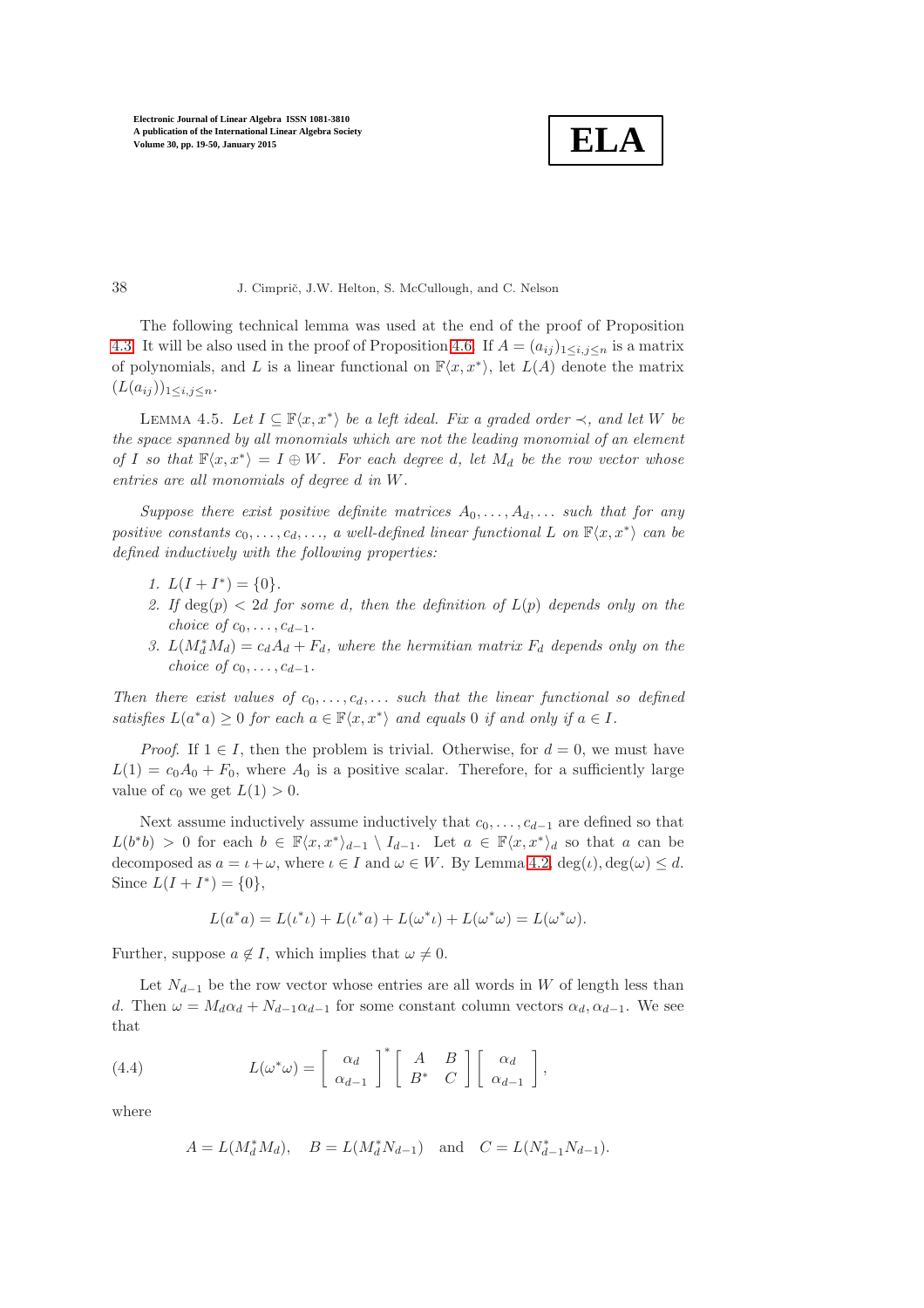**ELA**

Real Nullstellensatz and ∗-Ideals in ∗-Algebras 39

If  $\alpha_d = 0$ , then  $\deg(\omega) < d$ , so  $L(\omega^*\omega) = \alpha_{d-1}^*C\alpha_{d-1} > 0$  since  $\omega \notin I$ . Since L is hermitian, clearly C is also hermitian. Since  $\alpha_{d-1}$  is arbitrary, this implies that C is positive definite. Next, B depends on polynomials of degree less than  $2d$ , so by assumption B depends only on  $c_0, \ldots, c_{d-1}$ , which are already determined. Next consider  $A = c_d A_d + F_d$ . We see that  $c_0, \ldots, c_{d-1}$  are already determined, and since  $A_d \succ 0$ , we can choose  $c_d$  sufficiently large so that the matrix

$$
\left[ \begin{array}{cc} c_d A_d + F_d & B \\ B^* & C \end{array} \right]
$$

<span id="page-20-0"></span>is positive definite. Given [\(4.4\)](#page-19-1), this implies that  $L(\omega^*\omega) > 0$ . The result therefore follows by induction.  $\square$ 

4.3. Homogeneous analytic ideals. An (two-sided, left, right) ideal  $I \subseteq \mathbb{F}\langle x \rangle$ is called homogeneous if it is generated by homogeneous polynomials, not necessarily of the same degree.

<span id="page-20-1"></span>PROPOSITION 4.6. *If*  $I \subseteq \mathbb{F}\langle x, x^*\rangle$  *is a real, homogeneous left ideal (not necessarily finitely generated), then there exists a positive hermitian* F*-linear functional* L *on*  $\mathbb{F}\langle x, x^*\rangle$  *such that* 

$$
I=\{\iota;L(\iota^*\iota)=0\}.
$$

*Proof.* By the proof of [\[4,](#page-30-1) Theorem 4.1], for each degree d there exists a positive hermitian F-linear functional  $L_{2d}$  on  $\mathbb{F}\langle x, x^*\rangle_{2d}^{\text{hom}}$  such that

$$
I_d^{\text{hom}} = \{ \iota \in \mathbb{F}\langle x, x^* \rangle_d^{\text{hom}} : L_{2d}(\iota^* \iota) = 0 \},
$$

and such that  $L_{2d}(\iota) = 0$  for each  $\iota \in (I + I^*)_{2d}^{\text{hom}}$ . Define the linear functional L on  $\mathbb{F}\langle x, x^*\rangle$  to be 0 on odd degree monomials and to be  $c_dL_{2d}$  on  $\mathbb{F}\langle x, x^*\rangle^{\text{hom}}_{2d}$ , where each  $c_d$  is a positive constant to be chosen. Note that since I is homogeneous, by construction  $L(I + I^*) = \{0\}$  since each homogeneous polynomial in I is mapped to 0. Also, clearly  $L$  is hermitian.

Consider  $A = L(M_d^* M_d)$ . First, since L is hermitian, clearly A is as well. Next, if  $M_d \alpha \in \mathbb{F}\langle x, x^*\rangle_d^{\text{hom}}$  for some constant column vector  $\alpha \neq 0$ , then by linearity

$$
L(\alpha^* M_d^* M_d \alpha) = c_d \alpha^* L_d(M_d^* M_d) \alpha
$$

which is positive by assumption. Therefore  $L_d(M_d^*M_d) \succ 0$  and  $A = c_d L_d(M_d^*M_d)$ . Further, the definition of L on  $\mathbb{F}\langle x, x^*\rangle_{2d-1}$  depends only on  $c_0, \ldots, c_{d-1}$ . An appli-cation of Lemma [4.5](#page-19-0) gives the result.  $\Box$ 

<span id="page-20-2"></span>PROPOSITION 4.7. *If*  $I \subseteq \mathbb{R}\langle x, x^* \rangle$  *is a*  $*$ *-ideal generated by homogeneous analytic polynomials, then for each degree* d*, there exists a tuple of matrices* X *such that*  $\iota(X) = 0$  *for each*  $\iota \in I$  *and*  $q(X) \neq 0$  *for each*  $q \notin I$  *with degree at most* d.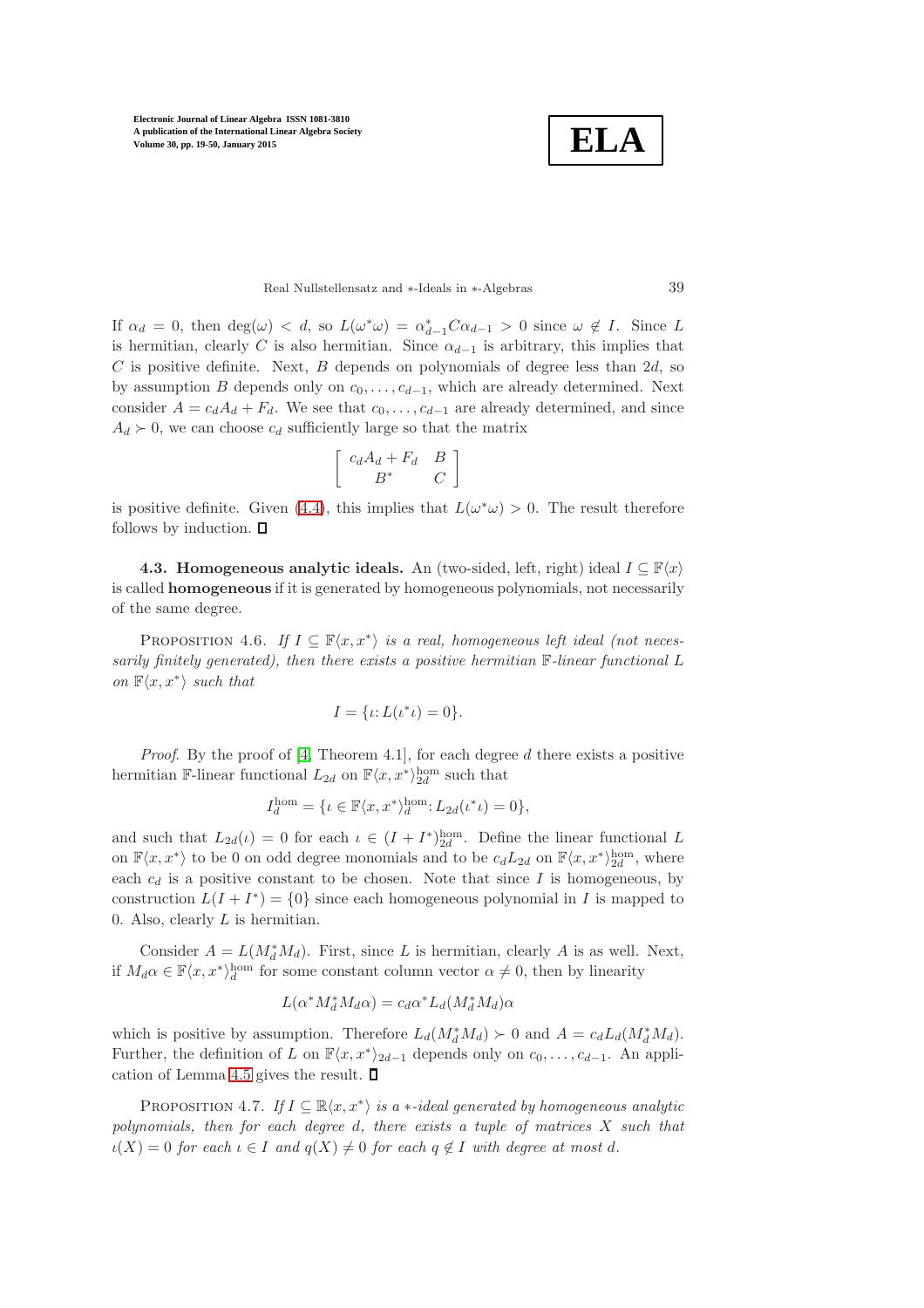$$
\boxed{\textbf{ELA}}
$$

40 J. Cimprič, J.W. Helton, S. McCullough, and C. Nelson

*Proof.* Fix  $d \in \mathbb{N}$ . Let  $I^{(d)}$  be the  $\ast$ -ideal generated by I as well as by all analytic monomials of degree  $d+1$ . In this case,  $(I^{(d)})_d = I_d$ . By Proposition [4.3](#page-16-0) there exists a nonnegative hermitian linear functional  $L_d$  such that

$$
I^{(d)} = \{a \in \mathbb{F}\langle x, x^*\rangle : L_d(a^*a) = 0\}.
$$

We follow the GNS construction to define  $H$  to be the pre-Hilbert space defined as the vector space  $\mathbb{F}\langle x, x^*\rangle / I^{(d)}$  with inner product

$$
\langle [a],[b]\rangle := L_d(b^*a),
$$

and a tuple of linear operators  $\tilde{X} = (\tilde{X}_1, \ldots, \tilde{X}_g)$  on H such that  $\tilde{X}_i[r] = [x_i r]$  for each  $i = 1, \ldots, g$  and each  $r \in \mathbb{F}\langle x, x^* \rangle$ . Clearly,  $\tilde{X}_i^*[r] = [x_i^*r]$  for each  $i = 1, \ldots, g$ and for each  $r \in \mathbb{F}\langle x, x^*\rangle$ , which implies that  $q(\widetilde{X})[r] = [qr]$  for each  $q, r \in \mathbb{F}\langle x, x^*\rangle$ .

Define  $\mathcal{W} \subseteq \mathcal{H}$  to be the space

$$
\mathcal{W} = \{ [ab] : a, b \in \mathbb{F}\langle x, x^* \rangle, \ a \text{ analytic}, \ \deg(b) \le d \}.
$$

Since every analytic monomial of degree greater than d is in  $I^{(d)}$ , the space W is finite dimensional. Let X be the tuple of operators on  $W$  defined by

$$
X = (P_{\mathcal{W}} \tilde{X}_1 P_{\mathcal{W}}, \dots, P_{\mathcal{W}} \tilde{X}_g P_{\mathcal{W}}),
$$

where  $P_W$  is the self-adjoint projection map onto W. If a is analytic and deg(b)  $\leq d$ , then  $P_{\mathcal{W}} \tilde{X}_i P_{\mathcal{W}}[ab] = P_{\mathcal{W}} \tilde{X}_i[ab] = P_{\mathcal{W}}[x_iab] = [x_iab]$  for each  $i = 1, \ldots, g$  and hence,

$$
\vartheta(X)[ab] = [\vartheta ab]
$$

for each analytic  $\vartheta$ . If  $\iota \in I$  is one of the analytic generators of I, this implies that

$$
\iota(X)[ab] = [iab] = 0.
$$

Therefore  $p(X) = 0$  for each  $p \in I$ . Also, if  $\deg(q) \leq d$ , then

$$
q(X)[1] = [q].
$$

<span id="page-21-0"></span>It is clear that  $q \in I^{(d)}$  if and only if  $q \in I$ . Therefore if  $q \notin I$ , then  $q(X) \neq 0$ .

THEOREM 4.8. If  $I \subseteq \mathbb{R}\langle x, x^*\rangle$  is a  $\ast$ -ideal generated by homogeneous analytic polynomials, then  $\overline{A} = I$ .

*Proof.* This follows directly from Proposition [4.7.](#page-20-2)  $\Box$ 

*Proof of Theorem [1.4](#page-3-2).* One can construct tuples of matrices  $X^{(d)}$  on finitedimensional Hilbert spaces  $\mathcal{H}^{(d)}$  by Proposition [4.7](#page-20-2) such that  $\iota(X^{(d)}) = 0$  for each  $\iota \in I$  and  $p(X^{(d)}) \neq 0$  if  $\deg(p) \leq d$  and  $p \notin I$ . Since I is homogeneous, one can scale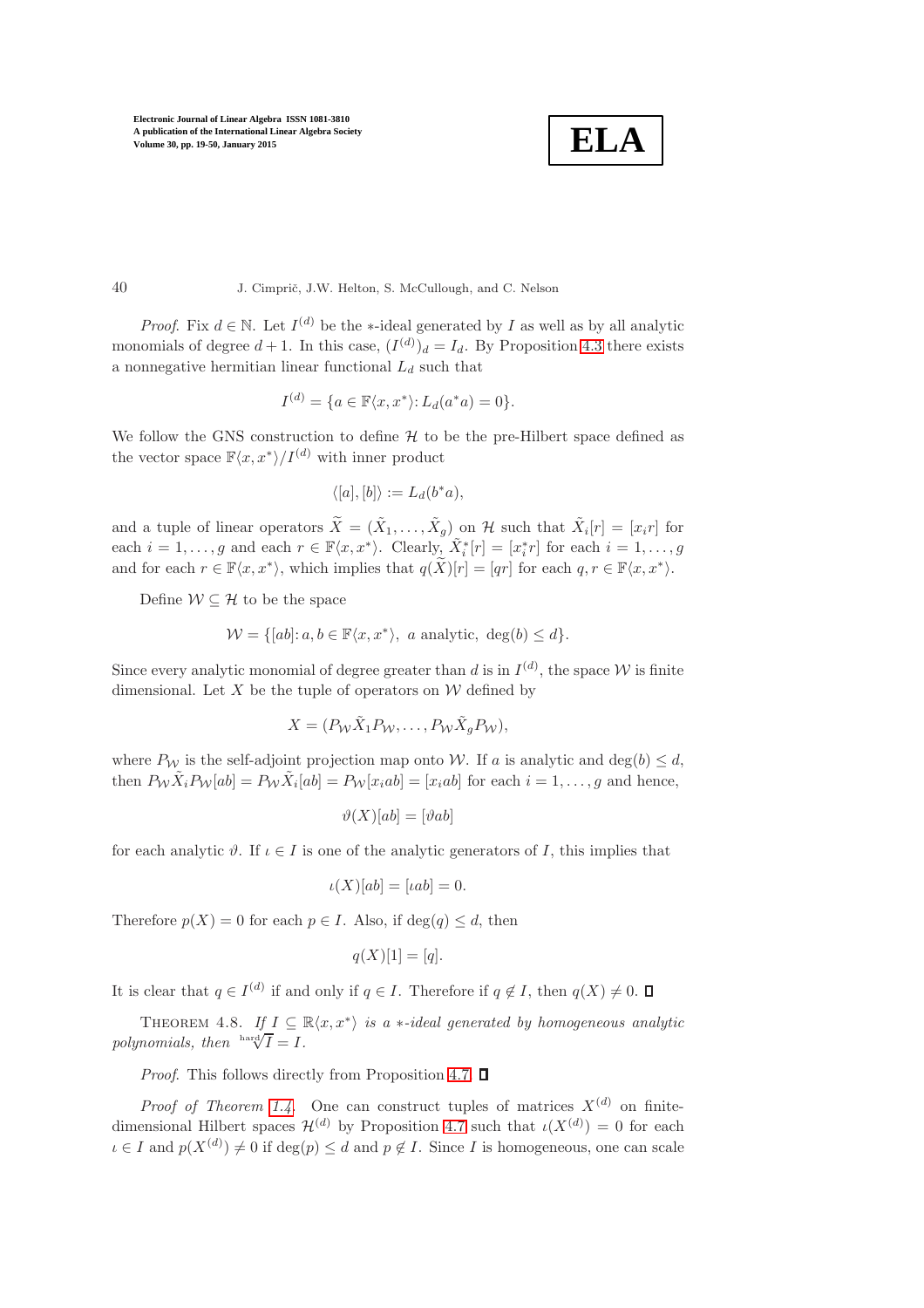$$
\boxed{\textbf{ELA}}
$$

Real Nullstellensatz and ∗-Ideals in ∗-Algebras 41

each  $X^{(d)}$  by a scalar and still preserve  $\iota(X^{(d)}) = 0$  for each  $\iota \in I$  and  $p(X^{(d)}) \neq 0$ if deg(p)  $\leq d$  and  $p \notin I$ . Therefore choose each  $X^{(d)}$  to have norm bounded by 1. Let  $X := \bigoplus_{d \in \mathbb{N}} X^{(d)}$  be an operator on  $\mathcal{H} := \bigoplus_{d \in \mathbb{N}} \mathcal{H}^{(d)}$ . Then clearly  $||X|| \leq 1$  and  $p(X) = 0$  if and only if  $p \in I$ .

We end this section with two remarks.

REMARK 4.9. Returning to the example at the outset of this section of the  $*$ ideal  $I_p$  of  $\mathbb{F}\langle x, x^*\rangle$  generated by  $p = 1 + x_1x_2 - x_2x_1$ , note that it does not satisfy the condition

$$
\sqrt[\mathrm{hard}]{I(P)} \cap \mathbb{F}\langle x \rangle = I(P) \cap \mathbb{F}\langle x \rangle
$$

which is, at least formally, weaker than the hard Nullstellensatz property.

<span id="page-22-0"></span>REMARK 4.10. The real radical of the two-sided ideal in  $\mathbb{F}\langle x, x^*\rangle$  generated by a collection of analytic polynomials  $P$  is the the ∗-ideal generated by  $P$ .

5. Left zeroes. There is a theory of Nullstellensatz for a left ideal  $I$  in a  $*$ algebra  $A$  (see [\[3,](#page-30-0) [4\]](#page-30-1) for the most recent results and for historical references) and this section briefly explores the connections between Nullstellensatz for left ideals and the Nullstellensatz in this article for two-sided ideals.

The main result of this section is that, for the important representation classes, the left radical of a two-sided ideal coincides with its hard radical. The machinery developed in this section leads to an alternate proof of Proposition [1.1](#page-3-0) [\(ii\)](#page-3-1). This machinery will also be used in Section [6](#page-25-0) where the relations between hard and soft zeros (defined later) are established.

Given a representation class  $\mathcal C$  of the ∗-algebra  $\mathcal A$ , let

$$
\mathcal{C}_{\text{left}} = \{(\pi, v) : \pi \in \mathcal{C}, v \in V_{\pi}\}.
$$

The elements of  $C_{\text{left}}$  will be considered as "left real points" of A. We say that an element  $(\pi, v)$  of  $\mathcal{C}_{\text{left}}$  is a **left zero** of an element  $a \in \mathcal{A}$  if  $\pi(a)v = 0$ . If  $T \subseteq \mathcal{C}_{\text{left}}$ , then

$$
\mathcal{I}_{\text{left}}^{\mathcal{C}}(T) = \{ a \in \mathcal{A} : \pi(a)v = 0 \text{ for all } (\pi, v) \in T \}
$$

is a left ideal in  $\mathcal{A}$  — the **left vanishing ideal** of T. In the case that T is a singleton  $\{(\pi, v)\}\$ , it is convenient to abbreviate  $\mathcal{I}^{\mathcal{C}}_{\text{left}}(\{(\pi, v)\})$  to  $\mathcal{I}^{\mathcal{C}}_{\text{left}}(\pi, v)$ . Given  $\mathcal{S} \subseteq \mathcal{A}$ , let

$$
V_{\text{left}}^{\mathcal{C}}(\mathcal{S}) = \{ (\pi, v) \in \mathcal{C}_{\text{left}} : \pi(s)v = 0 \text{ for all } s \in S \}
$$

be its left variety and let

$$
{}^{^{\mathcal C-\text{left}}}\overline{\mathcal S}:=\mathcal I_{\text{left}}^{\mathcal C}(V_{\text{left}}^{\mathcal C}(\mathcal S))
$$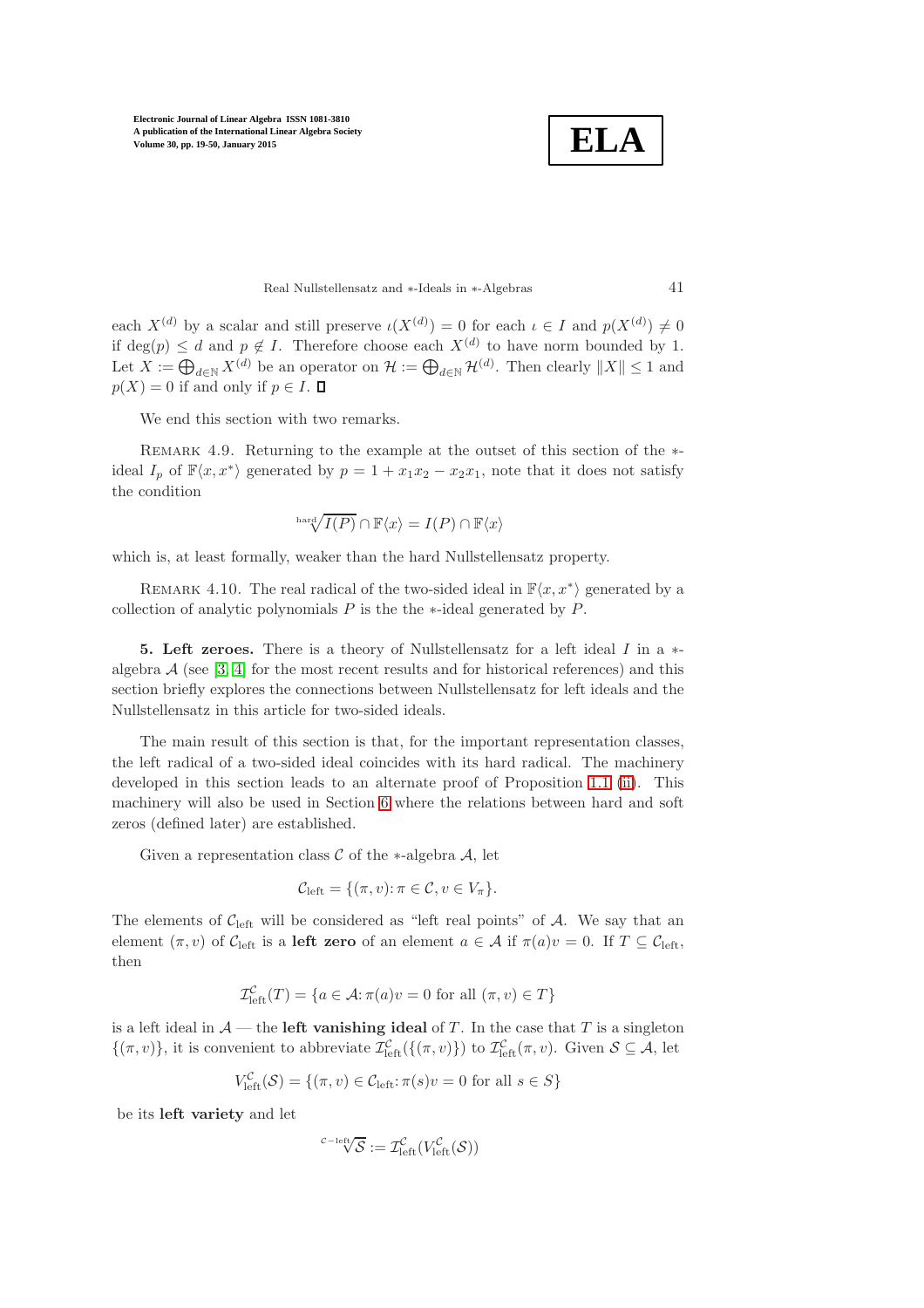

be its left radical. If  $J(S)$  is the left ideal generated by S, then clearly

$$
V_{\text{left}}^{\mathcal{C}}(\mathcal{S})=V_{\text{left}}^{\mathcal{C}}(J(\mathcal{S})) \text{ and } {}^{\mathcal{C}-\text{left}}\overline{\sqrt{\mathcal{S}}}={}^{\mathcal{C}-\text{left}}\overline{\sqrt{\mathcal{J}(\mathcal{S})}}.
$$

When  $T \subseteq \Pi_{\text{left}}$  and  $S \subseteq \mathcal{A}$  and  $\mathcal{C} = \Pi$  (recall that  $\Pi$  is the class of all finitedimensional ∗-representations), we will use the abbreviations

$$
\mathcal{I}_{\text{left}}(T) = \mathcal{I}_{\text{left}}^{\text{II}}(T), \quad V_{\text{left}}(\mathcal{S}) = V_{\text{left}}^{\text{II}}(\mathcal{S}) \quad \text{and} \quad \sqrt[\text{left}]{\mathcal{S}} = \sqrt[\text{right}]{\mathcal{S}}.
$$

5.1. Real left ideals of finite codimension. By Corollary [2.9,](#page-9-1) a two-sided ideal I of A has the form  $\mathcal{I}_{\text{hard}}(\pi)$  for some  $\pi \in \Pi$  (where  $\mathcal{I}_{\text{hard}}(\pi) := \mathcal{I}_{\text{hard}}(\{\pi\}) =$ ker  $\pi$ ) if and only if I is real and dim  $A/I < \infty$ . Lemma [5.1](#page-23-0) is the one-sided version of this fact.

<span id="page-23-0"></span>Lemma 5.1. *If* I *is a left ideal of* A, *then the following are equivalent.*

- *(1) I is real and* dim  $A/I < \infty$ ;
- *(2)* There exist  $\pi \in \Pi$  and  $v \in V_{\pi}$  such that  $I = \mathcal{I}_{\text{left}}(\pi, v)$  and  $\pi(\mathcal{A})v = V_{\pi}$ .

*Moreover, for every representation class* C *and every element*  $(\pi, v) \in C_{\text{left}}$  *such that*  $\pi(\mathcal{A})v = V_{\pi}$  *the following is true. If*  $I \subseteq \mathcal{I}^{\mathcal{C}}_{\text{left}}(\pi, v)$  *is a two-sided ideal, then*  $I \subseteq$  $\mathcal{I}^{\mathcal{C}}_{\text{hard}}(\pi)$ . In particular, if  $\mathcal{I}^{\mathcal{C}}_{\text{left}}(\pi, v)$  is a two-sided ideal, then  $\mathcal{I}^{\mathcal{C}}_{\text{hard}}(\pi) = \mathcal{I}^{\mathcal{C}}_{\text{left}}(\pi, v)$ .

*Proof.* Clearly, (2) implies (1). To prove the converse, suppose that I is real and  $\dim \mathcal{A}/I < \infty$ . Let  $\pi$  be the left regular representation of A on  $\mathcal{A}/I$  and  $v = 1 + I$ . Let  $V_{\pi} = A/I$  and note that  $\pi(A)v = V_{\pi}$ . It remains to show that there exists an inner product on  $A/I$  such that  $\pi$  is a ∗-representation.

The kernel  $Z(I)$  of the left regular representation  $\pi$  is the largest two-sided ideal contained in I by Lemma [2.1.](#page-5-3) Moreover,  $A/Z(I)$  is isomorphic to a subspace of the linear maps on the finite dimensional space  $\mathcal{A}/I$ . Hence  $\mathcal{A}/Z(I)$  is finite dimensional. By Lemma [2.1](#page-5-3) and Lemma [2.2\(](#page-6-0)[i\)](#page-6-1),  $Z(I)$  is a real \*-ideal. By Lemma [2.4](#page-7-0) and Propo-sition [2.7,](#page-8-0)  $A/Z(I)$  is \*-isomorphic to a finite direct sum  $\bigoplus_i M_{n_i}(F_i)$  where  $n_i \in \mathbb{N}$ ,  $F_i \in \{\mathbb{R}, \mathbb{C}, \mathbb{H}\}\$  and the involution is conjugate transpose.

Let  $\rho: \mathcal{A} \to \bigoplus_i M_{n_i}(F_i)$  be the composition of the canonical mapping  $\mathcal{A} \to \mathcal{A}/Z(I)$ and the isomorphism  $A/Z(I) \to \bigoplus_i M_{n_i}(F_i)$ . Since  $A/I$  is isomorphic to  $\rho(A)/\rho(I)$  as a vector space, it suffices to construct a positive linear functional L on  $\rho(\mathcal{A})$  such that  $\rho(I) = \{b \in \rho(\mathcal{A}) : L(b^*b) = 0\}.$  It is well-known that every left ideal in a semisimple algebra is generated by an idempotent; see e.g. [\[7,](#page-30-12) Corollary 2.1A]. Therefore,  $\rho(I)$  =  $\rho(\mathcal{A})e$  for some idempotent  $e \in \rho(\mathcal{A})$  and we can take

$$
L(b) := \text{tr}\big((1 - e)^*b(1 - e)\big)
$$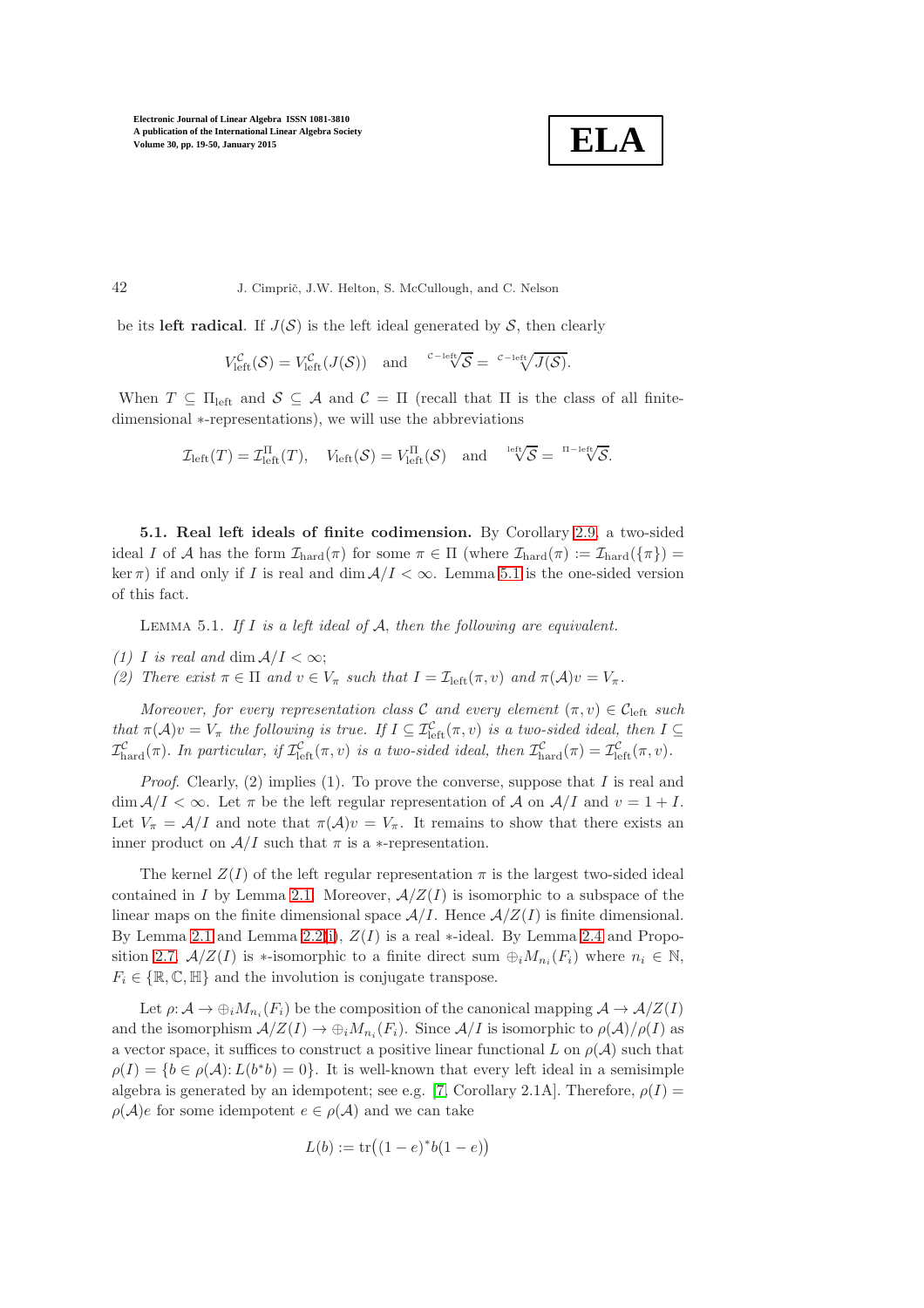**ELA**

Real Nullstellensatz and ∗-Ideals in ∗-Algebras 43

where 1 is the identity matrix and b runs through  $\rho(\mathcal{A}) = \bigoplus_i M_{n_i}(F_i)$ .

To prove the moreover statement, observe since  $\pi(\mathcal{I}_{\text{left}}^{\mathcal{C}}(\pi,v))v = 0$  and also I is a two-sided ideal, that  $\pi(I)\pi(\mathcal{A})v = 0$ . Since  $\pi(\mathcal{A})v = V_{\pi}$ , it follows that  $\pi(I) = 0$ . Hence  $I \subseteq \mathcal{I}_{\text{hard}}^{\mathcal{C}}(\pi)$ . In the case that  $\mathcal{I}_{\text{left}}^{\mathcal{C}}(\pi, v)$  is a two-sided ideal,  $\mathcal{I}_{\text{left}}^{\mathcal{C}}(\pi, v) \subseteq$  $\mathcal{I}^{\mathcal{C}}_{\text{hard}}(\pi)$ . The reverse inclusion is evident and hence  $\mathcal{I}^{\mathcal{C}}_{\text{hard}}(\pi) = \mathcal{I}^{\mathcal{C}}_{\text{left}}(\pi, v)$ .

REMARK 5.2. For  $\mathcal{A} = \mathbb{F}\langle x, x^* \rangle$ , Lemma [5.1](#page-23-0) can also be deduced from [\[4,](#page-30-1) Theo-rem 4.1 and [\[11,](#page-30-6) Lemma 3].  $\square$ 

5.2. Left radical of a two-sided ideal is two-sided. Note, if  $I$  is a two-sided ideal in  $A$ , then

$$
{}^{\mathcal{C}-{\rm left}}\!\!\!\!\sqrt{I}\subseteq\ ^{\mathcal{C}-{\rm hard}}\!\!\!\!\sqrt{I}.
$$

We would like to know when the opposite inclusion holds.

We say that a representation class C is **regular** if for every  $(\pi, v) \in C_{\text{left}}$  there exists  $(\tilde{\pi}, \tilde{v}) \in C_{\text{left}}$  such that  $\tilde{\pi}(A)\tilde{v} = V_{\tilde{\pi}}$  and  $\|\pi(a)v\| = \|\tilde{\pi}(a)\tilde{v}\|$  for every  $a \in \mathcal{A}$ . Recall that  $\Pi$  is the class of all finite-dimensional  $*$ -representations,  $\beta$  is the class of all bounded  $*$ -representations and  $R$  is the class of all  $*$ -representations.

<span id="page-24-1"></span>Proposition 5.3. *The representation classes* Π*,* B *and* R *are regular.*

*Proof.* Let C be a representation class of A and  $(\pi, v) \in C_{\text{left}}$ . Then  $I := \{a \in$  $\mathcal{A}:\pi(a)v=0$  is a left ideal of  $\mathcal{A}$ . Let  $\tilde{\pi}$  be the left regular representation of  $\mathcal{A}$  on  $V_{\tilde{\pi}} := \mathcal{A}/I$ . We endow  $\mathcal{A}/I$  with the inner product  $\langle a + I, b + I \rangle := \langle \pi(a)v, \pi(b)v \rangle_{V_{\pi}}$ so that  $\tilde{\pi}$  becomes a ∗-representation. Let us define  $\tilde{v} := 1 + I$ . Clearly,  $\tilde{\pi}(\mathcal{A}) = V_{\tilde{\pi}}$ and  $\|\tilde{\pi}(a)\tilde{v}\| = \|a + I\| = \|\pi(a)v\|$  for every  $a \in \mathcal{A}$ .

It remains to show that  $\tilde{\pi} \in \mathcal{C}$  if  $\mathcal{C}$  is one of the classes  $\Pi$ ,  $\mathcal{B}$ . If  $\pi$  is finitedimensional, then  $\tilde{\pi}$  is also finite-dimensional because dim  $A/\mathrm{Ker} \pi < \infty$  and  $\mathrm{Ker} \pi \subseteq$ I implies dim  $A/I < \infty$ . If  $\pi$  is bounded, then  $\tilde{\pi}$  is also bounded because  $\|\tilde{\pi}(a)(b +$  $\|I\| = \|ab + I\| = \|\pi(ab)v\| = \|\pi(a)\pi(b)v\| \le \|\pi(a)\| \|\pi(b)v\| = \|\pi(a)\| \|b + I\|.$ 

<span id="page-24-0"></span>Proposition 5.4. *If* C *is a regular representation class of* A *and* I *is a two-sided ideal in* A*, then*

$$
{}^{c-\mathrm{hard}}\hspace{-0.1cm}\sqrt{I}\subseteq \, {}^{c-\mathrm{left}}\hspace{-0.1cm}\sqrt{I}.
$$

*Proof.* Pick any  $b \in {\text{C}^{-\text{hard}} \overline{I}}$  and any  $(\pi, v) \in C_{\text{left}}$  such that  $\pi(I)v = 0$ . Let  $(\tilde{\pi}, \tilde{v}) \in C_{\text{left}}$  be such that  $\tilde{\pi}(\mathcal{A})\tilde{v} = V_{\tilde{\pi}}$  and  $\|\pi(a)v\| = \|\tilde{\pi}(a)\tilde{v}\|$  for every  $a \in \mathcal{A}$ . In particular,  $\tilde{\pi}(I)\tilde{v} = 0$ . Since  $I \subseteq \mathcal{I}^{\mathcal{C}}_{\text{left}}(\tilde{\pi}, \tilde{v})$  is a two-sided ideal, it follows from Lemma [5.1](#page-23-0) that  $I \subseteq \mathcal{I}_{\text{hard}}^{\mathcal{C}}(\tilde{\pi});$  i.e.,  $\tilde{\pi}(I) = 0$ . Now  $b \in {\text{c}^{-\text{hard}}}\overline{I}$  implies that  $\tilde{\pi}(b) = 0$ . Hence,  $\tilde{\pi}(b)\tilde{v} = 0$  which implies that  $\pi(b)v = 0$ . This proves that  $b \in \sqrt{C-1}$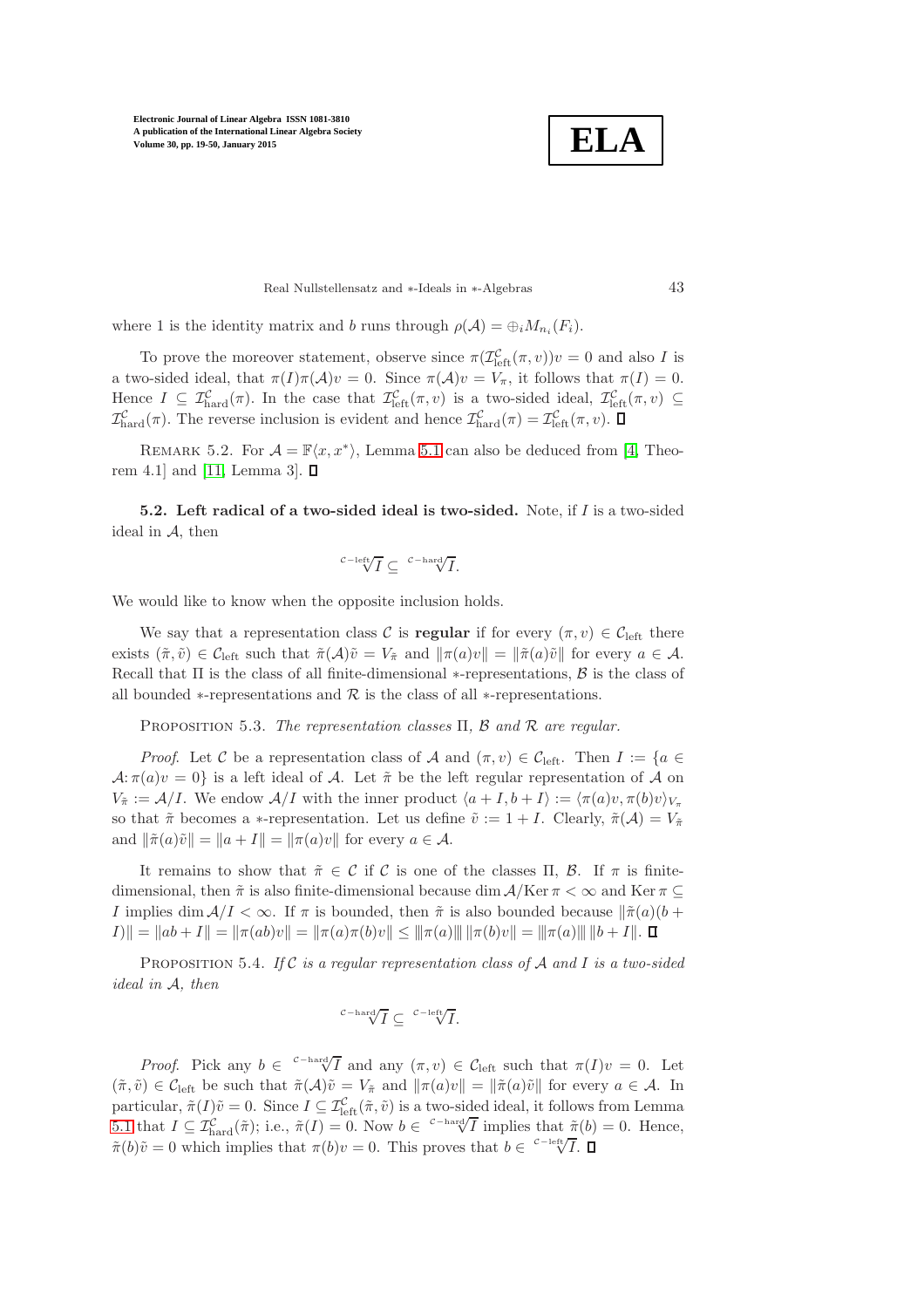$$
\boxed{\textbf{ELA}}
$$

44 J. Cimprič, J.W. Helton, S. McCullough, and C. Nelson

As an illustration of Propositions [5.4](#page-24-0) and [5.3](#page-24-1) we give an alternative proof of Proposition [1.1](#page-3-0) [\(ii\)](#page-3-1).

*Proof.* Let I be a two-sided ideal in a  $\mathcal{A} = \mathbb{F}\langle x, x^* \rangle$  such that  $\dim \mathcal{A}/I < \infty$ . By [\[11,](#page-30-6) Lemma 3], I is finitely generated as a left ideal. Therefore,  $\sqrt{\frac{\text{real}}{I}} = \sqrt{\frac{\text{left}}{I}} = \sqrt{\frac{I}{I}}$  $\frac{\partial^2 f}{\partial x^2}$  where the first equality comes from [\[4,](#page-30-1) Theorem 1.6] and the second one from Propositions [5.4](#page-24-0) and [5.3.](#page-24-1) By [\[4,](#page-30-1) Theorem 4.1] and the GNS construction, there exists  $(\pi, v) \in \Pi_{\text{left}}$  such that  $\operatorname{rel}(\mathcal{T}) = \mathcal{I}_{\text{left}}^{\mathcal{C}}(\pi, v)$  and  $\pi(\mathcal{A})v = V_{\pi}$ . By the moreover portion of Lemma [5.1,](#page-23-0)  $\mathcal{I}_{\text{left}}^{\mathcal{C}}(\pi, v) = \mathcal{I}_{\text{hard}}^{\mathcal{C}}(\pi)$ .

<span id="page-25-0"></span>**6.** Soft zeros. A tuple X in  $M(\mathbb{F})^g$  is a soft zero of a polynomial p from  $\mathbb{F}\langle x, x^*\rangle$ if det  $p(X) = 0$ . Replacing hard with soft zeros in the definitions in Subsection [1.1](#page-2-0) produces the notions of the soft vanishing set, soft variety and soft radical. This also works for a general  $*$ -algebra A and a general representation class C of A. We say that a "real point"  $\pi \in C$  is a **soft zero** of a "polynomial"  $a \in A$  if  $\pi(a)$  is not invertible. Again, we can define the soft vanishing set, soft variety and soft radical. We choose to work with general A but only the with the simplest C, i.e.,  $C = \Pi$ , the finite-dimensional ∗-representations.

Given a subset T of  $\Pi$ , the **soft vanishing set** of T is

 $\mathcal{I}_{\text{soft}}(T) = \{a \in \mathcal{A} : \det \pi(a) = 0, \text{ for all } \pi \in T\}.$ 

The set  $\mathcal{I}_{\text{soft}}(T)$  satisfies  $\mathcal{AI}_{\text{soft}}(T)\mathcal{A} \subseteq \mathcal{I}_{\text{soft}}(T)$  but in general it is not closed under sums. (Thus it is not an ideal.) Likewise, given a subset  $S$  of  $A$ , the **soft variety** of S is

$$
V_{\text{soft}}(\mathcal{S}) = \{ \pi \in \Pi : \det \pi(a) = 0, \text{ for all } a \in \mathcal{S} \}
$$

and the **soft radical** of  $S$  is

$$
\sqrt[3]{\mathcal{S}} = \mathcal{I}_{\text{soft}}(V_{\text{soft}}(\mathcal{S})).
$$

For  $\pi \in \Pi$ , it is convenient to abbreviate  $\mathcal{I}_{\text{soft}}(\{\pi\})$  by  $\mathcal{I}_{\text{soft}}(\pi)$ . In subsection [6.1,](#page-25-1) we describe the structure of  $\mathcal{I}_{\text{soft}}(\pi)$  and in subsection [6.2](#page-26-0) we describe exactly when  $\mathcal{I}_{\text{soft}}(\pi) = \mathcal{I}_{\text{hard}}(\pi)$ . This is used in subsection [6.3](#page-27-0) to characterize when  $\mathcal{I}_{\text{soft}}(\pi)$  is a two-sided ideal.

## <span id="page-25-1"></span>**6.1.** The structure of  $\mathcal{I}_{\text{soft}}(\pi)$ . For a left ideal I of A, let

$$
I := \{ p \in \mathcal{A} : \text{ there exists } q \in \mathcal{A} \setminus I \text{ such that } pq \in I \}.
$$

Proposition 6.1. *For a subset* S *of a* ∗*-algebra* A *the following are equivalent:*

*1.*  $S = \mathcal{I}_{\text{soft}}(\pi)$  *for some finite-dimensional*  $*$ -*representation*  $\pi$  *of*  $\mathcal{A}$ *.*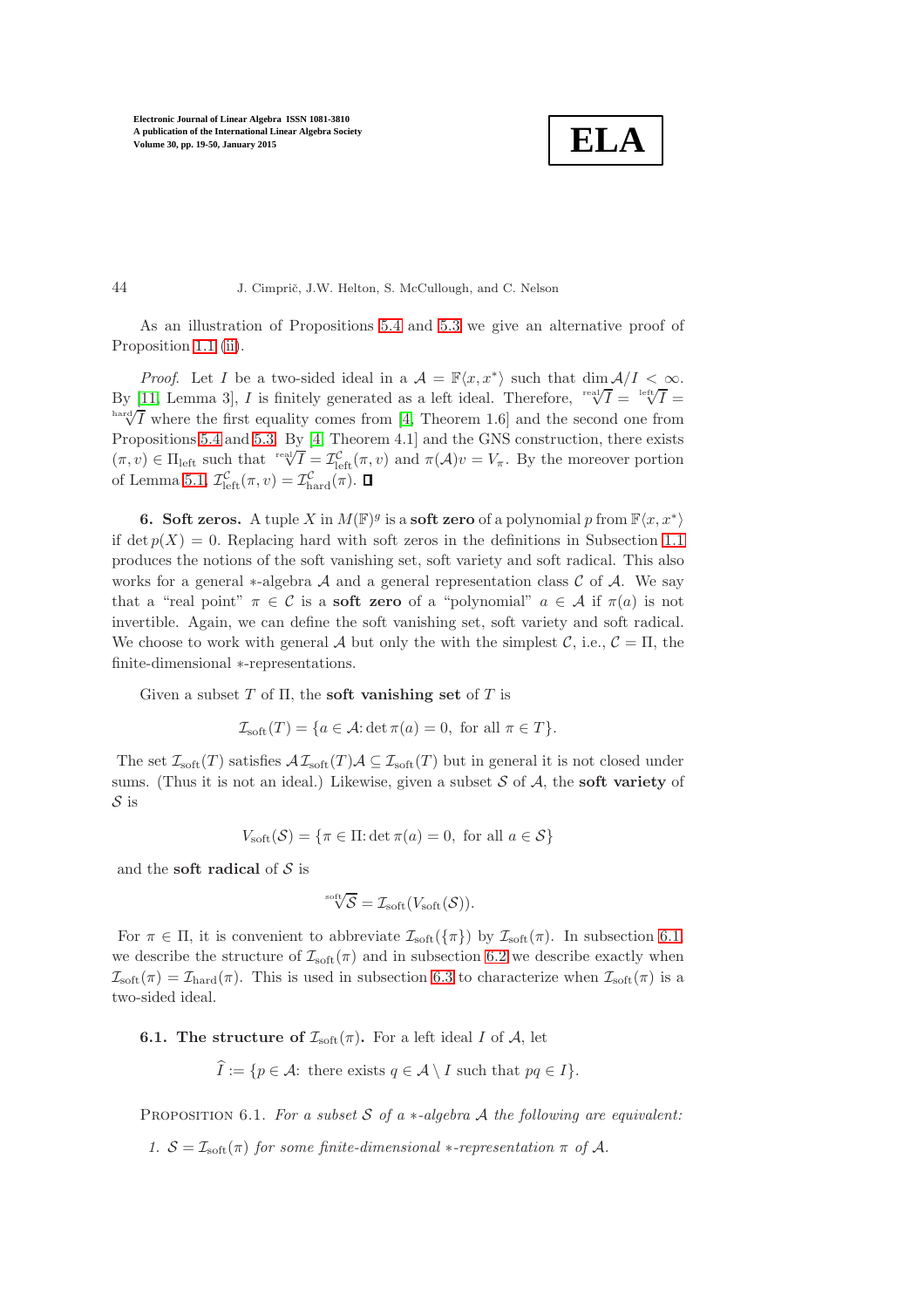**ELA**

Real Nullstellensatz and ∗-Ideals in ∗-Algebras 45

2.  $S = \bigcup_{i=1}^k \widehat{I}_i$  for some  $k \in \mathbb{N}$  and some real left ideals  $I_1, \ldots, I_k$  of A with dim  $A/I_i < \infty$ .

*Proof.* To prove that (1) implies (2), recall that every finite-dimensional  $*$ representation is a finite direct sum of irreducible ∗-representations, see e.g., [\[16,](#page-31-3) Proposition 9.2.4]. Furthermore, if  $\pi = \bigoplus_i \pi$ , then clearly  $\mathcal{I}_{soft}(\pi) = \bigcup_i \mathcal{I}_{soft}(\pi_i)$ . Therefore, in view of Lemma [5.1,](#page-23-0) it suffices to show that for every irreducible ∗ representation  $\pi$  of A and every nonzero  $w \in V_{\pi}$  we have that

$$
\mathcal{I}_{\text{soft}}(\pi) = \widehat{\mathcal{I}_{\text{left}}(\pi, w)}.
$$

Clearly, for each  $p \in \mathcal{I}_{soft}(\pi)$  there exists a nonzero  $v \in V_{\pi}$  such that  $\pi(p)v = 0$ . We claim that for each nonzero  $w \in V_\pi$  there exists  $q \in \mathcal{A}$  such that  $\pi(q)w = v$ . This claim implies that  $\pi(p)\pi(q)w = 0$  and  $\pi(q)w \neq 0$ , so that  $p \in \mathcal{I}_{\text{left}}(\pi, w)$ . We will prove the claim by contradiction. If  $v \notin \pi(\mathcal{A})w$ , then  $\pi(\mathcal{A})w$  is a proper nontrivial invariant subspace for  $\pi(\mathcal{A})$ . Now, [\[16,](#page-31-3) Proposition 9.2.4] implies that  $\pi$  is reducible.

Suppose now that (2) is true. By Lemma [5.1,](#page-23-0) every  $I_i$  is of the form  $\mathcal{I}_{\text{left}}(\pi_i, v_i)$ for some finite-dimensional \*-representation  $\pi_i$  and some  $v_i \in V_{\pi_i}$  such that  $\pi_i(A)v_i =$  $V_{\pi_i}$ . We claim that  $I_i = \mathcal{I}_{soft}(\pi_i)$ . Namely, take any  $p \in \mathcal{A}$  and recall that  $p \in I_i$ if and only if  $pq \in I_i$  for some  $q \in A \setminus I_i$ . The latter is true if and only if there exists  $q \in \mathcal{A}$  such that  $\pi_i(q)v_i \neq 0$  and  $\pi_i(p)\pi_i(q)v_i = 0$  which is true if and only if there exists  $w_i \in V_{\pi_i}$  such that  $w_i \neq 0$  and  $\pi_i(p)w_i = 0$ . The latter is equivalent to  $p \in \mathcal{I}_{\text{soft}}(\pi_i)$ . The claim implies (1) since  $\bigcup_{i=1}^k \widetilde{I}_i = \bigcup_{i=1}^k \mathcal{I}_{\text{soft}}(\pi_i) = \mathcal{I}_{\text{soft}}(\bigoplus_{i=1}^k \pi_i)$ .

<span id="page-26-1"></span><span id="page-26-0"></span>**6.2.** When  $\mathcal{I}_{\text{soft}}(\pi)$  Has the Form  $\mathcal{I}_{\text{hard}}(\psi)$ .

PROPOSITION 6.2. *For a*  $*$ *-algebra* A *and representation*  $\pi \in \Pi$  *the following are equivalent:*

*1.*  $\mathcal{I}_{\text{soft}}(\pi) \subseteq \mathcal{I}_{\text{hard}}(\psi)$  *for some*  $\psi \in \Pi$ *.* 2.  $\mathcal{I}_{\text{soft}}(\pi) = \mathcal{I}_{\text{hard}}(\pi)$ .

*If (2) is true and*  $\mathbb{F} = \mathbb{C}$ , then  $\pi(\mathcal{A})$  *is* \*-*isomorphic to*  $\mathbb{C}$  *endowed with the standard involution. If (2) is true and*  $\mathbb{F} = \mathbb{R}$ *, then*  $\pi(\mathcal{A})$  *is*  $*$ *-isomorphic to either*  $\mathbb{R}$  *or*  $\mathbb{C}$  *or* H *with standard involutions.*

*Proof.* First,  $\mathcal{I}_{\text{hard}}(\pi) \subseteq \mathcal{I}_{\text{soft}}(\pi)$  by definition. Next, suppose  $a \in \mathcal{I}_{\text{soft}}(\pi)$ , which is equivalent to det  $\pi(a) = 0$ . Then  $\det(\pi(a)^*\pi(a)) = 0$  as well, and since  $\mathcal{I}_{soft}(\pi) \subseteq$  $\mathcal{I}_{\text{hard}}(\psi)$ , we have  $a^*a \in \mathcal{I}_{\text{hard}}(\psi)$ . Further,  $\pi(a)^*\pi(a)$  cannot have any nonzero eigenvalues  $\lambda$  since, if it did, then  $\lambda$  would be real,  $a^*a - \lambda \in \mathcal{I}_{soft}(\pi) \subseteq \mathcal{I}_{hard}(\psi)$ , and so  $a^*a - (a^*a - \lambda) = \lambda \in \mathcal{I}_{\text{hard}}(\pi)$ . Therefore  $\pi(a)^* \pi(a) = 0$ , which implies that  $\pi(a) = 0$ . Therefore  $\mathcal{I}_{\text{soft}}(\pi) \subseteq \mathcal{I}_{\text{hard}}(\pi)$ , which implies that  $\mathcal{I}_{\text{soft}}(\pi) = \mathcal{I}_{\text{hard}}(\pi)$ .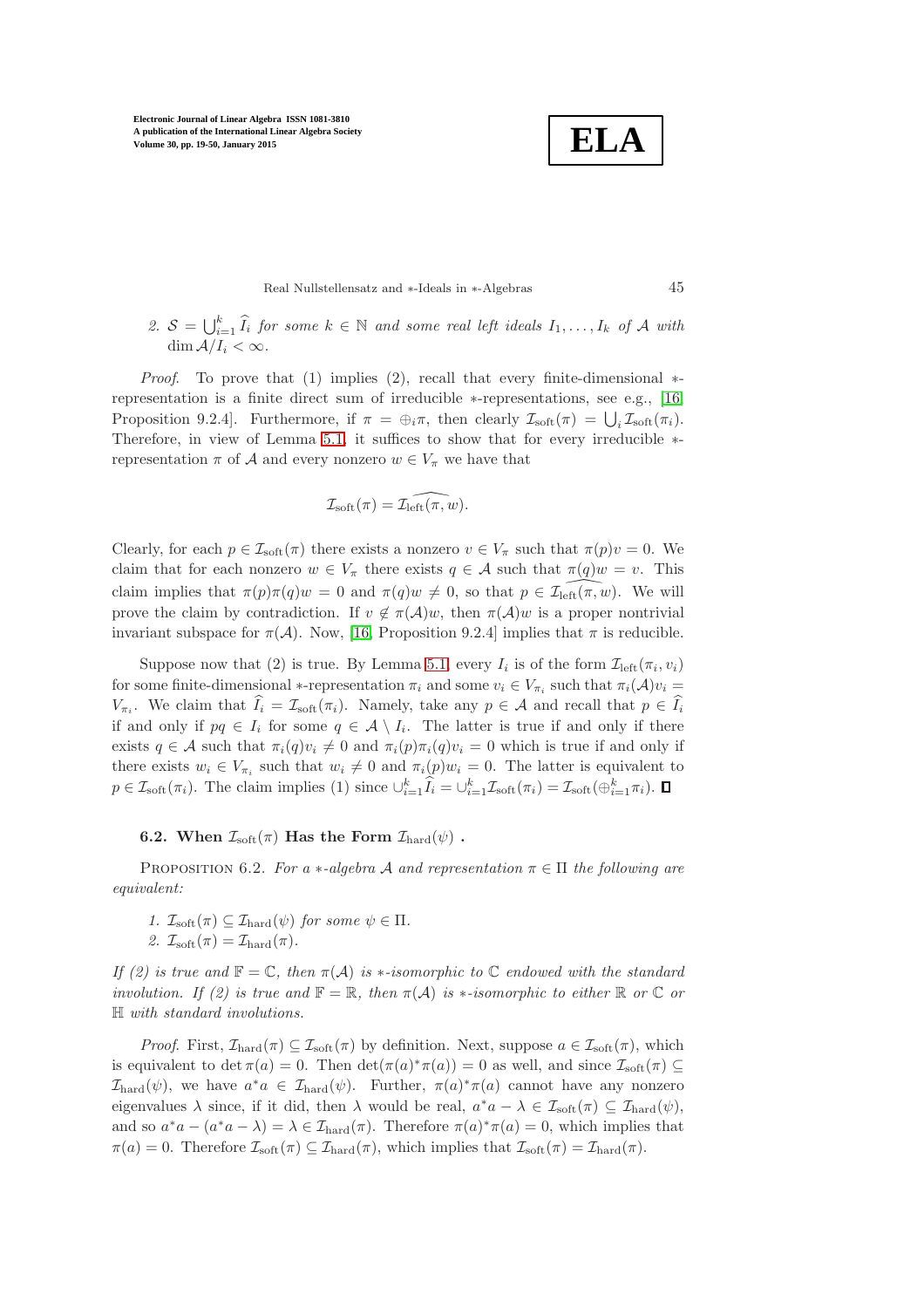**ELA**

Suppose that  $\mathcal{I}_{\text{soft}}(\pi) = \mathcal{I}_{\text{hard}}(\pi)$  for some  $\pi \in \Pi$ . Since  $\pi(\mathcal{A})$  is contained in  $M_n(\mathbb{F})$  for some n, it is a finite-dimensional formally real \*-algebra. We claim that  $\pi(\mathcal{A})$  has no zero-divisors. Namely, if  $\pi(a)\pi(b) = 0$  for some  $a, b \in \mathcal{A}$ , then either  $\det \pi(a) = 0$  or  $\det \pi(b) = 0$  which implies that either  $\pi(a) = 0$  or  $\pi(b) = 0$ . The claims about the structure of  $\pi(\mathcal{A})$  now follow from Proposition [2.7.](#page-8-0)  $\Box$ 

<span id="page-27-2"></span>A representation  $\pi$  is **unitarily equivalent** to representation  $\psi$  if there exists a unitary operator  $T: V_{\pi} \to V_{\psi}$  such that  $\psi(a) = T\pi(a)T^*$  for every  $a \in \mathcal{A}$ .

COROLLARY 6.3. *For*  $*$ -*algebra* A *and every irreducible*  $\pi \in \Pi$  *the following are equivalent.*

- 1.  $\mathcal{I}_{\text{soft}}(\pi) = \mathcal{I}_{\text{hard}}(\pi)$ .
- *2.* π(A) *has no zero divisors.*
- *3.* If  $\mathbb{F} = \mathbb{C}$ *, then*  $\pi$  *is unitarily equivalent to some* \*-*representation*  $\psi: \mathcal{A} \to \mathbb{C}$ *. If*  $\mathbb{F} = \mathbb{R}$ *, then*  $\pi$  *is unitarily equivalent to some* \**-representation of one of the following types: (i)*  $\psi: \mathcal{A} \to \mathbb{R}$  *where*  $\pi(\mathcal{A}) = \mathbb{R}$ , *(ii)*  $\psi: \mathcal{A} \to M_2(\mathbb{R})$  *where*  $\pi(\mathcal{A}) = \mathbb{C}$  *or (iii)*  $\psi: \mathcal{A} \to M_4(\mathbb{R})$  where  $\pi(\mathcal{A}) = \mathbb{H}$ .

*Proof.* In the proof of Proposition [6.2](#page-26-1) we showed that (1) implies (2). To show that (3) implies (1) note that every element  $A \in \mathbb{C} \subseteq M_2(\mathbb{R})$  satisfies det  $A = 0$  if and only if  $A = 0$  and that every element  $B \in \mathbb{H} \subseteq M_4(\mathbb{R})$  satifies det  $B = 0$  iff  $B = 0$ . Finally, (2) implies (3) by the Burnside's theorem for irreducible subalgebras of  $M_n(\mathbb{C})$  and its real version [\[10,](#page-30-13) Theorem 6]. (Clearly, if  $\pi$  is similar to  $\psi$ , then  $\pi$  is also unitarily equivalent to  $\psi$ .)  $\Box$ 

<span id="page-27-0"></span>**6.3.** When  $\sqrt[3]{p}$  and  $\sqrt[{\text{real}}$  are two-sided ideals. Given an element p of a ∗-algebra  $A$  let  $J_p$  and  $I_p$  denote the left and two-sided ideals generated by p respectively. We will write  $\Pi_{irr}$  for the set of all irreducible finite-dimensional  $*$ representations of A. Recall that every  $\pi \in \Pi$  can be decomposed as an orthogonal sum of finitely many elements from  $\Pi_{irr}$ . Recall also that  $\pi(\mathcal{A})v = V_{\pi}$  for every  $\pi \in \Pi_{irr}$  and every nonzero  $v \in V_{\pi}$ .

<span id="page-27-1"></span>Lemma 6.4. *For every element* p *of a* ∗*-algebra* A *we have that*

$$
\mathcal{I}_{\text{hard}}(V_{\text{soft}}(p) \cap \Pi_{\text{irr}}) \subseteq {}^{\text{left}}\sqrt{J_p}.
$$

If  $\frac{\text{left}}{\sqrt{J_p}}$  *is a two-sided ideal, then the opposite inclusion holds too.* 

Recall that  $\sqrt[\text{left}]{J_p} = \sqrt[\text{right}]{J_p}$  if  $\mathcal{A} = \mathbb{F}\langle x, x^* \rangle$  by the left Nullstellenatz [\[4,](#page-30-1) Theorem 1.6].

*Proof.* Take any  $q \in \mathcal{I}_{\text{hard}}(V_{\text{soft}}(p) \cap \Pi_{\text{irr}})$  and any  $(\pi, v) \in \Pi_{\text{left}}$  such that  $\pi(p)v =$ 0. Let us decompose  $\pi = \pi_1 \oplus \cdots \oplus \pi_k$  where  $\pi_i \in \Pi_{irr}$ , and  $v = v_1 \oplus \cdots \oplus v_k$ where  $v_i \in V_{\pi_i}$ . It follows that  $\pi_i(p)v_i = 0$  for every  $i = 1, ..., k$ . Therefore, either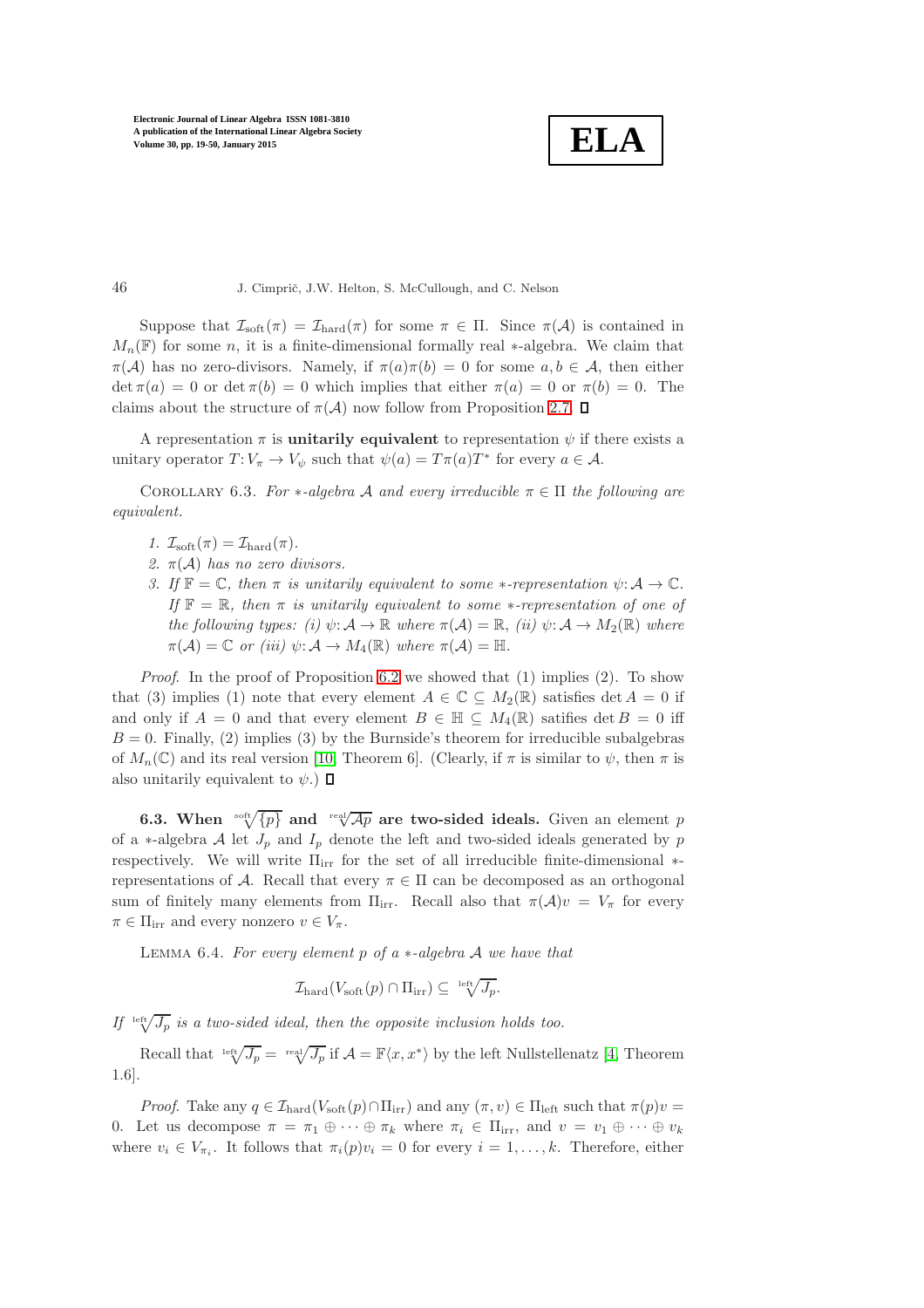**ELA**

Real Nullstellensatz and ∗-Ideals in ∗-Algebras 47

 $\det \pi_i(p) = 0$  or  $v_i = 0$ , which implies that either  $\pi_i(q) = 0$  or  $v_i = 0$  for every  $i = 1, \ldots, k$ . Consequently,  $\pi_i(q)v_i = 0$  for every  $i = 1, \ldots, k$ , and so,  $\pi(q)v = 0$ . This proves the first part.

To prove the second part, take any  $r \in \sqrt[\text{left}]{J_p}$  any  $\pi \in V_{\text{soft}}(p) \cap \Pi_{\text{irr}}$ . Since det  $\pi(p) = 0$ , there exists a nonzero  $v \in V_{\pi}$  such that  $\pi(p)v = 0$ . Since  $\sqrt[1e_n t \sqrt{J_p}}$ is a two-sided ideal, we have that  $rs \in \sqrt[16]{J_p}$  for every  $s \in A$ . It follows that  $\pi(rs)v = 0$  for every  $s \in \mathcal{A}$ . Since  $\pi(\mathcal{A})v = V_\pi$ , it follows that  $\pi(r) = 0$ . Therefore,  $r \in \mathcal{I}_{\text{hard}}(V_{\text{soft}}(p) \cap \Pi_{\text{irr}}).$ 

PROPOSITION 6.5. *For*  $p \in \mathbb{F}\langle x, x^* \rangle$  *the following are equivalent:* 

- 1. The ideal  $\sqrt[\text{real}]{J_p}$  is two-sided (i.e.,  $\sqrt[\text{real}]{J_p} = \sqrt[\text{real}]{I_p}$ ).
- *2. For every*  $\pi \in \Pi_{irr}$ ,  $\det \pi(p) = 0$  *implies*  $\pi(p) = 0$  *(i.e.,*  $V_{soft}(p) \cap \Pi_{irr} \subseteq$  $V_{\text{hard}}(p)$ .

*Proof.* If  $V_{\text{soft}}(p) \cap \Pi_{irr} \subseteq V_{\text{hard}}(p)$ , then clearly  $\sqrt[r]{I_p} \subseteq \mathcal{I}_{\text{hard}}(V_{\text{hard}}(p)) \subseteq$  $\mathcal{I}_{\text{hard}}(V_{\text{soft}}(p) \cap \Pi_{\text{irr}})$ . By Lemma [6.4,](#page-27-1) we have  $\mathcal{I}_{\text{hard}}(V_{\text{soft}}(p) \cap \Pi_{\text{irr}}) \subseteq \sqrt[\text{left}(J_p = \sqrt[\text{left}(J_p - \Pi_{\text{irr}}))$ It follows that  $\sqrt[\text{real}]{I_p} \subseteq \sqrt[\text{real}]{J_p}$ .

Conversely, if real  $\overline{I_p}$  = real  $\overline{J_p}$ , then real  $\overline{J_p}$  is a two-sided ideal by Lemma [2.2](#page-6-0) and it is finitely generated as a left ideal by the Real Algorithm [\[4,](#page-30-1) Theorem 3,1]. Proposition [1.1](#page-3-0) now implies that  $\sqrt[\text{real}]{J_p} = \mathcal{I}_{\text{hard}}(V_{\text{hard}}(p))$ . (Namely, by the first part of Proposition [1.1,](#page-3-0)  $\sqrt[\text{real}]{J_p}$  has finite codimension. Therefore, the assumptions of the second part of Proposition [1.1](#page-3-0) are satisfied. ) On the other hand, we have that  $T_{\text{rad}}^{\text{real}}/\overline{J_p} = \mathcal{I}_{\text{hard}}(V_{\text{soft}}(p) \cap \Pi_{\text{irr}})$  by Lemma [6.4.](#page-27-1) Finally,

$$
V_{\text{soft}}(p) \cap \Pi_{\text{irr}} \subseteq V_{\text{hard}}(T_{\text{hard}}(V_{\text{soft}}(p) \cap \Pi_{\text{irr}}))
$$
  
=  $V_{\text{hard}}(\text{real}/\overline{J_p})$   
=  $V_{\text{hard}}(T_{\text{hard}}(V_{\text{hard}}(p)))$   
=  $V_{\text{hard}}(p)$ 

<span id="page-28-0"></span>as claimed.

Lemma 6.6. *For every element* p *of a* ∗*-algebra* A *we have that*

$$
\sqrt[16ft]{J_p} \subseteq \sqrt[16pt]{{}}\sqrt[16pt]{{}}\sqrt[p]{\{p\}} = \mathcal{I}_{soft}(V_{soft}(p) \cap \Pi_{irr}).
$$

*Proof.* Since  $V_{\text{soft}}(p) \cap \Pi_{irr} \subseteq V_{\text{soft}}(p)$ , we have that  $\sqrt[\text{soft}]{p} = \mathcal{I}_{\text{soft}}(V_{\text{soft}}(p)) \subseteq$  $\mathcal{I}_{\text{soft}}(V_{\text{soft}}(p) \cap \Pi_{\text{irr}})$ . Conversely, take any  $q \in \mathcal{I}_{\text{soft}}(V_{\text{soft}}(p) \cap \Pi_{\text{irr}})$  and any  $\pi \in V_{\text{soft}}(p)$ . Let us decompose  $\pi = \pi_1 \oplus \cdots \oplus \pi_k$  where  $\pi_i \in \Pi_{irr}$  for all i. Since  $\det \pi(p) = 0$ , it follows that  $\det \pi_i(p) = 0$  for some *i*. Therefore,  $\det \pi_i(q) = 0$ , which implies that  $\det \pi(q) = 0$ . This proves the equality.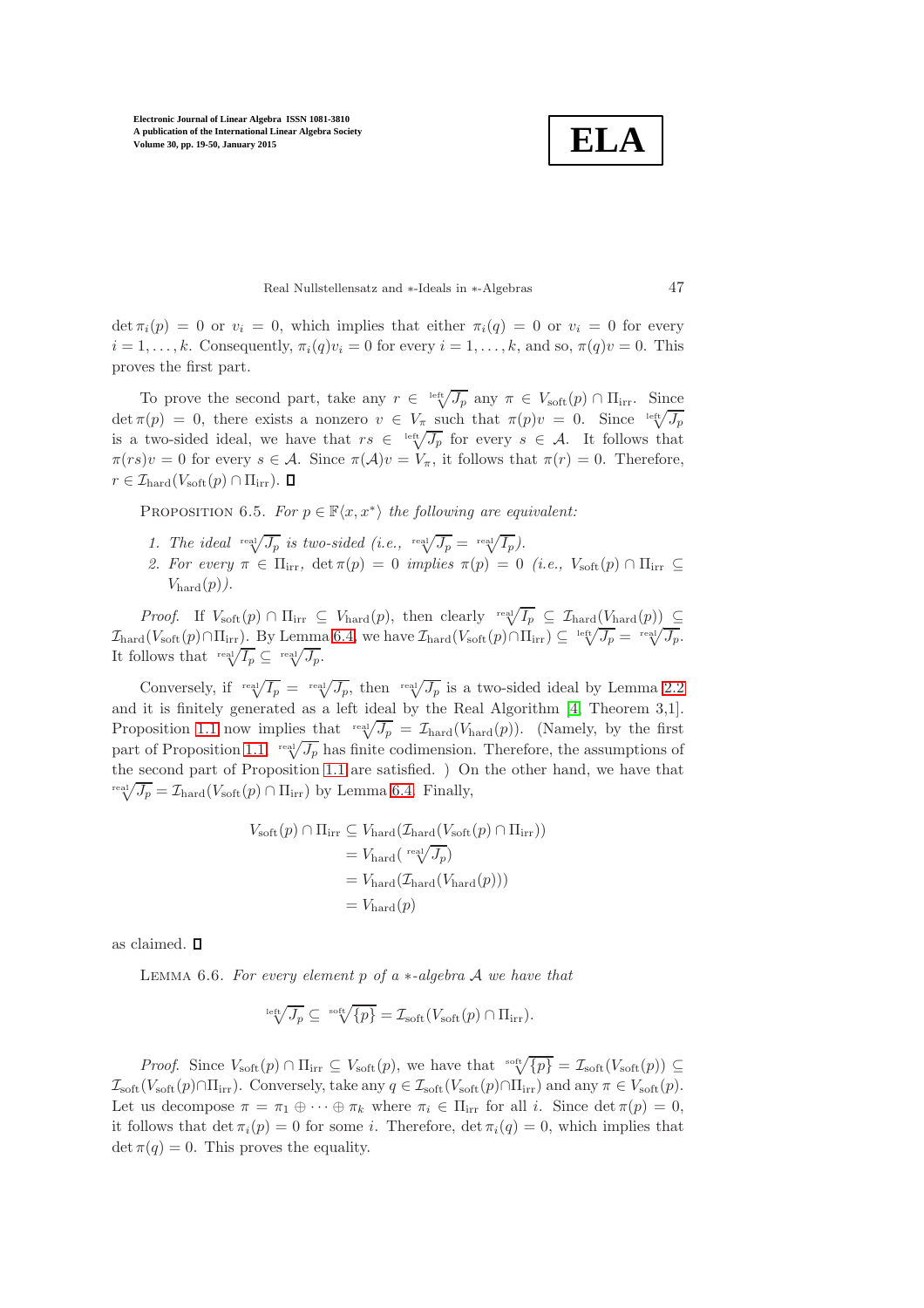$$
\boxed{\textbf{ELA}}
$$

48 J. Cimprič, J.W. Helton, S. McCullough, and C. Nelson

To prove the inclusion take any  $r \in \sqrt[\text{left}]{J_p}$  and any  $\pi \in V_{\text{soft}}(p)$ . Since  $\det \pi(p) =$ 0, there exists a nonzero  $v \in V_\pi$  such that  $\pi(p)v = 0$ . It follows that  $\pi(r)v = 0$  which implies that  $\det \pi(r) = 0$ . Therefore,  $r \in \sqrt{\{p\}}$ .

Proposition 6.7. *For every element* p *of a* ∗*-algebra* A*, the following are equivalent.*

- *1. The set*  $\sqrt[5]{p}$  *is a two-sided ideal.*
- 2. For every  $\pi \in V_{\text{soft}}(p) \cap \Pi_{\text{irr}}$  *we have that*  $\mathcal{I}_{\text{soft}}(\pi) = \mathcal{I}_{\text{hard}}(\pi)$ *. (cf. Corollary [6.3.](#page-27-2))*
- 3. soft $\underline{\sqrt{\{p\}}} = \mathcal{I}_{\text{hard}}(V_{\text{soft}}(p) \cap \Pi_{\text{irr}}).$  $\sqrt{4}$ .  $\sqrt[3]{\{p\}} = \sqrt[16ft]{J_p}$ .

*Proof.* If (2) is false, then there exist  $\pi \in V_{\text{soft}}(p) \cap \Pi_{irr}$  and  $q \in \mathcal{A}$  such that  $\det \pi(q) = 0$  but  $\pi(q) \neq 0$ . Pick  $w \in V_\pi$  such that  $\pi(q)w \neq 0$ . For every v in the unit sphere  $S_{\pi} \subseteq V_{\pi}$ , pick  $r_v \in A$  such that  $\pi(r_v)v = w$ . The sets

$$
U_v := \{ u \in S_{\pi} : \pi(q)\pi(r_v)u \neq 0 \}
$$

are clearly open and they cover  $S_{\pi}$  because  $v \in U_v$  for every  $v \in S_{\pi}$ . Since  $V_{\pi}$  is finite-dimensional,  $S_{\pi}$  is compact. Pick  $v_1, \ldots, v_k \in S_{\pi}$  such that  $S_{\pi} = U_{v_1} \cup \cdots \cup U_{v_k}$ and consider the element

$$
r:=\sum_{i=1}^kr_{v_i}^*q^*qr_{v_i}
$$

.

By construction,  $\langle \pi(r)v, v \rangle = \sum_{i=1}^k \|\pi(q)\pi(r_{v_k})v\|^2 > 0$  for every  $v \in S_{\pi}$ . Therefore det  $\pi(r) \neq 0$ , and so  $r \notin \mathcal{I}_{\text{soft}}(\overline{V_{\text{soft}}(p)} \cap \Pi_{\text{irr}})$ . Since  $q \in {}^{\text{soft}}\sqrt{\{p\}}$  and  $r \notin {}^{\text{soft}}\sqrt{\{p\}}$ , it follows that (1) is false.

If (2) is true, then (3) follows from

$$
\begin{split} \mathbb{I}_{\text{soft}}(\text{F}) &= \mathcal{I}_{\text{soft}}(V_{\text{soft}}(p) \cap \Pi_{\text{irr}}) \\ &= \bigcap_{\pi \in V_{\text{soft}}(p) \cap \Pi_{\text{irr}}} \mathcal{I}_{\text{soft}}(\pi) \\ &= \bigcap_{\pi \in V_{\text{soft}}(p) \cap \Pi_{\text{irr}}} \mathcal{I}_{\text{hard}}(\pi) \\ &= \mathcal{I}_{\text{hard}}(V_{\text{soft}}(p) \cap \Pi_{\text{irr}}). \end{split}
$$

If (3) is true, then (4) follows from Lemmas [6.4](#page-27-1) and [6.6.](#page-28-0) Namely,

$$
\sqrt[3]{\text{Set}}\sqrt{p} = \mathcal{I}_{\text{hard}}(V_{\text{soft}}(p) \cap \Pi_{\text{irr}}) \subseteq \sqrt[164]{J_p} \subseteq \sqrt[364]{p}
$$

shows that  $\sqrt[\text{left}]{J_p} = \sqrt[\text{soft}]{p}$ .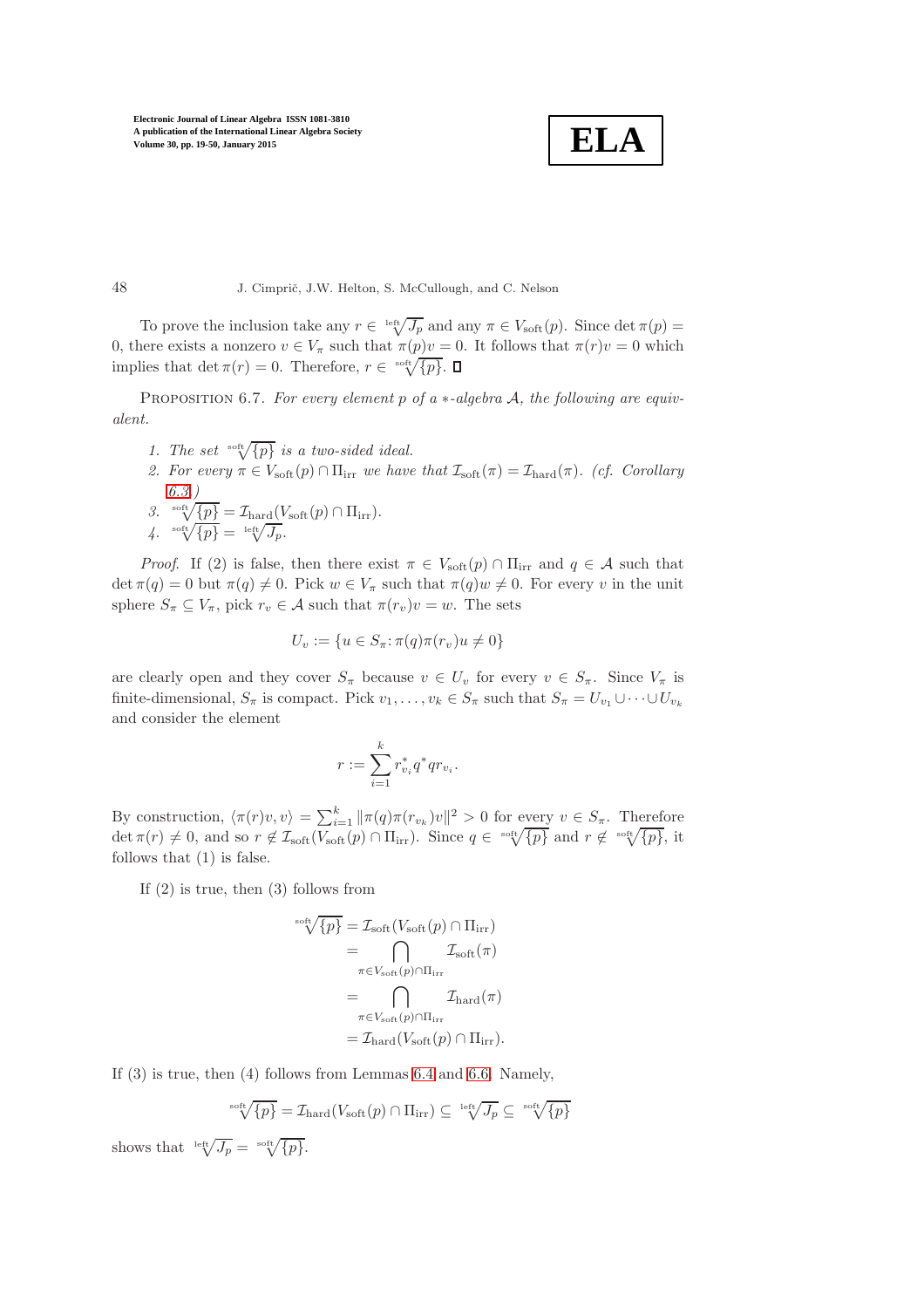**ELA**

Real Nullstellensatz and ∗-Ideals in ∗-Algebras 49

Clearly,  $\sqrt[3]{p}$  is a two-sided semigroup ideal w.r.t. multiplication in A. If (4) is true, then it is also a subgroup w.r.t. addition in  $\mathcal{A}$ . Hence, (1) is true.  $\square$ 

REMARK 6.8. If  $\mathcal{A} = \mathbb{F}\langle x, x^* \rangle$ , then  $\sqrt[15]{\{p\}}$  is a two-sided ideal if and only if  $T_{\text{real}}^{\text{real}}/\overline{J_p} = \text{real}'\sqrt{J_p}$  (since  $\text{left}[J_p = \text{right}[J_p]$  by the left Nullstellenatz [\[4,](#page-30-1) Theorem 1.6]) if and only if  $\sqrt[\text{soft}]{p} = \mathcal{I}_{\text{hard}}(\psi)$  for some  $\psi \in \Pi$  (by the Real Algorithm [\[4,](#page-30-1) Theorem 3,1] and Proposition [1.1\)](#page-3-0). However,  $\mathcal{I}_{\text{hard}}(\psi)$  may be different from  $\mathcal{I}_{\text{soft}}(\psi)$  in this case because  $\psi$  may not be irreducible.

EXAMPLE 6.9. If  $\mathcal{A} = \mathbb{C}\langle x, x^* \rangle$ , then  $\mathcal{I}_{\text{hard}}(X) = \mathcal{I}_{\text{soft}}(X)$  if and only if  $\mathcal{I}_{\text{hard}}(X) = \mathcal{I}_{\text{hard}}((\lambda_1, \ldots, \lambda_q))$  for some  $\lambda_1, \ldots, \lambda_q \in \mathbb{C}$ . The polynomial p defined by

$$
p = \sum_{i=1}^{g} (x_i - \lambda_i)^* (x_i - \lambda_i) + \sum_{i=1}^{g} (x_i - \lambda_i)(x_i - \lambda_i)^*
$$

satisfies  $\operatorname{real}(\overline{J_p} = \mathcal{I}_{\text{hard}}((\lambda_1, \ldots, \lambda_g)) = \mathcal{I}_{\text{soft}}((\lambda_1, \ldots, \lambda_g))$  and so  $\operatorname{real}(\overline{\{p\}})$  is a twosided ideal.

#### **REFERENCES**

- <span id="page-30-10"></span><span id="page-30-3"></span>[1] J. Cimprič. Formally real involutions on central simple algebras. Comm. Algebra, 36(1):165–178, 2009.
- <span id="page-30-0"></span>[2] J. Cimprič. Real algebraic geometry for matrices over commutative rings. *J. Algebra*, 359:89–103, 2012.
- [3] J. Cimprič, J.W. Helton, I. Klep, S. McCullough, and C. Nelson. On real one-sided ideals in a free algebra. J. Pure Appl. Algebra, 218(2):269–284, 2014.
- <span id="page-30-1"></span>[4] J. Cimprič, J.W. Helton, S. McCullough, and C. Nelson. A noncommutative real nullstellensatz corresponds to a noncommutative real ideal: algorithms. Proc. Lond. Math. Soc. (3), 106(5):1060–1086, 2013.
- <span id="page-30-5"></span><span id="page-30-4"></span>[5] D.W. Dubois. A nullstellensatz for ordered fields. Ark. Mat., 8:111–114, 1969.
- <span id="page-30-12"></span>[6] G. Efroymson. Local reality on algebraic varieties. J. Algebra, 29:113–142, 1974.
- [7] C. Faith. Rings and Things and a Fine Array of Twentieth Century Associative Algebra. Mathematical Surveys and Monographs, Vol. 65. American Mathematical Society, Providence, RI, 1999.
- <span id="page-30-2"></span>[8] J.W. Helton, S. McCullough, and M. Putinar. Strong majorization in a free ∗-algebra. Math. Z., 255(3):579–596, 2007.
- <span id="page-30-8"></span>[9] N. Jacobson. Lectures on Quadratic Jordan Algebras. Tata Institute of Fundamental Research Lectures on Mathematics, No. 45. Tata Institute of Fundamental Research, Bombay, 1969.
- <span id="page-30-13"></span>[10] T.K. Lee and Y. Zhou. On irreducible and transitive subalgebras in matrix algebras. Linear Multilinear Algebra, 57(7):659–672, 2009.
- <span id="page-30-9"></span><span id="page-30-6"></span>[11] J. Lewin. Subrings of finite index in finitely generated rings. J. Algebra, 5:84–88, 1967.
- [12] D.W. Lewis. Involutions and anti-automorphisms of algebras. Bull. London Math. Soc., 38(4):529–545, 2006.
- <span id="page-30-11"></span>[13] T. Mora. An introduction to commutative and noncommutative Gröbner bases. Theoret. Comput. Sci., 134(1):131–173, 1994.
- <span id="page-30-7"></span>[14] W.D. Munn. Involutions on finite-dimensional algebras over real closed fields. J. Aust. Math. Soc., 77(1):123-128, 2004.